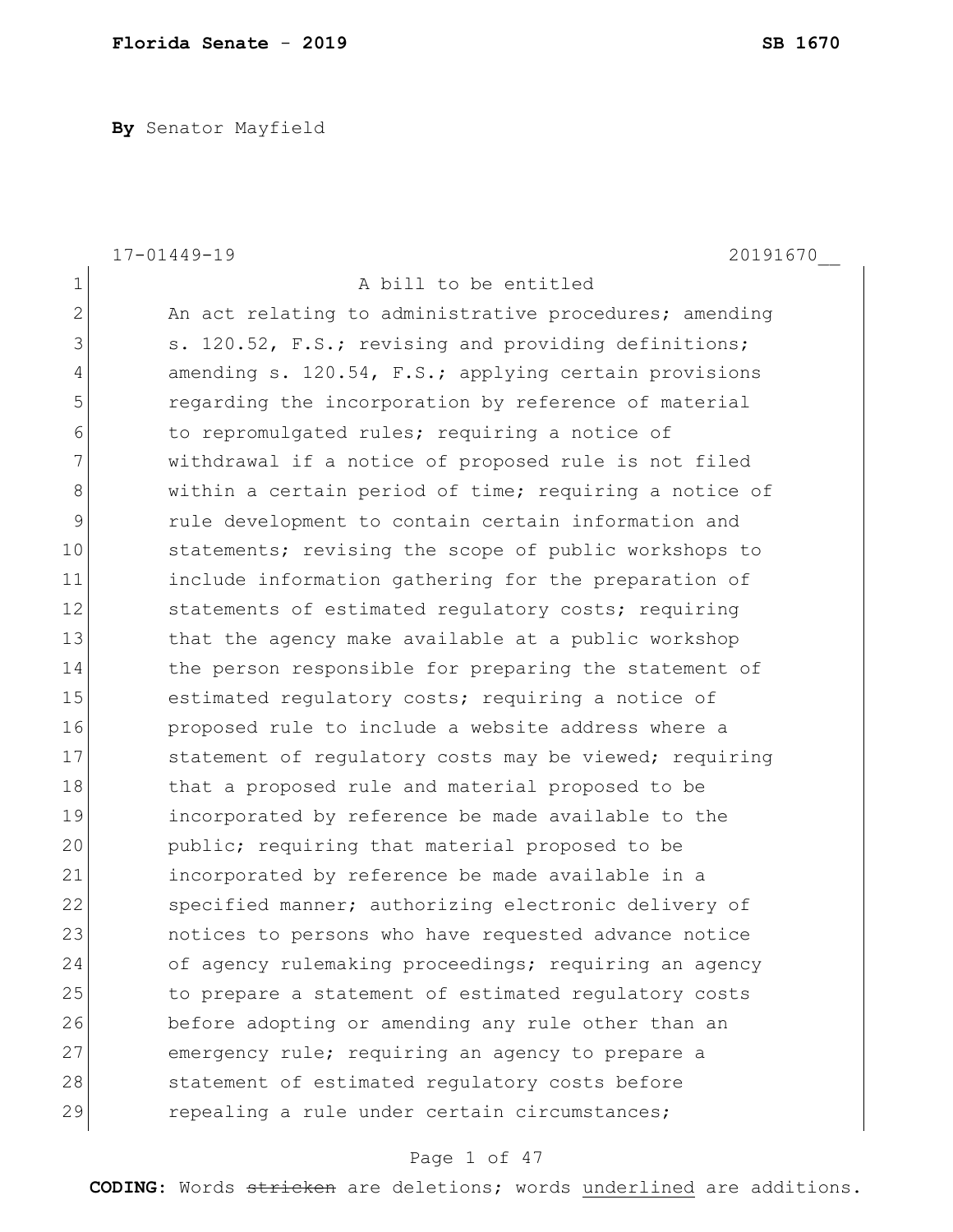|    | $17 - 01449 - 19$<br>20191670                          |
|----|--------------------------------------------------------|
| 30 | requiring that certain rule repeals be considered      |
| 31 | presumptively correct by the Division of               |
| 32 | Administrative Hearings or in certain proceedings;     |
| 33 | specifying circumstances under which an adverse impact |
| 34 | on small business exists; requiring an agency to       |
| 35 | provide notice of a regulatory alternative to the      |
| 36 | Administrative Procedures Committee by a certain date; |
| 37 | requiring certain agency personnel to attend public    |
| 38 | hearings on proposed rules; requiring an agency to     |
| 39 | publish a notice of convening a separate proceeding    |
| 40 | under certain circumstances; tolling rulemaking        |
| 41 | deadlines during such separate proceedings; revising   |
| 42 | requirements for the contents of a notice of change;   |
| 43 | requiring the committee to notify the Department of    |
| 44 | State that an agency has elected to withdraw a rule if |
| 45 | an agency has failed to adopt a rule within the        |
| 46 | specified timeframes; requiring an agency to file      |
| 47 | petitions to initiate rulemaking with the committee;   |
| 48 | amending s. 120.541, F.S.; requiring an agency to      |
| 49 | provide a copy of any proposal for a lower cost        |
| 50 | regulatory alternative to the committee by a certain   |
| 51 | date; specifying the circumstances under which such a  |
| 52 | proposal is made in good faith; revising requirements  |
| 53 | for an agency's consideration of a lower cost          |
| 54 | regulatory alternative; providing for an agency's      |
| 55 | revision and the publication of a revised statement of |
| 56 | estimated regulatory costs in response to such lower   |
| 57 | cost regulatory alternatives; deleting the definition  |
| 58 | of the term "transactional costs"; providing           |

# Page 2 of 47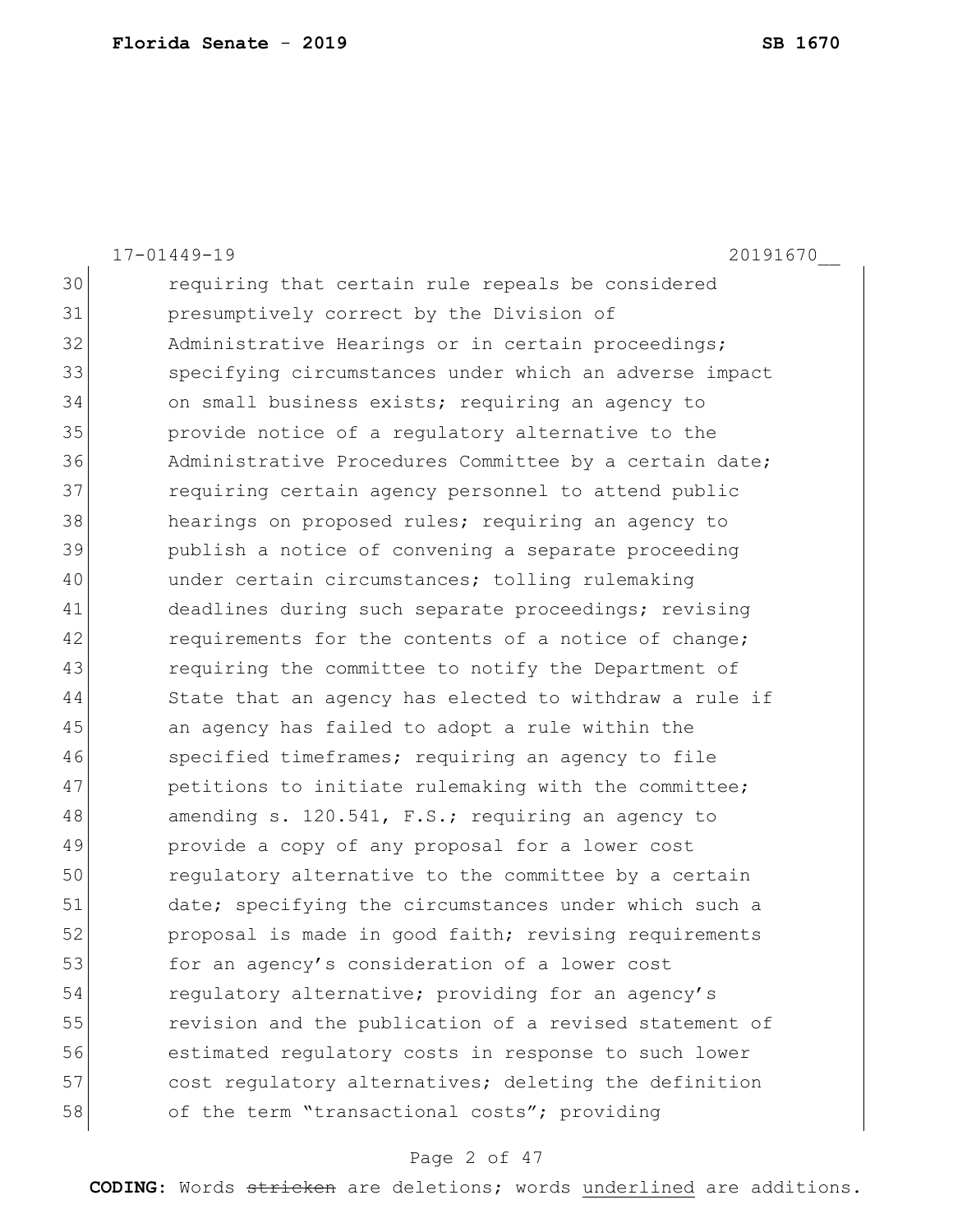|    | $17 - 01449 - 19$<br>20191670                          |
|----|--------------------------------------------------------|
| 59 | additional requirements for the calculation of         |
| 60 | estimated regulatory costs; specifying requirements    |
| 61 | for the public postings of statements of estimated     |
| 62 | regulatory costs; conforming provisions to changes     |
| 63 | made by the act; creating s. 120.5435, F.S.; providing |
| 64 | legislative intent; requiring agency review of rules   |
| 65 | and repromulgation of rules that do not require        |
| 66 | substantive changes within a specified time period;    |
| 67 | requiring an agency to publish a notice of             |
| 68 | repromulgation in the Florida Administrative Register  |
| 69 | and file a rule for repromulgation with the Department |
| 70 | of State within a specified time period; requiring an  |
| 71 | agency to file a notice of repromulgation with the     |
| 72 | committee within a specified time period; requiring    |
| 73 | withdrawal of a rule proposed for repromulgation if    |
| 74 | the rule is not filed within a specified time period;  |
| 75 | providing that a repromulgated rule is not subject to  |
| 76 | challenge as a proposed rule and that certain hearing  |
| 77 | requirements do not apply; requiring an agency to file |
| 78 | a specified number of certified copies of a proposed   |
| 79 | repromulgated rule and any material incorporated by    |
| 80 | reference; providing that a repromulgated rule is      |
| 81 | adopted upon filing with the department and becomes    |
| 82 | effective after a specified time period; requiring the |
| 83 | department to update certain information in the        |
| 84 | Florida Administrative Code; requiring the department  |
| 85 | to adopt rules by a certain date; amending s. 120.545, |
| 86 | F.S.; requiring the committee to examine existing      |
| 87 | rules; amending s. 120.55, F.S.; requiring the Florida |
|    |                                                        |

# Page 3 of 47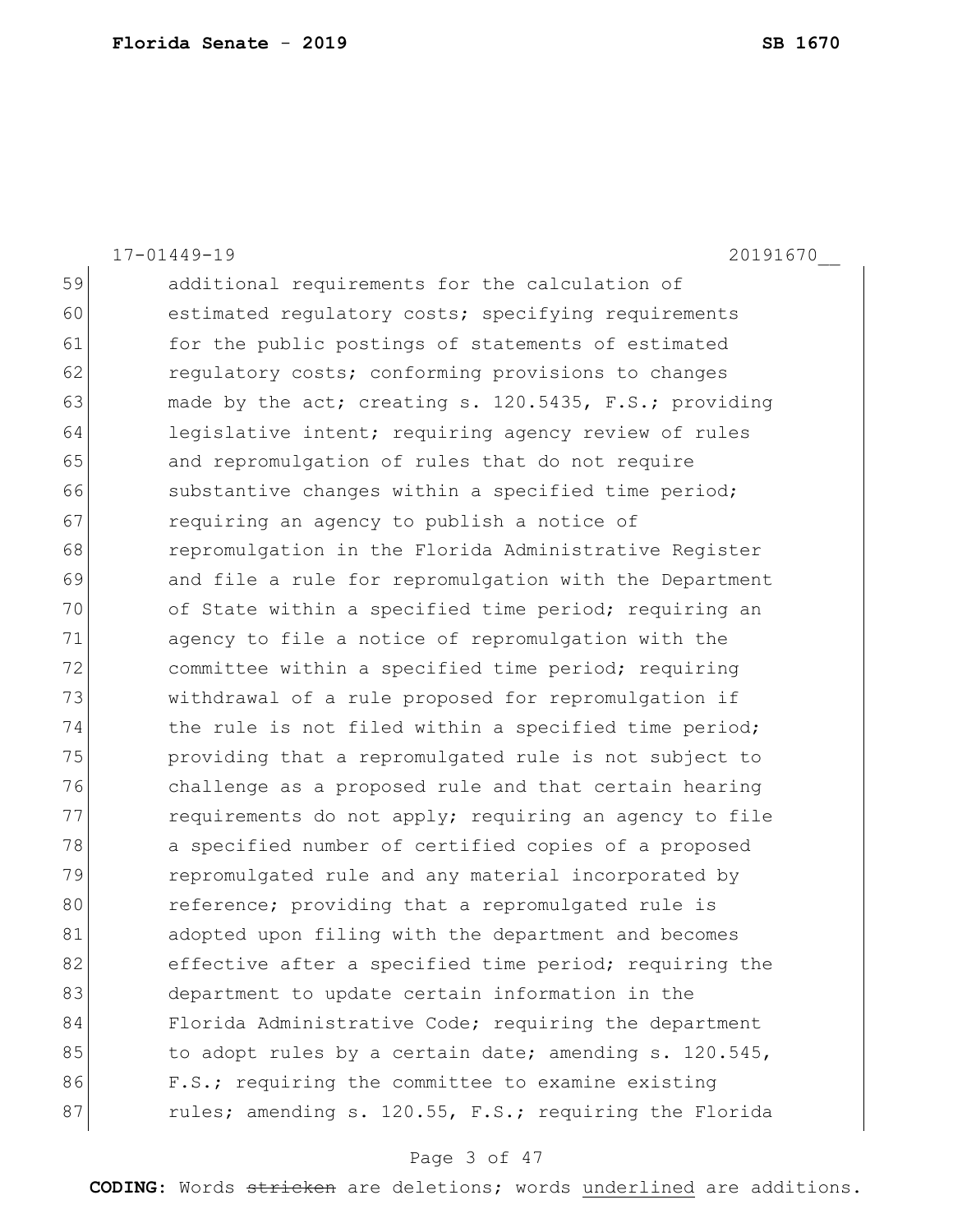|     | $17 - 01449 - 19$<br>20191670                                      |
|-----|--------------------------------------------------------------------|
| 88  | Administrative Code be published once daily; requiring             |
| 89  | the department to require material incorporated by                 |
| 90  | reference to be filed in a specified manner; requiring             |
| 91  | the department to include the date of a technical rule             |
| 92  | change in the Florida Administrative Code; providing               |
| 93  | that a technical change does not affect the effective              |
| 94  | date of a rule; requiring the department to adopt                  |
| 95  | specified rules; amending s. 120.569, F.S.; requiring              |
| 96  | that documents filed with the Division of                          |
| 97  | Administrative Hearings be filed electronically;                   |
| 98  | amending s. 120.74, F.S.; requiring an agency to list              |
| 99  | each rule it plans to develop, adopt, or repeal during             |
| 100 | the forthcoming year in the agency's annual regulatory             |
| 101 | plan; requiring that the agency's annual regulatory                |
| 102 | plan identify any rules that are required to be                    |
| 103 | repromulgated during the forthcoming year; requiring               |
| 104 | the agency head to make certain declarations                       |
| 105 | concerning the annual regulatory plan; amending ss.                |
| 106 | 120.56, 120.80, 120.81, 420.9072, 420.9075, and                    |
| 107 | 443.091, F.S.; conforming cross-references to changes              |
| 108 | made by the act; providing an effective date.                      |
| 109 |                                                                    |
| 110 | Be It Enacted by the Legislature of the State of Florida:          |
| 111 |                                                                    |
| 112 | Section 1. Present subsections (16) through (22) of section        |
| 113 | 120.52, Florida Statutes, are renumbered as subsections (17)       |
| 114 | through $(23)$ , respectively, a new subsection $(16)$ is added to |
| 115 | that section, and subsection (5) of that section is amended, to    |
| 116 | read:                                                              |

# Page 4 of 47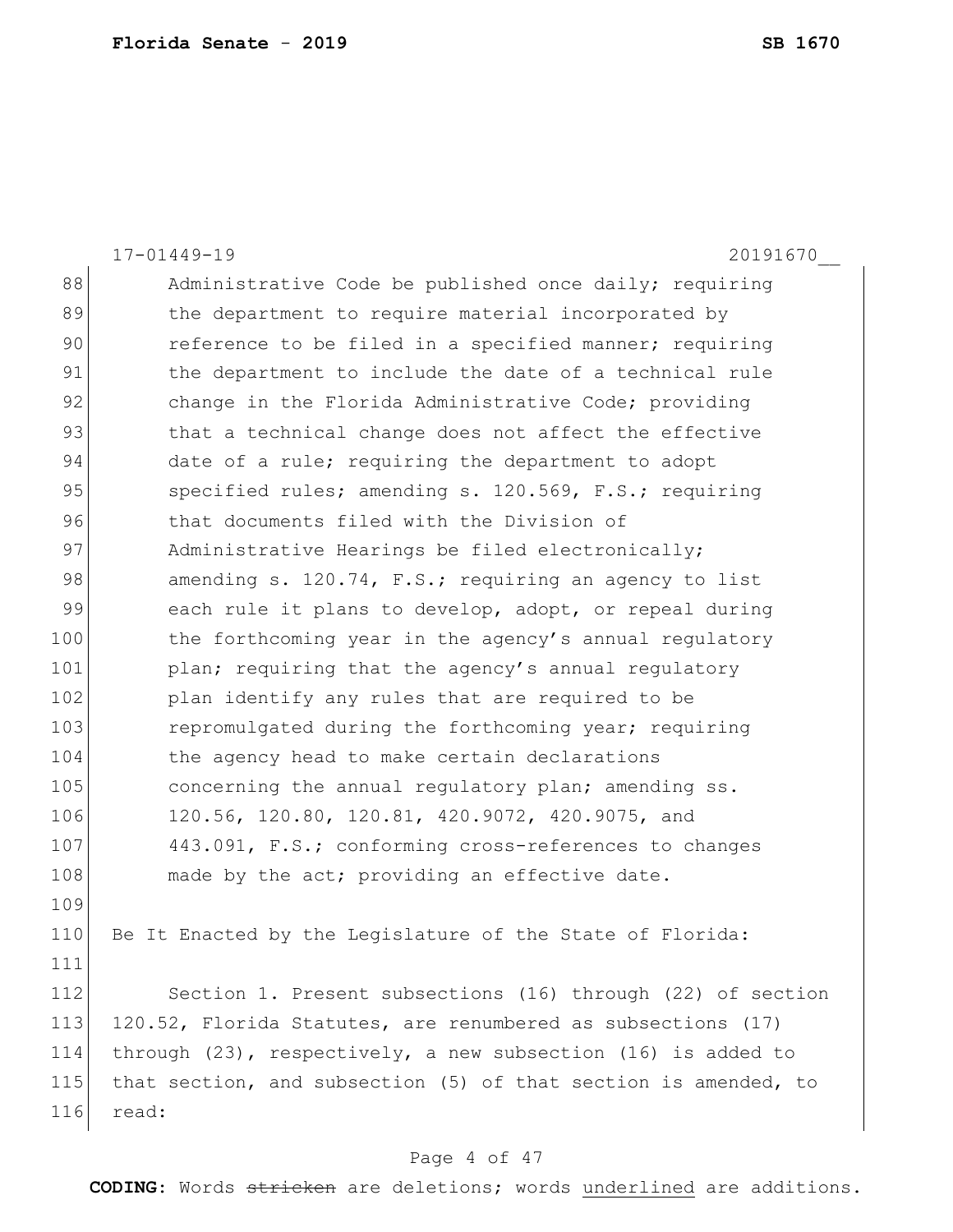|     | $17 - 01449 - 19$<br>20191670                                          |
|-----|------------------------------------------------------------------------|
| 117 | 120.52 Definitions. - As used in this act:                             |
| 118 | (5) "Division" means the Division of Administrative                    |
| 119 | Hearings. Any document filed with the division by a party              |
| 120 | represented by an attorney shall be filed by electronic means          |
| 121 | through the division's website. Any document filed with the            |
| 122 | division by a party not represented by an attorney shall,              |
| 123 | whenever possible, be filed by electronic means through the            |
| 124 | division's website.                                                    |
| 125 | (16) "Repromulgate" or "repromulgation" means the                      |
| 126 | publication and adoption of an existing rule following an              |
| 127 | agency's review of the rule for consistency with the powers and        |
| 128 | duties granted by its enabling statute.                                |
| 129 | Section 2. Paragraph (i) of subsection (1), subsections (2)            |
| 130 | and $(3)$ , and paragraph $(a)$ of subsection $(7)$ of section 120.54, |
| 131 | Florida Statutes, are amended to read:                                 |
| 132 | 120.54 Rulemaking.-                                                    |
| 133 | (1) GENERAL PROVISIONS APPLICABLE TO ALL RULES OTHER THAN              |
| 134 | EMERGENCY RULES.-                                                      |
| 135 | (i)1. A rule may incorporate material by reference but only            |
| 136 | as the material exists on the date the rule is adopted. For            |
| 137 | purposes of the rule, changes in the material are not effective        |
| 138 | unless the rule is amended to incorporate the changes.                 |
| 139 | 2. An agency rule that incorporates by specific reference              |
| 140 | another rule of that agency automatically incorporates                 |
| 141 | subsequent amendments to the referenced rule unless a contrary         |
| 142 | intent is clearly indicated in the referencing rule. A notice of       |
| 143 | amendments to a rule that has been incorporated by specific            |
| 144 | reference in other rules of that agency must explain the effect        |
| 145 | of those amendments on the referencing rules.                          |
|     |                                                                        |

# Page 5 of 47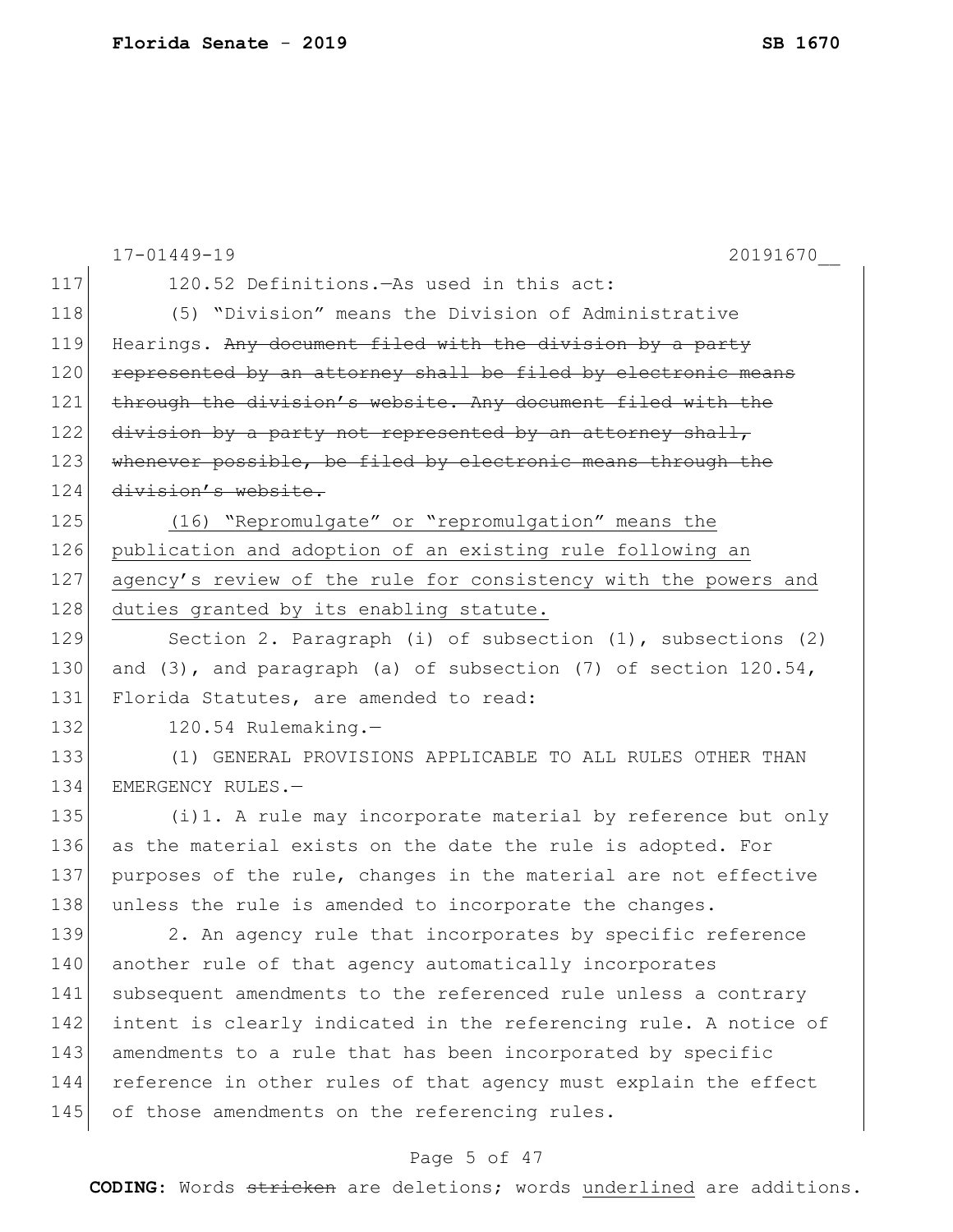17-01449-19 20191670\_\_ 146 3. In rules adopted after December 31, 2010, and rules 147 repromulgated on or after July 1, 2019, material may not be 148 incorporated by reference unless: 149 a. The material has been submitted in the prescribed 150 electronic format to the Department of State and the full text 151 of the material can be made available for free public access 152 through an electronic hyperlink from the rule making the 153 reference in the Florida Administrative Code; or 154 b. The agency has determined that posting the material on 155 the Internet for purposes of public examination and inspection 156 would constitute a violation of federal copyright law, in which 157 case a statement to that effect, along with the address of 158 locations at the Department of State and the agency at which the 159 material is available for public inspection and examination, 160 must be included in the notice required by subparagraph  $(3)(a)1$ . 161 4. A rule may not be amended by reference only. Amendments 162 must set out the amended rule in full in the same manner as 163 required by the State Constitution for laws. 164 5. Notwithstanding any contrary provision in this section, 165 when an adopted rule of the Department of Environmental 166 Protection or a water management district is incorporated by 167 reference in the other agency's rule to implement a provision of 168 part IV of chapter 373, subsequent amendments to the rule are 169 not effective as to the incorporating rule unless the agency 170 incorporating by reference notifies the committee and the 171 Department of State of its intent to adopt the subsequent 172 amendment, publishes notice of such intent in the Florida 173 Administrative Register, and files with the Department of State 174 a copy of the amended rule incorporated by reference. Changes in

## Page 6 of 47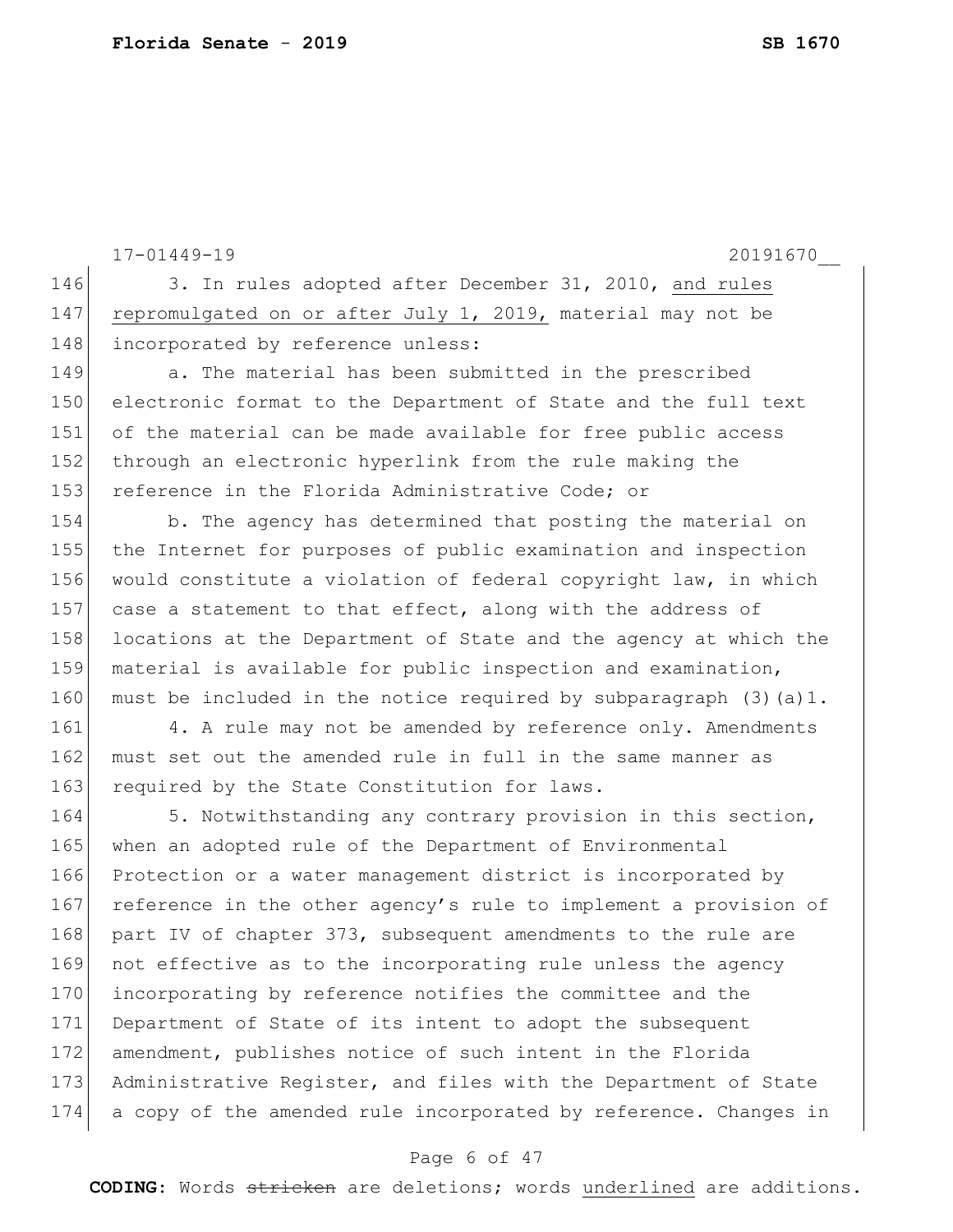17-01449-19 20191670\_\_ 175 the rule incorporated by reference are effective as to the other 176 agency 20 days after the date of the published notice and filing 177 with the Department of State. The Department of State shall 178 amend the history note of the incorporating rule to show the 179 effective date of such change. Any substantially affected person 180 may, within 14 days after the date of publication of the notice 181 of intent in the Florida Administrative Register, file an 182 objection to rulemaking with the agency. The objection shall 183 specify the portions of the rule incorporated by reference to 184 which the person objects and the reasons for the objection. The 185 agency shall not have the authority under this subparagraph to 186 adopt those portions of the rule specified in such objection. 187 The agency shall publish notice of the objection and of its 188 action in response in the next available issue of the Florida 189 Administrative Register. 190 6. The Department of State may adopt by rule requirements 191 for incorporating materials pursuant to this paragraph. 192 (2) RULE DEVELOPMENT; WORKSHOPS; NEGOTIATED RULEMAKING. 193 (a) Except when the intended action is the repeal of a 194 rule, agencies shall provide notice of the development of 195 proposed rules by publication of a notice of rule development in 196 the Florida Administrative Register before providing notice of a 197 proposed rule as required by paragraph (3)(a). If a notice of a 198 proposed rule is not filed within 12 months after the notice of 199 rule development, the agency shall withdraw the rule and give 200 notice of the withdrawal in the next available issue of the 201 Florida Administrative Register. The notice of rule development 202 shall indicate the subject area to be addressed by rule 203 development, provide a short, plain explanation of the purpose

### Page 7 of 47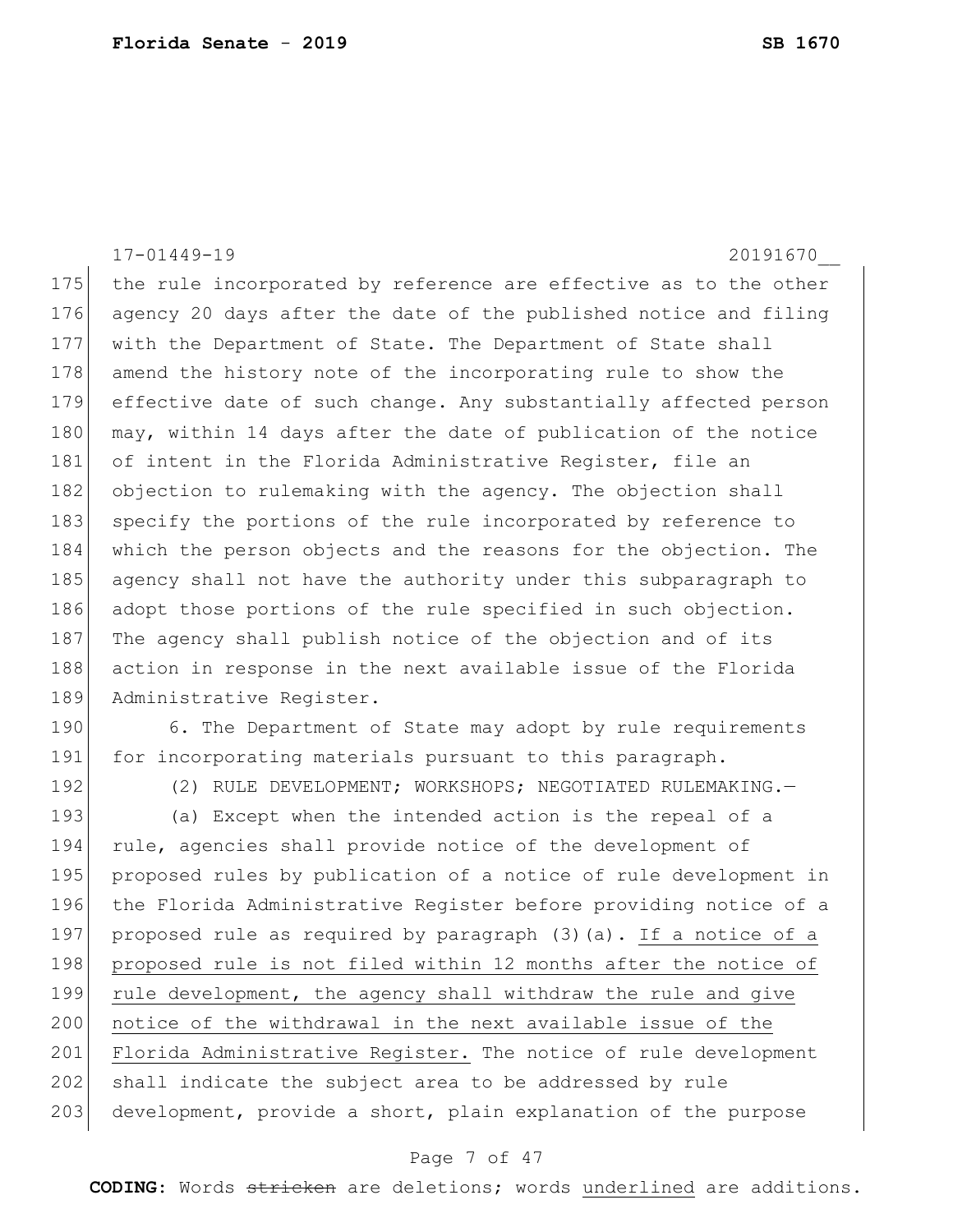17-01449-19 20191670\_\_ 204 and effect of the proposed rule, cite the grant of rulemaking 205 authority for the proposed rule and the law being implemented 206 specific legal authority for the proposed rule, and include the 207 proposed rule number and the preliminary text of the proposed 208 rules, if available, or a statement of how a person may promptly 209 obtain, without cost, a copy of any preliminary draft, when  $\pm$ 210 available. The notice also must include a request for the 211 submission of any information that would be helpful to the 212 agency in preparing its statement of estimated regulatory costs 213 and a statement of how a person may submit comments on the 214 proposal and provide information regarding the potential 215 regulatory costs. 216 (b) All rules should be drafted in readable language. The 217 language is readable if: 218 1. It avoids the use of obscure words and unnecessarily 219 long or complicated constructions; and 220 2. It avoids the use of unnecessary technical or 221 specialized language that is understood only by members of 222 particular trades or professions. 223 (c) An agency may hold public workshops for purposes of 224 rule development and information gathering for the preparation 225 of the statement of estimated regulatory costs. If requested in 226 writing by any affected person, an agency must hold public 227 workshops, including workshops in various regions of the state 228 or the agency's service area, for purposes of rule development 229 and information gathering for the preparation of the statement 230 of estimated regulatory costs  $\pm f$  requested in writing by any 231 affected person, unless the agency head explains in writing why 232 a workshop is unnecessary. The explanation is not final agency

## Page 8 of 47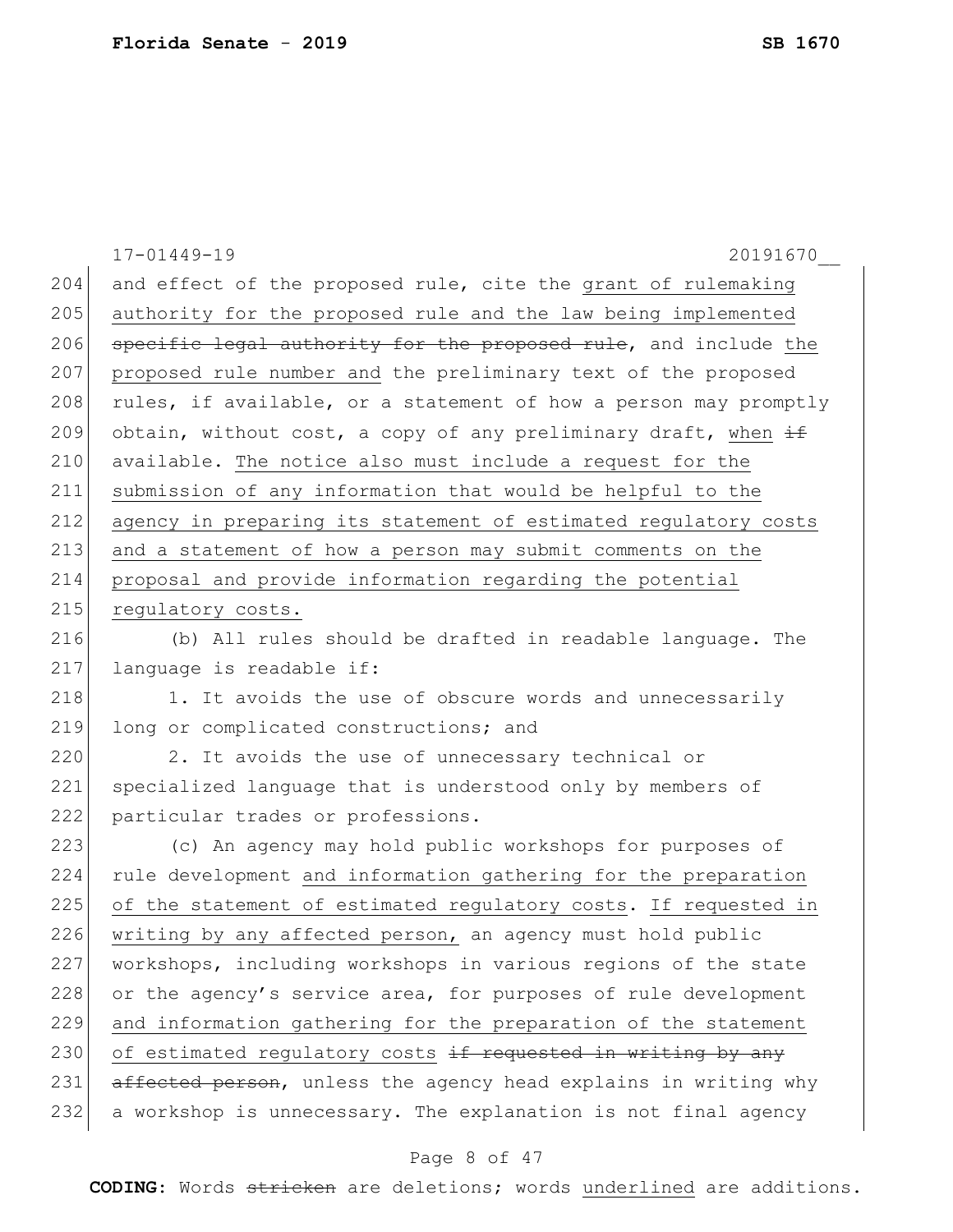|     | $17 - 01449 - 19$<br>20191670                                      |
|-----|--------------------------------------------------------------------|
| 233 | action subject to review pursuant to ss. 120.569 and 120.57. The   |
| 234 | failure to provide the explanation when required may be a          |
| 235 | material error in procedure pursuant to s. $120.56(1)(c)$ . When a |
| 236 | workshop or public hearing is held, the agency must ensure that    |
| 237 | the persons responsible for preparing the proposed rule and the    |
| 238 | statement of estimated regulatory costs are available to receive   |
| 239 | public input, to explain the agency's proposal, and to respond     |
| 240 | to questions or comments regarding the rule being developed and    |
| 241 | the statement of estimated regulatory costs. The workshop may be   |
| 242 | facilitated or mediated by a neutral third person, or the agency   |
| 243 | may employ other types of dispute resolution alternatives for      |
| 244 | the workshop that are appropriate for rule development and for     |
| 245 | preparation of the statement of estimated regulatory costs.        |
| 246 | Notice of a rule development workshop shall be by publication in   |
| 247 | the Florida Administrative Register not less than 14 days before   |
| 248 | prior to the date on which the workshop is scheduled to be held    |
| 249 | and shall indicate the subject area which will be addressed; the   |
| 250 | agency contact person; and the place, date, and time of the        |
| 251 | workshop.                                                          |
| 252 | (d) 1. An agency may use negotiated rulemaking in developing       |

253 and adopting rules. The agency should consider the use of negotiated rulemaking when complex rules are being drafted or 255 strong opposition to the rules is anticipated. The agency should 256 consider, but is not limited to considering, whether a balanced committee of interested persons who will negotiate in good faith 258 can be assembled, whether the agency is willing to support the 259 work of the negotiating committee, and whether the agency can 260 use the group consensus as the basis for its proposed rule. 261 Negotiated rulemaking uses a committee of designated

### Page 9 of 47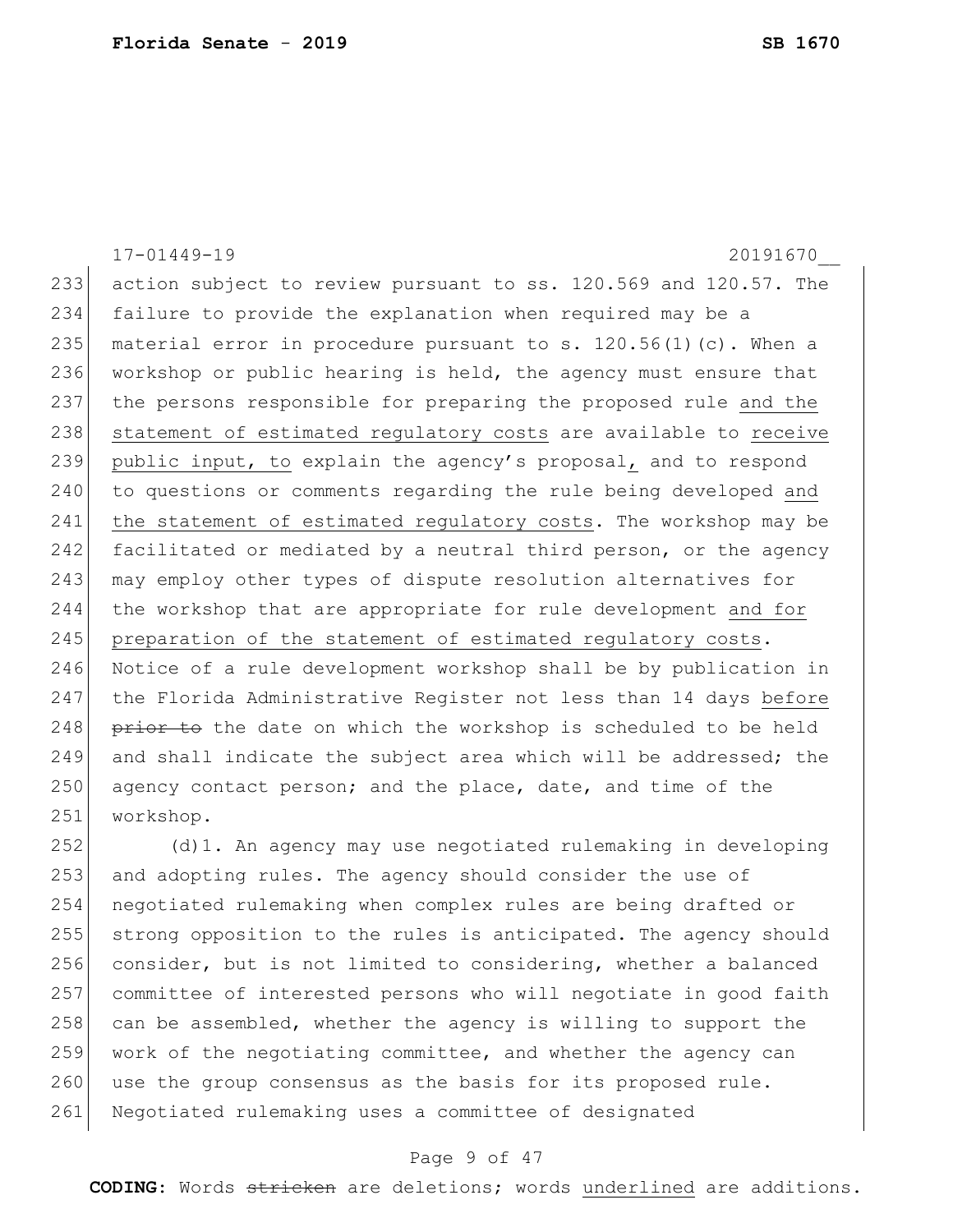17-01449-19 20191670\_\_ 262 representatives to draft a mutually acceptable proposed rule and 263 to develop information necessary to prepare a statement of 264 estimated regulatory costs, when applicable. 265 2. An agency that chooses to use the negotiated rulemaking 266 process described in this paragraph shall publish in the Florida 267 Administrative Register a notice of negotiated rulemaking that 268 includes a listing of the representative groups that will be 269 invited to participate in the negotiated rulemaking process. Any 270 person who believes that his or her interest is not adequately 271 represented may apply to participate within 30 days after 272 publication of the notice. All meetings of the negotiating 273 committee shall be noticed and open to the public pursuant to 274 the provisions of this chapter. The negotiating committee shall 275 be chaired by a neutral facilitator or mediator. 276 3. The agency's decision to use negotiated rulemaking, its 277 selection of the representative groups, and approval or denial 278 of an application to participate in the negotiated rulemaking 279 process are not agency action. Nothing in this subparagraph is 280 intended to affect the rights of a substantially an affected 281 person to challenge a proposed rule developed under this 282 paragraph in accordance with  $s. 120.56(2)$ . 283 (3) ADOPTION PROCEDURES. 284 (a) *Notices.*— 285 1. Before  $P$ rior to the adoption, amendment, or repeal of 286 any rule other than an emergency rule, an agency, upon approval 287 of the agency head, shall give notice of its intended action, 288 setting forth a short, plain explanation of the purpose and 289 effect of the proposed action; the full text of the proposed

### Page 10 of 47

 $290$  rule or amendment and a summary thereof; a reference to the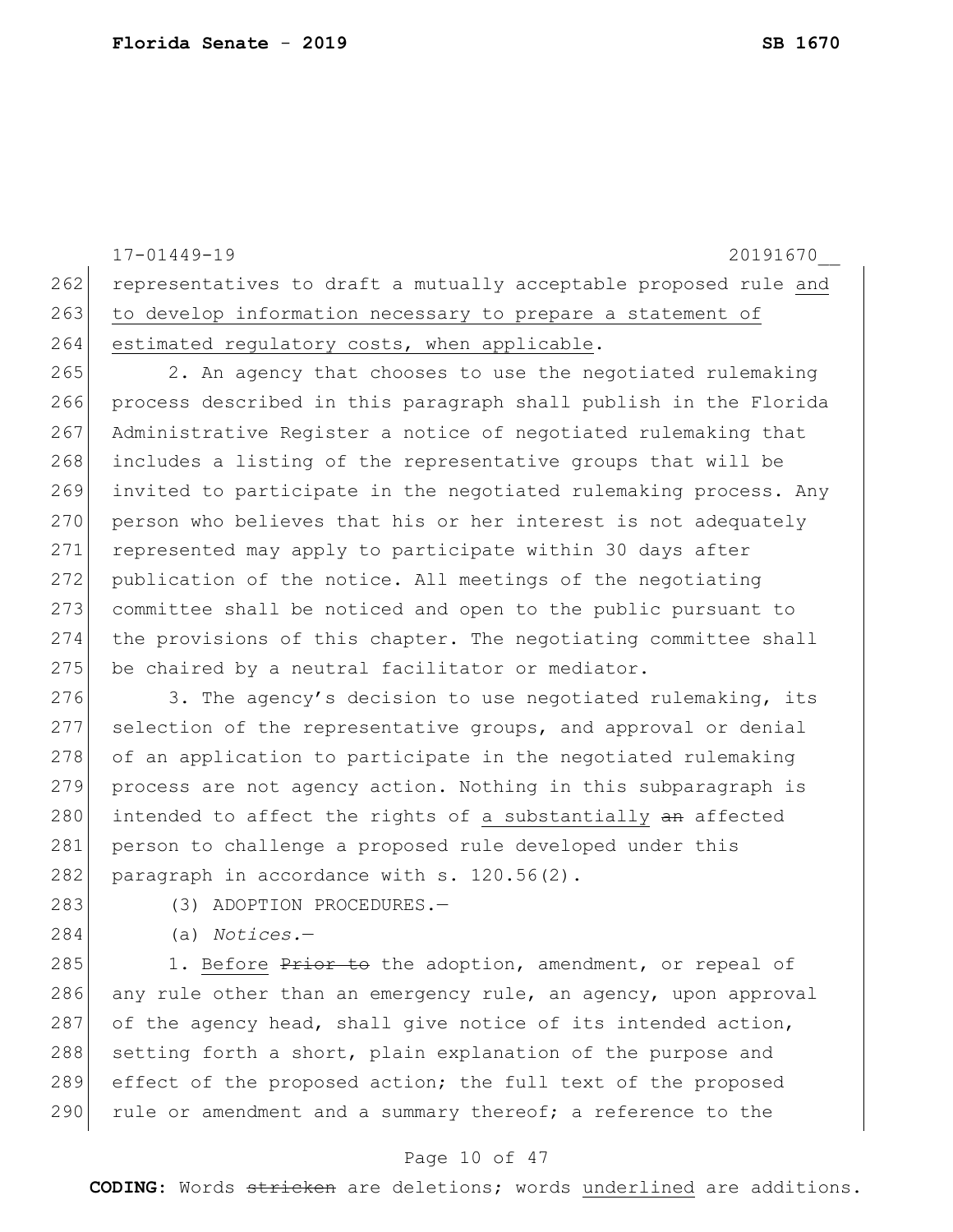|     | $17 - 01449 - 19$<br>20191670                                    |
|-----|------------------------------------------------------------------|
| 291 | grant of rulemaking authority pursuant to which the rule is      |
| 292 | adopted; and a reference to the section or subsection of the     |
| 293 | Florida Statutes or the Laws of Florida being implemented or     |
| 294 | interpreted. The notice must include a concise summary of the    |
| 295 | agency's statement of the estimated regulatory costs, if one has |
| 296 | been prepared, based on the factors set forth in s. 120.541(2),  |
| 297 | which describes the regulatory impact of the rule in readable    |
| 298 | language; an agency website address where the statement of       |
| 299 | estimated regulatory costs can be viewed in its entirety; a      |
| 300 | statement that any person who wishes to provide the agency with  |
| 301 | information regarding the statement of estimated regulatory      |
| 302 | costs, or to provide a proposal for a lower cost requlatory      |
| 303 | alternative as provided by s. 120.541(1), must do so in writing  |
| 304 | within 21 days after publication of the notice; a request for    |
| 305 | the submission of any information that could be helpful to the   |
| 306 | agency regarding its statement of estimated regulatory costs;    |
| 307 | and a statement as to whether, based on the statement of the     |
| 308 | estimated regulatory costs or other information expressly relied |
| 309 | upon and described by the agency if no statement of regulatory   |
| 310 | costs is required, the proposed rule is expected to require      |
| 311 | legislative ratification pursuant to s. 120.541(3). The notice   |
| 312 | must state the procedure for requesting a public hearing on the  |
| 313 | proposed rule. Except when the intended action is the repeal of  |
| 314 | a rule, the notice must include a reference both to the date on  |
| 315 | which and to the place where the notice of rule development that |
| 316 | is required by subsection (2) appeared.                          |
| 317 | 2. The notice shall be published in the Florida                  |

318 Administrative Register at least not less than 28 days before 319 prior to the intended action. The proposed rule, including all

# Page 11 of 47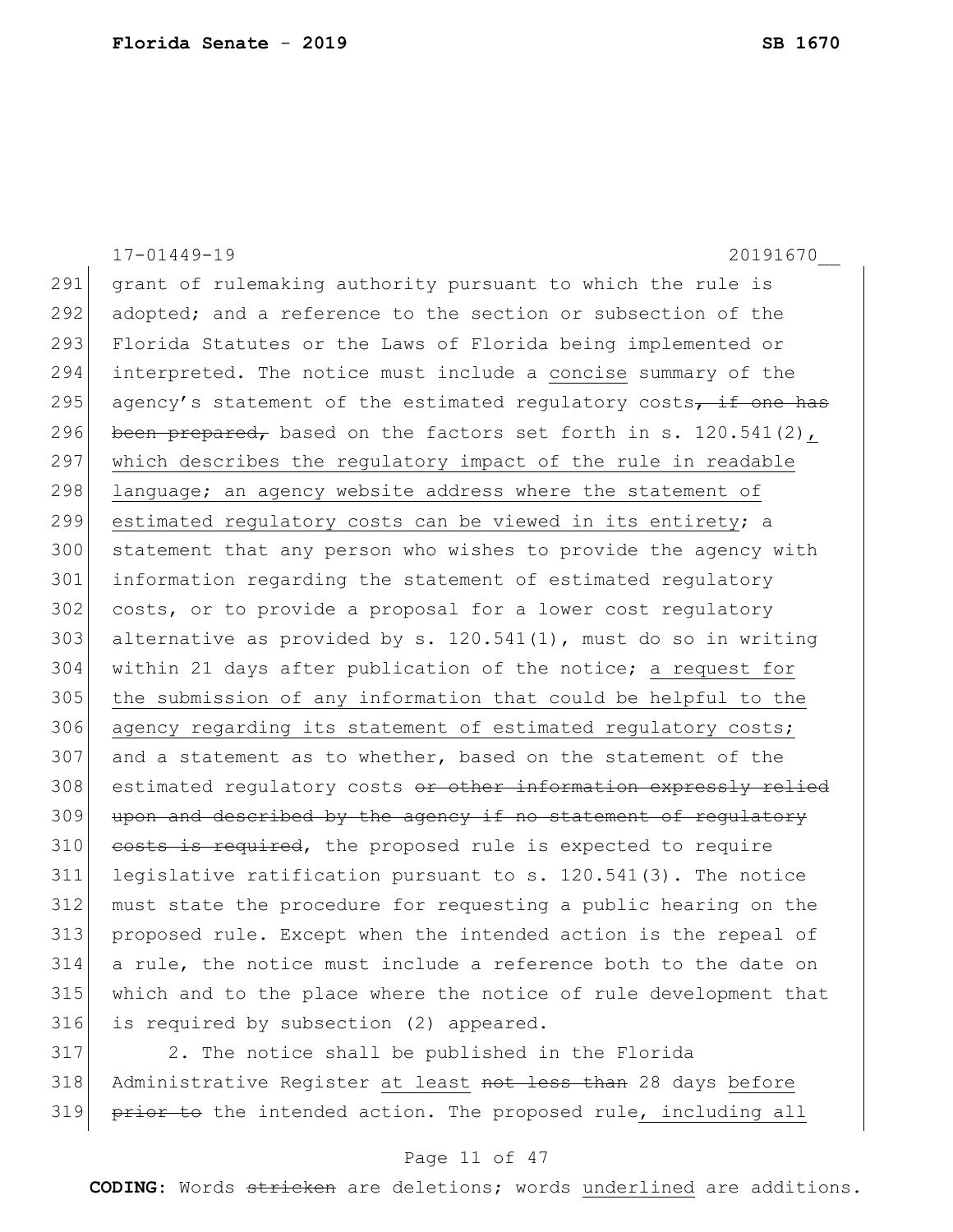|     | $17 - 01449 - 19$<br>20191670                                            |
|-----|--------------------------------------------------------------------------|
| 320 | material proposed to be incorporated by reference and the                |
| 321 | statement of estimated regulatory costs, must shall be available         |
| 322 | for inspection and copying by the public at the time of the              |
| 323 | publication of notice. Material proposed to be incorporated by           |
| 324 | reference in the notice must be made available in the manner             |
| 325 | prescribed by sub-subparagraph $(1)$ $(i)$ $3.a.$ or $(1)$ $(i)$ $3.b.$  |
| 326 | 3. The notice shall be mailed to all persons named in the                |
| 327 | proposed rule and mailed or delivered electronically to all              |
| 328 | persons who, at least 14 days before publication of the notice           |
| 329 | prior to such mailing, have made requests of the agency for              |
| 330 | advance notice of its proceedings. The agency shall also give            |
| 331 | such notice as is prescribed by rule to those particular classes         |
| 332 | of persons to whom the intended action is directed.                      |
| 333 | 4. The adopting agency shall file with the committee, at                 |
| 334 | least 21 days before prior to the proposed adoption date, a copy         |
| 335 | of each rule it proposes to adopt; a copy of any material                |
| 336 | incorporated by reference in the rule; a detailed written                |
| 337 | statement of the facts and circumstances justifying the proposed         |
| 338 | rule; a copy of the any statement of estimated regulatory costs          |
| 339 | that has been prepared pursuant to s. 120.541; a statement of            |
| 340 | the extent to which the proposed rule relates to federal                 |
| 341 | standards or rules on the same subject; and the notice required          |
| 342 | by subparagraph 1.                                                       |
| 343 | (b) Special matters to be considered in rule adoption.-                  |
| 344 | 1. Statement of estimated regulatory costs.-Before the                   |
| 345 | adoption or <sub>r</sub> amendment, or repeal of any rule, other than an |
| 346 | emergency rule, an agency must is encouraged to prepare a                |
| 347 | statement of estimated regulatory costs of the proposed rule, as         |
| 348 | provided by s. 120.541. However, an agency is not required to            |

# Page 12 of 47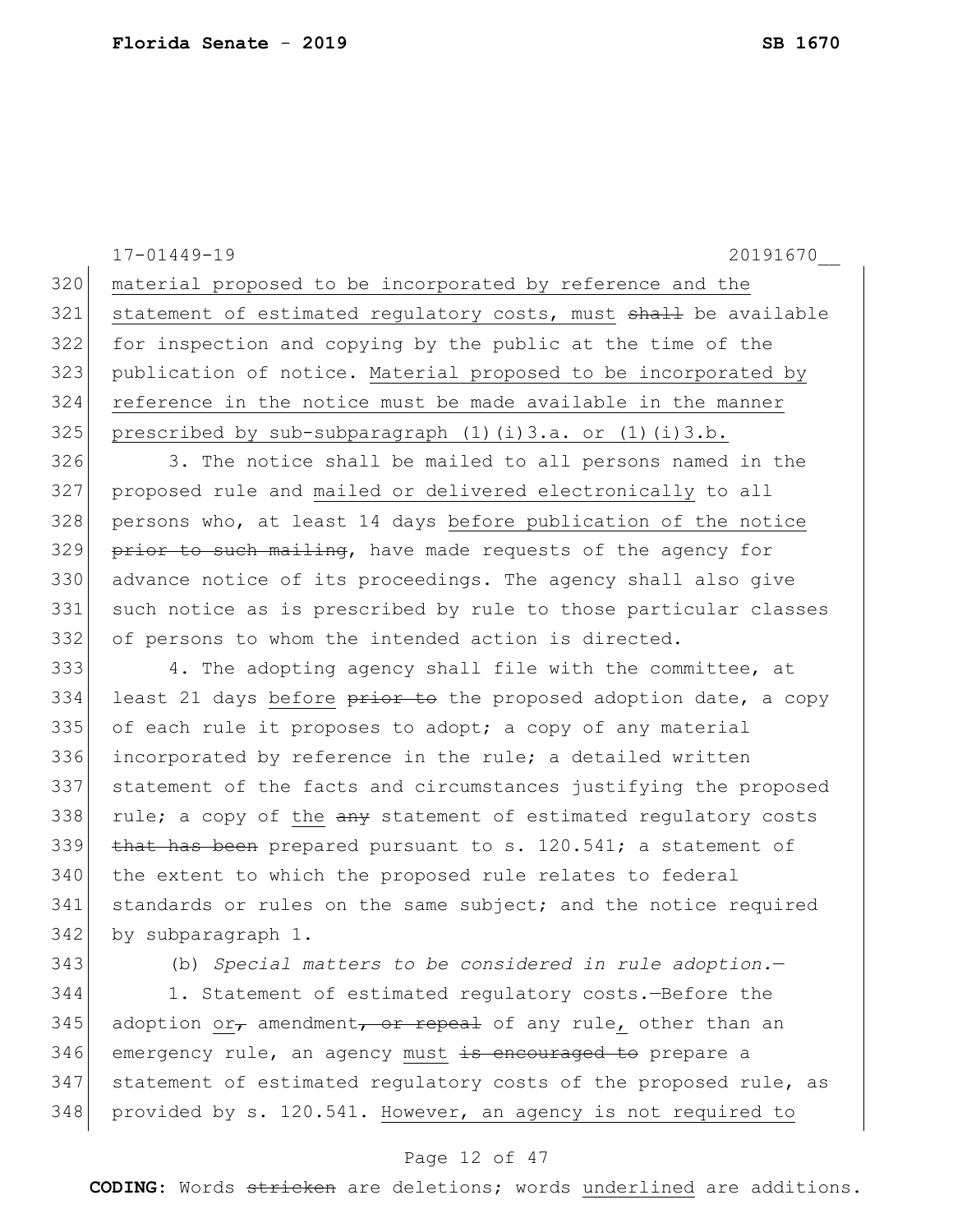| 349<br>prepare a statement of estimated regulatory costs for a rule      |  |
|--------------------------------------------------------------------------|--|
|                                                                          |  |
| 350<br>repeal unless such repeal would impose a regulatory cost. In any  |  |
| 351<br>challenge to a rule repeal, a rule repeal that reduces or         |  |
| 352<br>eliminates regulations on those presently regulated by the rule   |  |
| 353<br>must be considered presumptively correct in any proceeding        |  |
| 354<br>before the division or in any proceeding before a court of        |  |
| 355<br>competent jurisdiction. However, an agency must prepare a         |  |
| 356<br>statement of estimated regulatory costs of the proposed rule, as  |  |
| 357<br>provided by s. 120.541, if:                                       |  |
| 358<br>a. The proposed rule will have an adverse impact on small         |  |
| 359<br>business; or                                                      |  |
| 360<br>b. The proposed rule is likely to directly or indirectly          |  |
| 361<br>increase requlatory costs in excess of \$200,000 in the aggregate |  |
| 362<br>in this state within 1 year after the implementation of the       |  |
| 363<br>rule.                                                             |  |
| 364<br>2. Small businesses, small counties, and small cities.-           |  |
| 365<br>a. For purposes of this subsection and s. 120.541(2), an          |  |
| 366<br>adverse impact on small business exists if, for any small         |  |
| 367<br>business:                                                         |  |
| 368<br>(I) An owner, an officer, an operator, or a manager must          |  |
| 369<br>complete any education, training, or testing to comply, or is     |  |
| 370<br>likely to either expend 10 hours or purchase professional advice  |  |
| 371<br>to understand and comply with the rule in the first year;         |  |
| 372<br>(II) Taxes or fees assessed on transactions are likely to         |  |
| 373<br>increase by \$500 or more in the aggregate in 1 year;             |  |
| 374<br>(III) Prices charged for goods and services are restricted        |  |
| 375<br>or are likely to increase because of the rule;                    |  |
| 376<br>(IV) Specially trained, licensed, or tested employees will        |  |
| 377<br>be required;                                                      |  |

# Page 13 of 47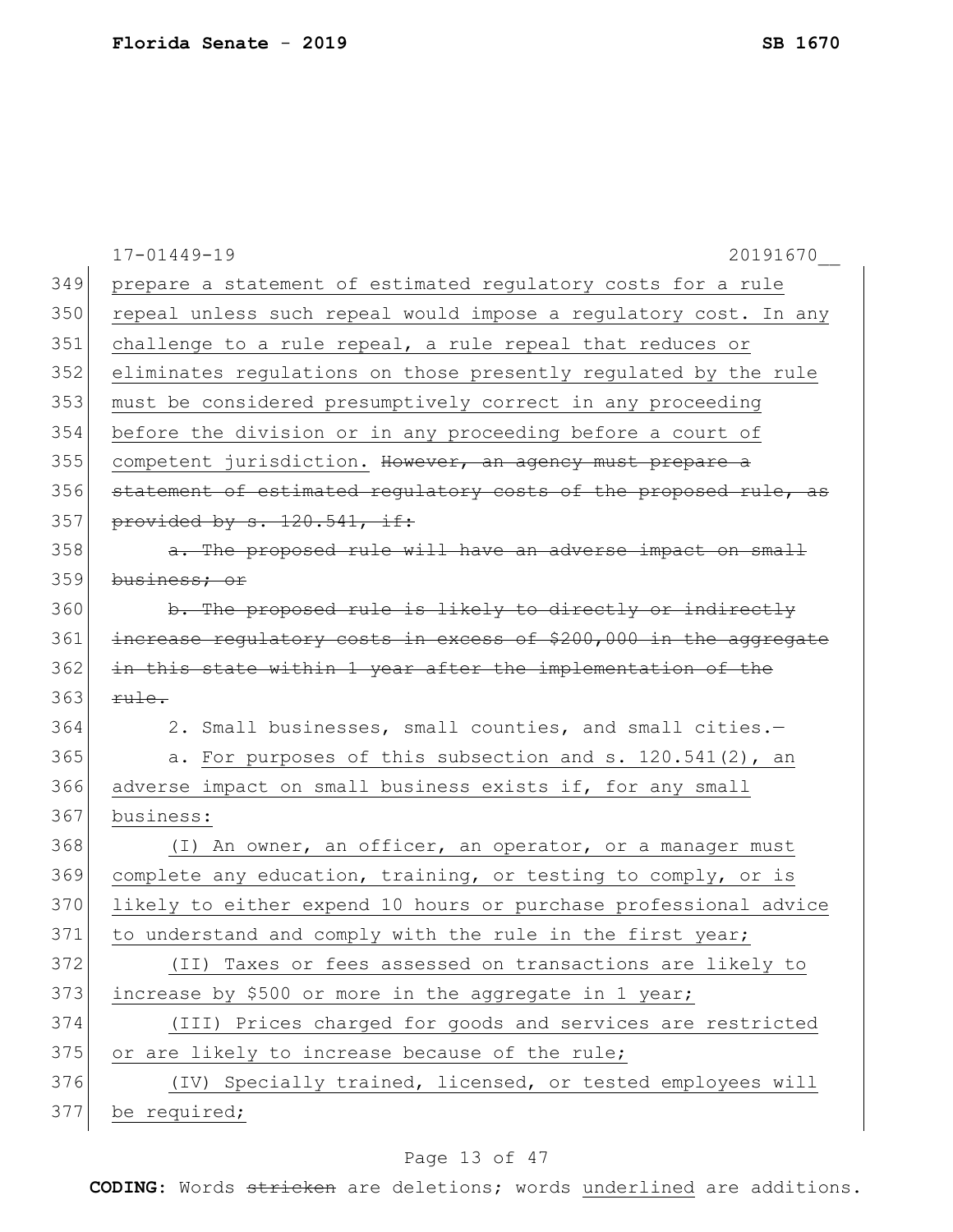17-01449-19 20191670\_\_ 378 (V) Operating costs are expected to increase by at least \$1,000 annually; or (VI) Capital expenditures in excess of \$1,000 are necessary to comply with the rule. 382 b. Each agency, before the adoption, amendment, or repeal of a rule, shall consider the impact of the rule on small businesses as defined by s. 288.703 and the impact of the rule 385 on small counties or small cities as defined by s. 120.52. Whenever practicable, an agency shall tier its rules to reduce disproportionate impacts on small businesses, small counties, or 388 small cities to avoid regulating small businesses, small counties, or small cities that do not contribute significantly to the problem the rule is designed to address. An agency may define "small business" to include businesses employing more than 200 persons, may define "small county" to include those with populations of more than 75,000, and may define "small city" to include those with populations of more than 10,000, if it finds that such a definition is necessary to adapt a rule to the needs and problems of small businesses, small counties, or small cities. The agency shall consider each of the following methods for reducing the impact of the proposed rule on small businesses, small counties, and small cities, or any combination 400 of these entities: (I) Establishing less stringent compliance or reporting 402 requirements in the rule. (II) Establishing less stringent schedules or deadlines in 404 the rule for compliance or reporting requirements. (III) Consolidating or simplifying the rule's compliance or

406 reporting requirements.

### Page 14 of 47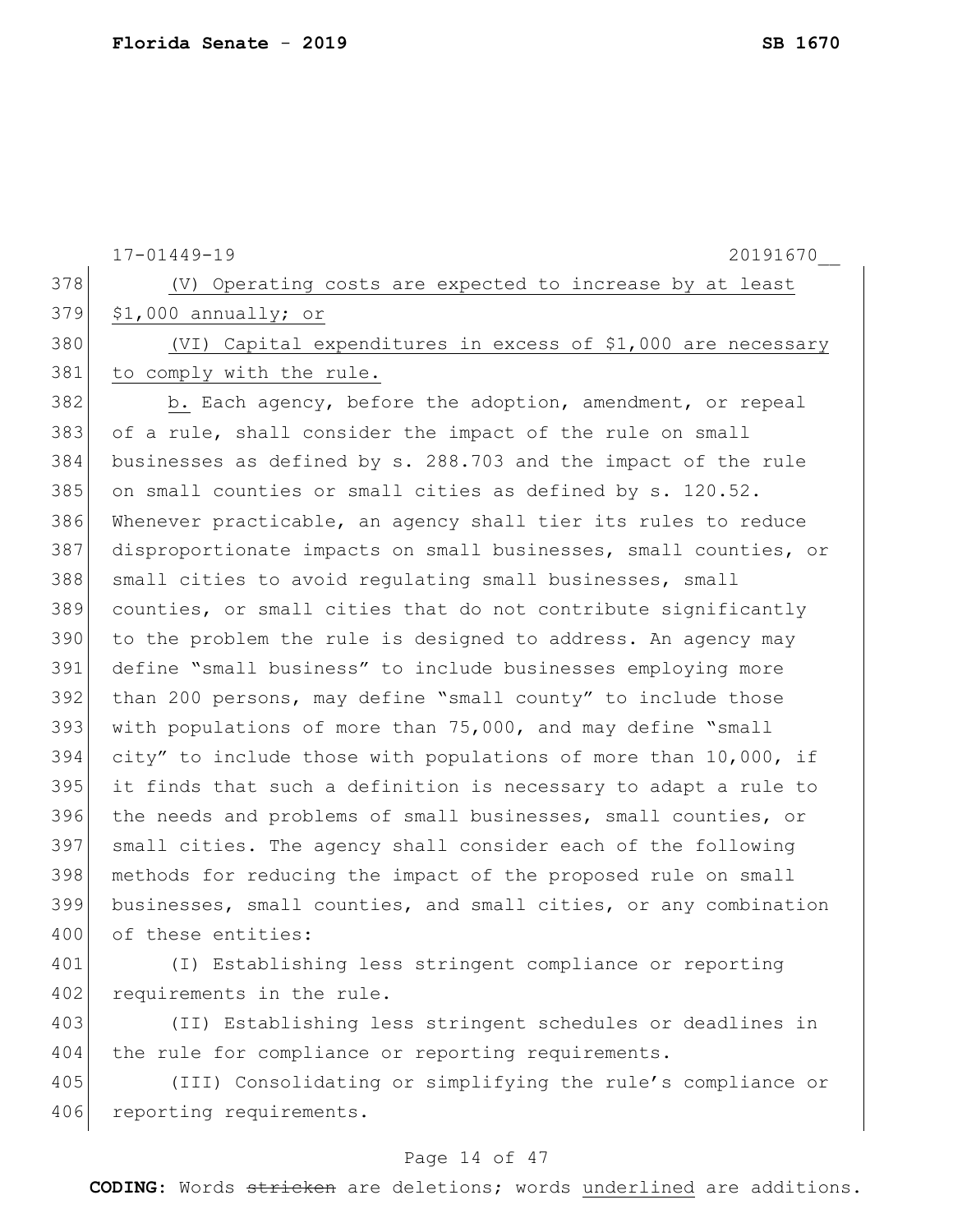```
17-01449-19 20191670__
407 (IV) Establishing performance standards or best management
408 practices to replace design or operational standards in the
409 rule.
410 (V) Exempting small businesses, small counties, or small
411 cities from any or all requirements of the rule.
412 c.(I) \frac{1}{2} If the agency determines that the proposed
413 action will affect small businesses as defined by the agency as 
414 provided in sub-subparagraph b. a_{\tau}, the agency shall send
415 written notice of the rule to the rules ombudsman in the 
416 Executive Office of the Governor at least 28 days before the 
417 intended action.
418 (II) Each agency shall adopt those regulatory alternatives
419 offered by the rules ombudsman in the Executive Office of the 
420 Governor and provided to the agency no later than 21 days after
421 the rules ombudsman's receipt of the written notice of the rule 
422 which it finds are feasible and consistent with the stated 
423 objectives of the proposed rule and which would reduce the 
424 impact on small businesses. When regulatory alternatives are 
425 offered by the rules ombudsman in the Executive Office of the 
426 Governor, the 90-day period for filing the rule in subparagraph
427 (e)2. is extended for a period of 21 days. The agency shall
428 provide notice to the committee of any regulatory alternative
429 offered to the agency pursuant to this sub-subparagraph at least
430 21 days before filing the rule for adoption.
```
431 (III) If an agency does not adopt all alternatives offered 432 pursuant to this sub-subparagraph, it shall, before rule 433 adoption or amendment and pursuant to subparagraph  $(d)1$ ., file a 434 detailed written statement with the committee explaining the 435 reasons for failure to adopt such alternatives. Within 3 working

## Page 15 of 47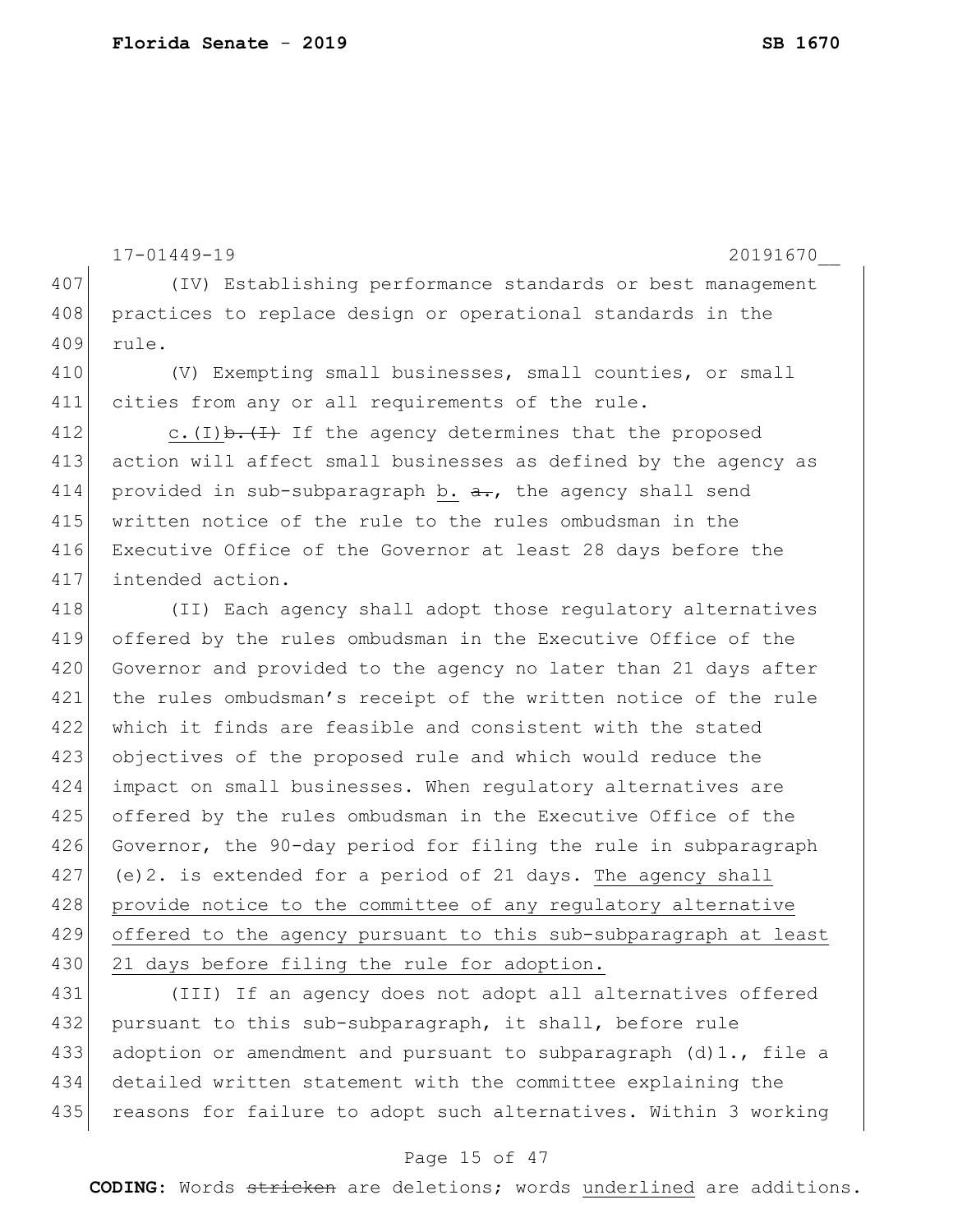17-01449-19 20191670\_\_ 436 days after the filing of such notice, the agency shall send a 437 copy of such notice to the rules ombudsman in the Executive 438 Office of the Governor. 439 (c) *Hearings.*— 440 1. If the intended action concerns any rule other than one 441 relating exclusively to procedure or practice, the agency shall, 442 on the request of any affected person received within 21 days 443 after the date of publication of the notice of intended agency 444 action, give affected persons an opportunity to present evidence 445 and argument on all issues under consideration. The agency may 446 schedule a public hearing on the proposed rule and, if requested 447 by any affected person, shall schedule a public hearing on the 448 proposed rule. When a public hearing is held, the agency must 449 ensure that persons responsible for preparing the proposed rule 450 and the statement of estimated requlatory costs staff are 451 available to explain the agency's proposal and to respond to 452 questions or comments regarding the proposed rule, the statement 453 of estimated regulatory costs, and the agency's decision whether 454 to adopt a lower cost regulatory alternative submitted pursuant 455 to s.  $120.541(1)(a)$ . If the agency head is a board or other 456 collegial body created under s.  $20.165(4)$  or s.  $20.43(3)(q)$ , and 457 one or more requested public hearings is scheduled, the board or 458 other collegial body shall conduct at least one of the public 459 hearings itself and may not delegate this responsibility without 460 the consent of those persons requesting the public hearing. Any 461 material pertinent to the issues under consideration submitted 462 to the agency within 21 days after the date of publication of 463 the notice or submitted to the agency between the date of 464 publication of the notice and the end of the final public

### Page 16 of 47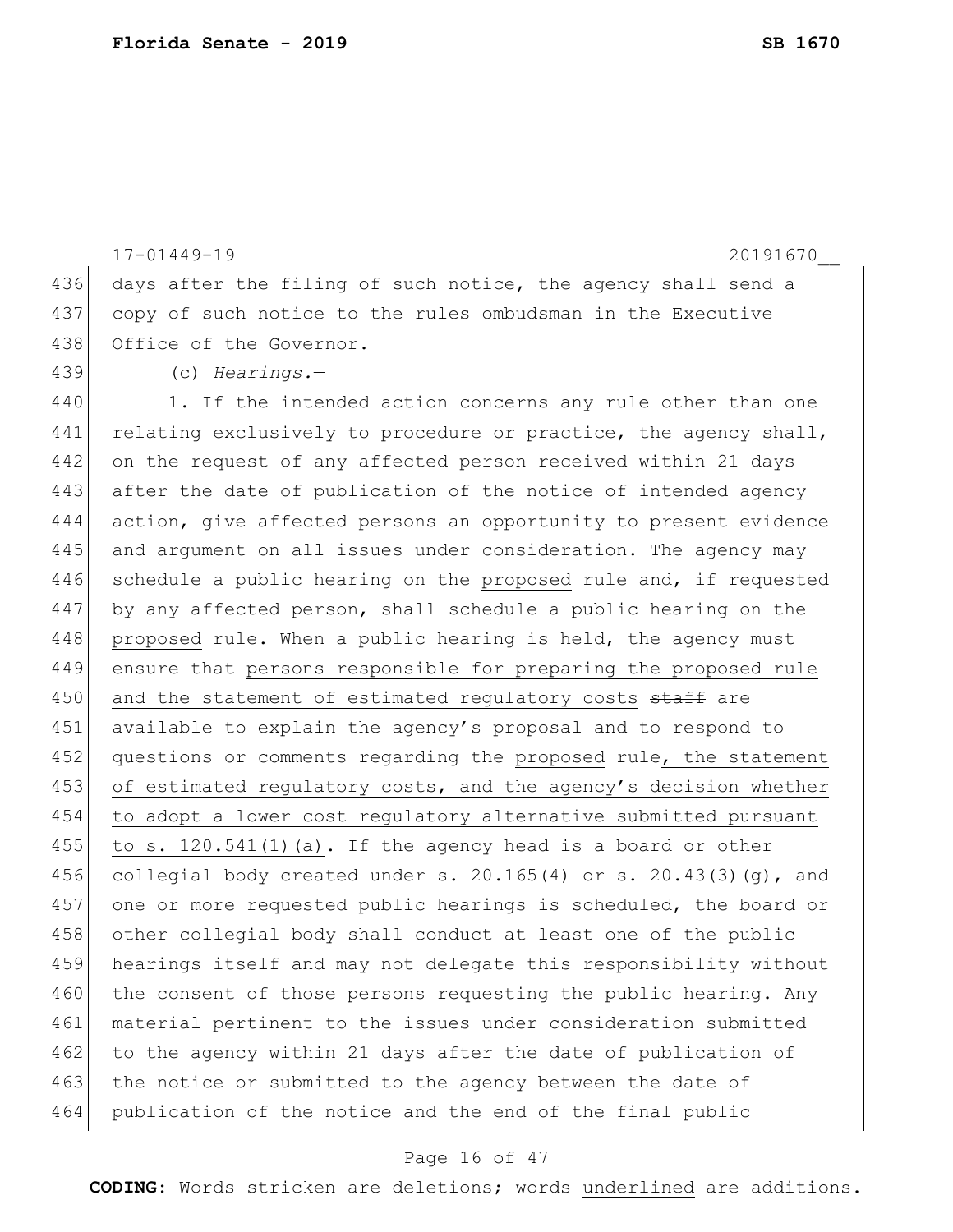17-01449-19 20191670\_\_ 465 hearing shall be considered by the agency and made a part of the 466 record of the rulemaking proceeding. 467 2. Rulemaking proceedings shall be governed solely by the 468 provisions of this section unless a person timely asserts that

469 the person's substantial interests will be affected in the 470 proceeding and affirmatively demonstrates to the agency that the 471 proceeding does not provide adequate opportunity to protect 472 those interests. If the agency determines that the rulemaking 473 proceeding is not adequate to protect the person's interests, it 474 shall suspend the rulemaking proceeding and convene a separate 475 proceeding under the provisions of ss. 120.569 and 120.57. The 476 agency shall publish notice of convening a separate proceeding 477 in the Florida Administrative Register. Similarly situated 478 persons may be requested to join and participate in the separate 479 proceeding. Upon conclusion of the separate proceeding, the 480 rulemaking proceeding shall be resumed. All timelines in this 481 section are tolled during any suspension of the rulemaking 482 proceeding under this subparagraph, beginning on the date the 483 | notice of convening a separate proceeding is published and 484 resuming on the day after the conclusion of the separate 485 proceeding.

486 (d) *Modification or withdrawal of proposed rules.*—

487 1. After the final public hearing on the proposed rule, or 488 after the time for requesting a hearing has expired, if the 489 proposed rule has not been changed from the proposed rule as 490 previously filed with the committee, or contains only technical 491 changes that do not affect the substance of the rule, the 492 adopting agency shall file a notice to that effect with the 493 committee at least 7 days before prior to filing the proposed

### Page 17 of 47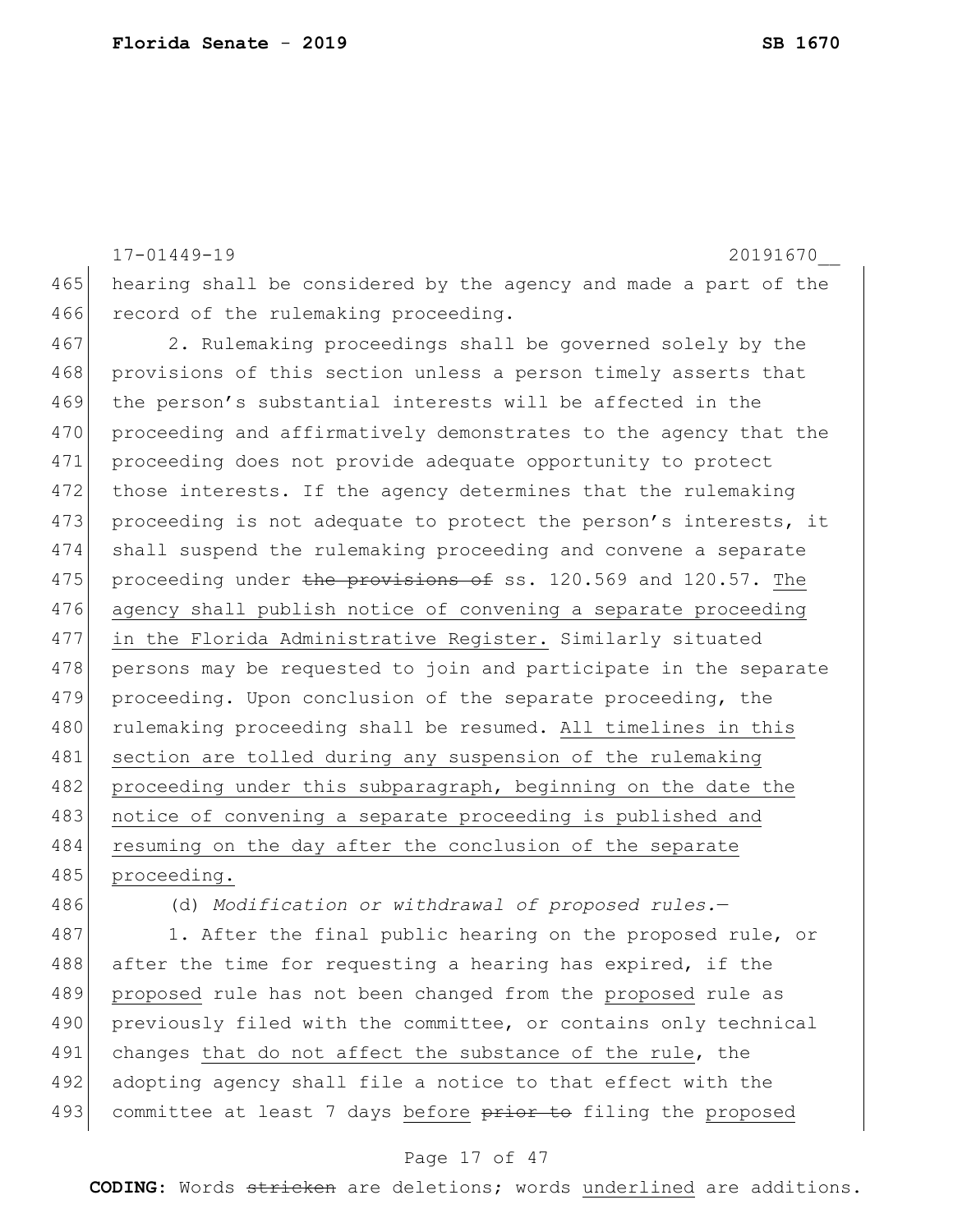17-01449-19 20191670\_\_ 494 rule for adoption. Any change, other than a technical change 495 that does not affect the substance of the rule, must be 496 supported by the record of public hearings held on the proposed 497 rule, must be in response to written material submitted to the 498 agency within 21 days after the date of publication of the 499 notice of intended agency action or submitted to the agency 500 between the date of publication of the notice and the end of the 501 final public hearing, or must be in response to a proposed 502 objection by the committee. Any change, other than a technical 503 change, to a statement of estimated regulatory costs requires a 504 notice of change. In addition, when any change is made in a 505 proposed rule text or any material incorporated by reference, 506 other than a technical change, the adopting agency shall provide 507 a copy of a notice of change by certified mail or actual 508 delivery to any person who requests it in writing no later than  $509$  21 days after the notice required in paragraph (a). The agency 510 shall file the notice of change with the committee, along with 511 the reasons for the change, and provide the notice of change to 512 persons requesting it, at least 21 days before prior to filing 513 the proposed rule for adoption. The notice of change shall be 514 published in the Florida Administrative Register at least 21 515 days before prior to filing the proposed rule for adoption. The 516 notice of change must include a summary of any revision of the 517 statement of estimated regulatory costs required by s. 518 120.541(1)(c). This subparagraph does not apply to emergency 519 rules adopted pursuant to subsection (4). Material proposed to 520 be incorporated by reference in the notice required by this 521 subparagraph must be made available in the manner prescribed by 522 sub-subparagraph  $(1)(i)3.a.$  or  $(1)(i)3.b.$ 

### Page 18 of 47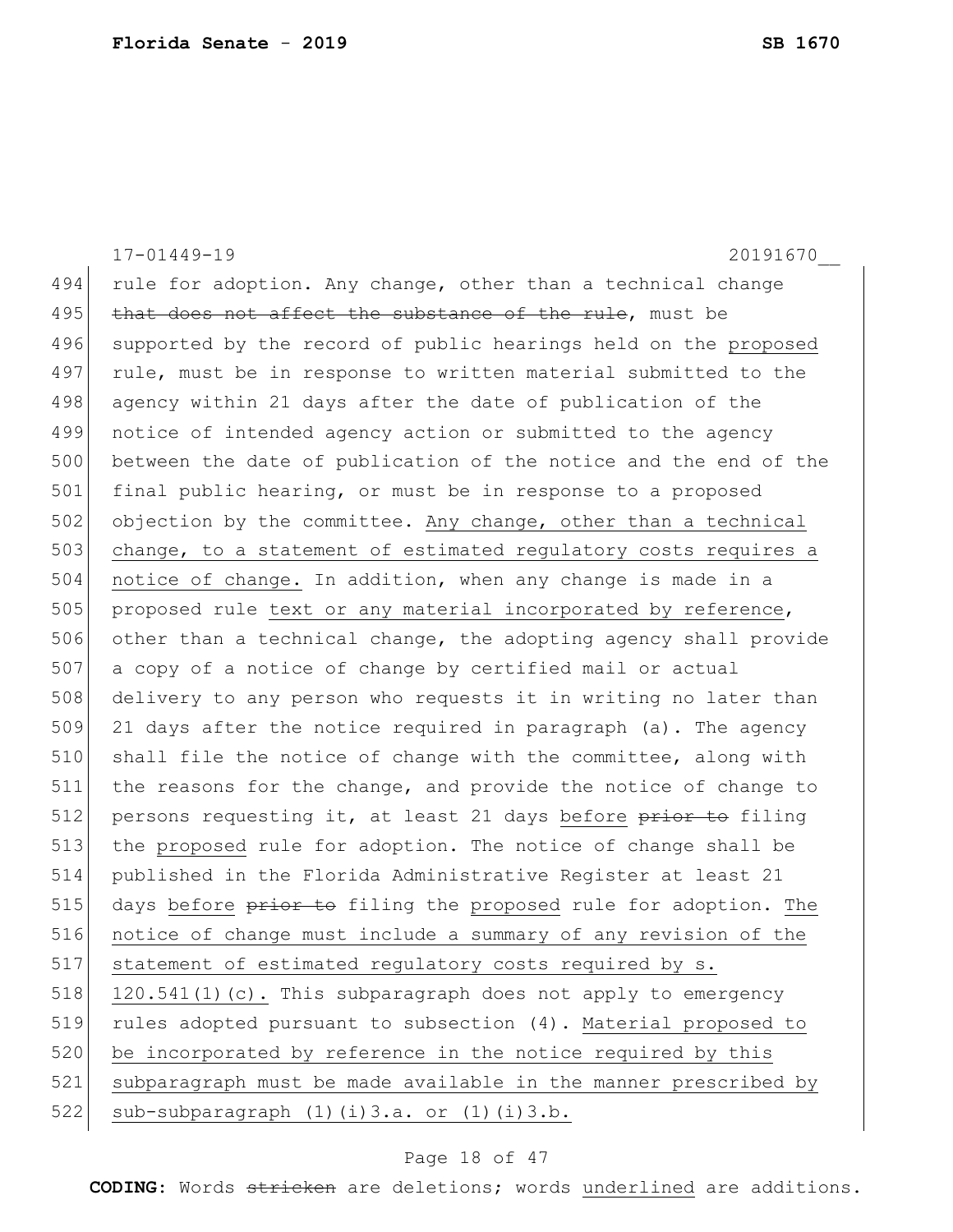|     | $17 - 01449 - 19$<br>20191670                                    |
|-----|------------------------------------------------------------------|
| 523 | 2. After the notice required by paragraph (a) and before         |
| 524 | prior to adoption, the agency may withdraw the proposed rule in  |
| 525 | whole or in part.                                                |
| 526 | 3. After the notice required by paragraph (a), the agency        |
| 527 | shall withdraw the proposed rule if the agency has failed to     |
| 528 | adopt it within the prescribed timeframes in this chapter. If,   |
| 529 | 30 days after notice by the committee that the agency has failed |
| 530 | to adopt the proposed rule within the prescribed timeframes in   |
| 531 | this chapter, the agency has not given notice of the withdrawal  |
| 532 | of the rule, the committee shall notify the Department of State  |
| 533 | that the date for adoption of the rule has expired and the       |
| 534 | Department of State shall publish a notice of withdrawal of the  |
| 535 | proposed rule.                                                   |
| 536 | 4.3. After adoption and before the rule becomes effective,       |
| 537 | a rule may be modified or withdrawn only in the following        |
| 538 | circumstances:                                                   |
| 539 | a. When the committee objects to the rule;                       |
| 540 | b. When a final order, which is not subject to further           |
| 541 | appeal, is entered in a rule challenge brought pursuant to s.    |
| 542 | 120.56 after the date of adoption but before the rule becomes    |
| 543 | effective pursuant to subparagraph (e) 6.;                       |
| 544 | c. If the rule requires ratification, when more than 90          |
| 545 | days have passed since the rule was filed for adoption without   |
| 546 | the Legislature ratifying the rule, in which case the rule may   |
| 547 | be withdrawn but may not be modified; or                         |
| 548 | d. When the committee notifies the agency that an objection      |
| 549 | to the rule is being considered, in which case the rule may be   |
| 550 | modified to extend the effective date by not more than 60 days.  |
| 551 | 5.4. The agency shall give notice of its decision to             |
|     | Page 19 of 47                                                    |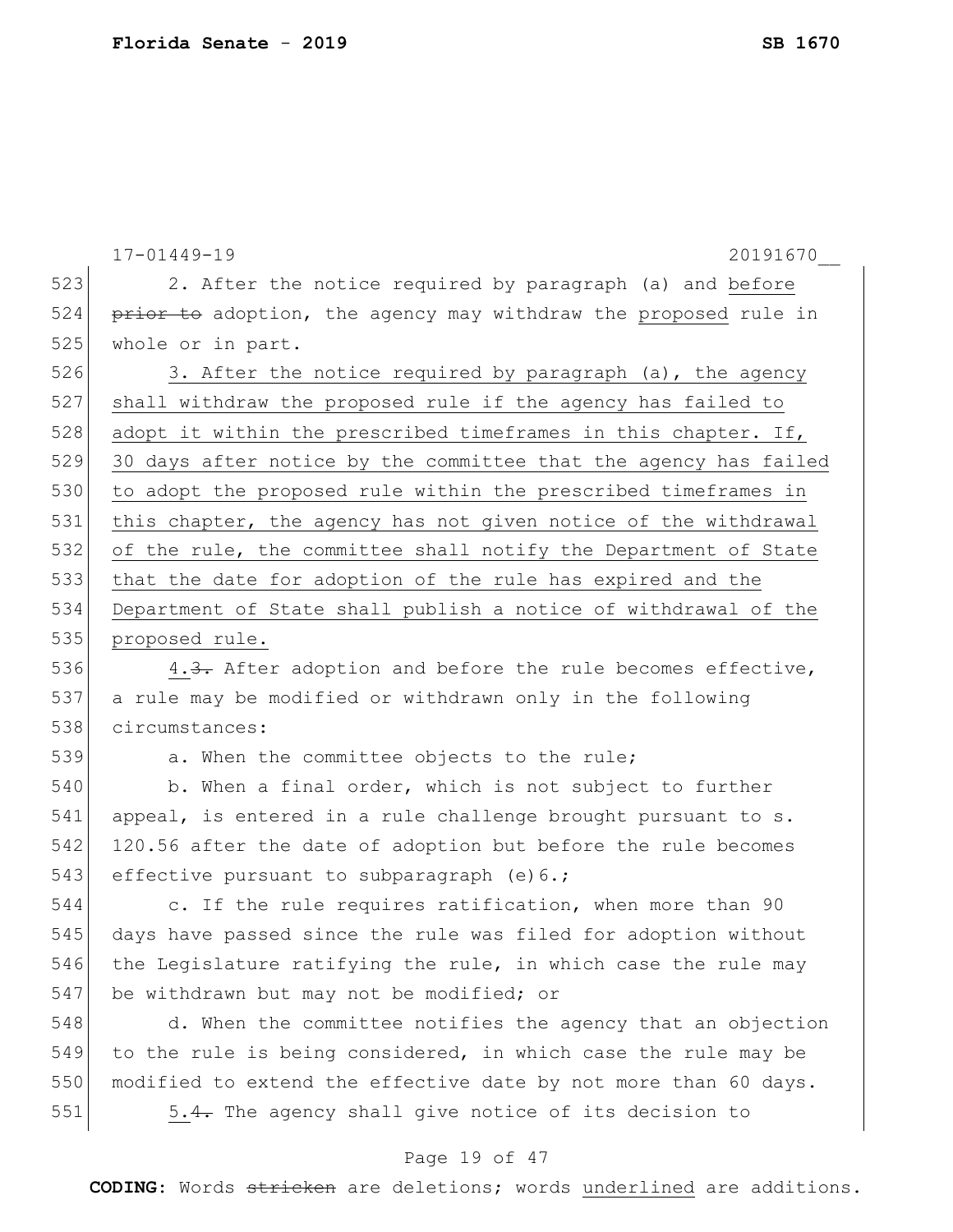|     | $17 - 01449 - 19$<br>20191670                                    |
|-----|------------------------------------------------------------------|
| 552 | withdraw or modify a rule in the first available issue of the    |
| 553 | publication in which the original notice of rulemaking was       |
| 554 | published, shall notify those persons described in subparagraph  |
| 555 | (a) 3. in accordance with the requirements of that subparagraph, |
| 556 | and shall notify the Department of State if the rule is required |
| 557 | to be filed with the Department of State.                        |
| 558 | 6.5. After a rule has become effective, it may be repealed       |
| 559 | or amended only through the rulemaking procedures specified in   |
| 560 | this chapter.                                                    |
| 561 | (e) Filing for final adoption; effective date.-                  |
| 562 | 1. If the adopting agency is required to publish its rules       |
| 563 | in the Florida Administrative Code, the agency, upon approval of |
| 564 | the agency head, shall file with the Department of State three   |
| 565 | certified copies of the rule it proposes to adopt; one copy of   |
| 566 | any material incorporated by reference in the rule, certified by |
| 567 | the agency; a summary of the rule; a summary of any hearings     |
| 568 | held on the rule; and a detailed written statement of the facts  |
| 569 | and circumstances justifying the rule. Agencies not required to  |
| 570 | publish their rules in the Florida Administrative Code shall     |
| 571 | file one certified copy of the proposed rule, and the other      |
| 572 | material required by this subparagraph, in the office of the     |
| 573 | agency head, and such rules shall be open to the public.         |
| 574 | 2. A rule may not be filed for adoption less than 28 days        |
| 575 | or more than 90 days after the notice required by paragraph (a), |
| 576 | until 21 days after the notice of change required by paragraph   |
| 577 | (d), until 14 days after the final public hearing, until 21 days |
| 578 | after a statement of estimated regulatory costs required under   |
| 579 | s. 120.541 has been provided to all persons who submitted a      |
| 580 | lower cost regulatory alternative and made available to the      |

# Page 20 of 47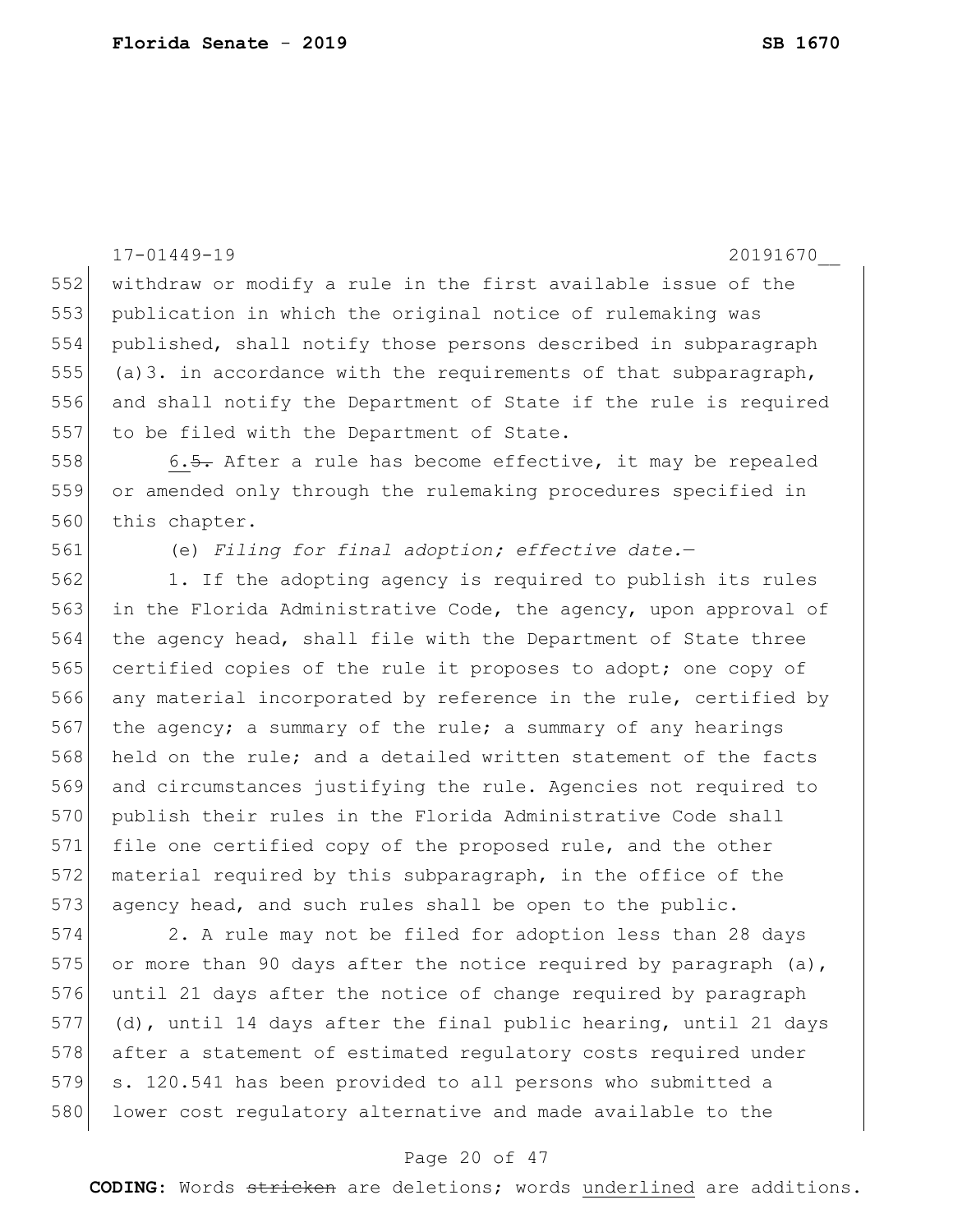17-01449-19 20191670\_\_ 581 public at a readily accessible page on the agency's website, or 582 until the administrative law judge has rendered a decision under 583 s. 120.56(2), whichever applies. When a required notice of 584 change is published before prior to the expiration of the time 585 to file the rule for adoption, the period during which a rule 586 must be filed for adoption is extended to 45 days after the date 587 of publication. If notice of a public hearing is published 588 before prior to the expiration of the time to file the rule for 589 adoption, the period during which a rule must be filed for 590 adoption is extended to 45 days after adjournment of the final 591 hearing on the rule, 21 days after receipt of all material 592 authorized to be submitted at the hearing, or 21 days after 593 receipt of the transcript, if one is made, whichever is latest. 594 The term "public hearing" includes any public meeting held by 595 any agency at which the rule is considered. If a petition for an 596 administrative determination under s. 120.56(2) is filed, the 597 period during which a rule must be filed for adoption is 598 extended to 60 days after the administrative law judge files the 599 final order with the clerk or until 60 days after subsequent 600 judicial review is complete.  $601$  3. At the time a rule is filed, the agency shall certify

602 that the time limitations prescribed by this paragraph have been 603 complied with, that all statutory rulemaking requirements have 604 been met, and that there is no administrative determination 605 pending on the rule.

 4. At the time a rule is filed, the committee shall certify whether the agency has responded in writing to all material and 608 timely written comments or written inquiries made on behalf of the committee. The Department of State shall reject any rule

### Page 21 of 47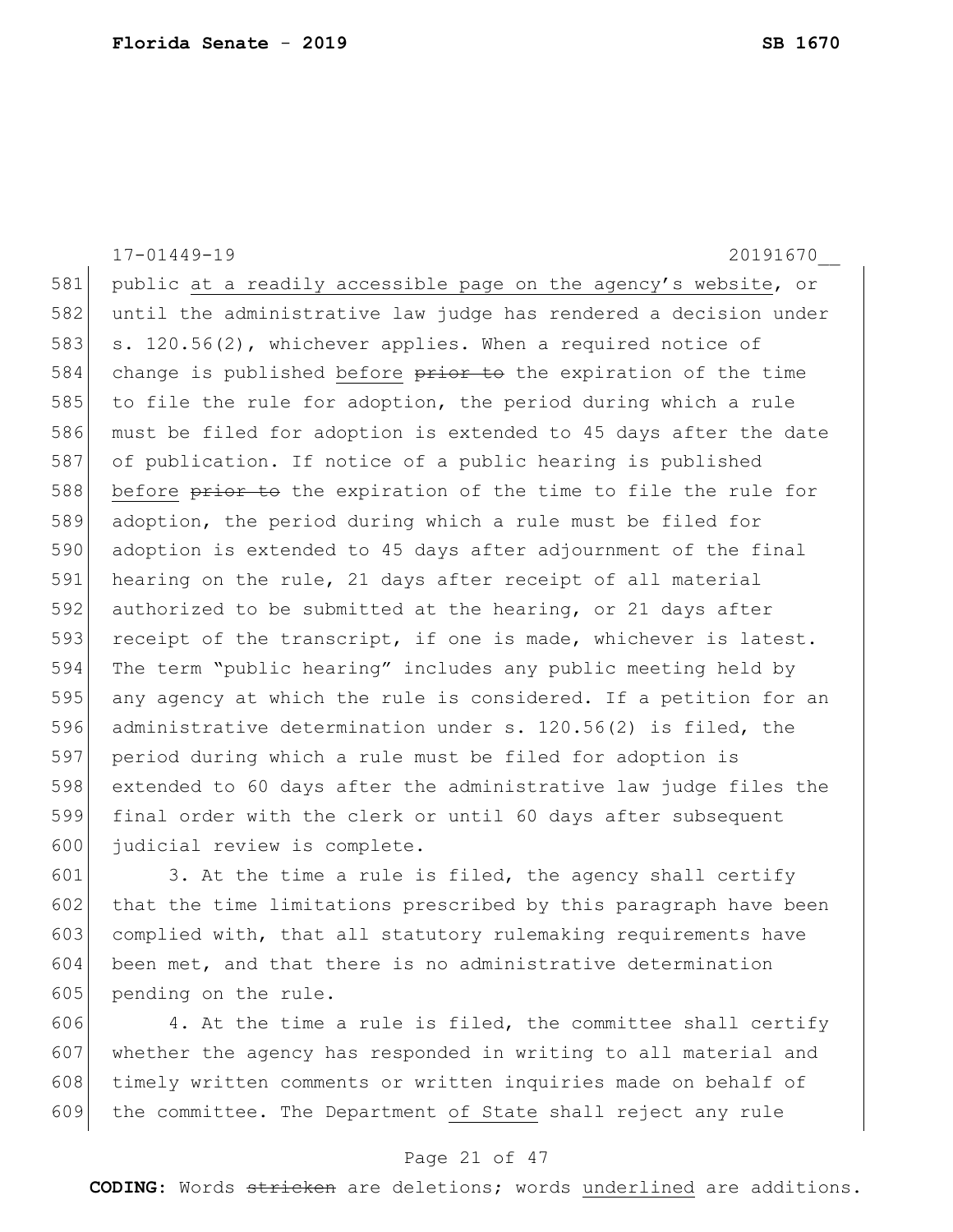|     | $17 - 01449 - 19$<br>20191670                                    |
|-----|------------------------------------------------------------------|
| 610 | that is not filed within the prescribed time limits; that does   |
| 611 | not comply with all statutory rulemaking requirements and rules  |
| 612 | of the Department of State; upon which an agency has not         |
| 613 | responded in writing to all material and timely written          |
| 614 | inquiries or written comments; upon which an administrative      |
| 615 | determination is pending; or which does not include a statement  |
| 616 | of estimated regulatory costs, if required.                      |
| 617 | 5. If a rule has not been adopted within the time limits         |
| 618 | imposed by this paragraph or has not been adopted in compliance  |
| 619 | with all statutory rulemaking requirements, the agency proposing |
| 620 | the rule shall withdraw the proposed rule and give notice of its |
| 621 | action in the next available issue of the Florida Administrative |
| 622 | Register.                                                        |
| 623 | 6. The proposed rule shall be adopted on being filed with        |
| 624 | the Department of State and become effective 20 days after being |
| 625 | filed, on a later date specified in the notice required by       |
| 626 | subparagraph (a)1., on a date required by statute, or upon       |
| 627 | ratification by the Legislature pursuant to s. 120.541(3). Rules |
| 628 | not required to be filed with the Department of State shall      |
| 629 | become effective when adopted by the agency head, on a later     |
| 630 | date specified by rule or statute, or upon ratification by the   |
| 631 | Legislature pursuant to s. 120.541(3). If the committee notifies |
| 632 | an agency that an objection to a rule is being considered, the   |
| 633 | agency may postpone the adoption of the rule to accommodate      |
| 634 | review of the rule by the committee. When an agency postpones    |
| 635 | adoption of a rule to accommodate review by the committee, the   |
| 636 | 90-day period for filing the rule is tolled until the committee  |
| 637 | notifies the agency that it has completed its review of the      |
| 638 | rule.                                                            |

# Page 22 of 47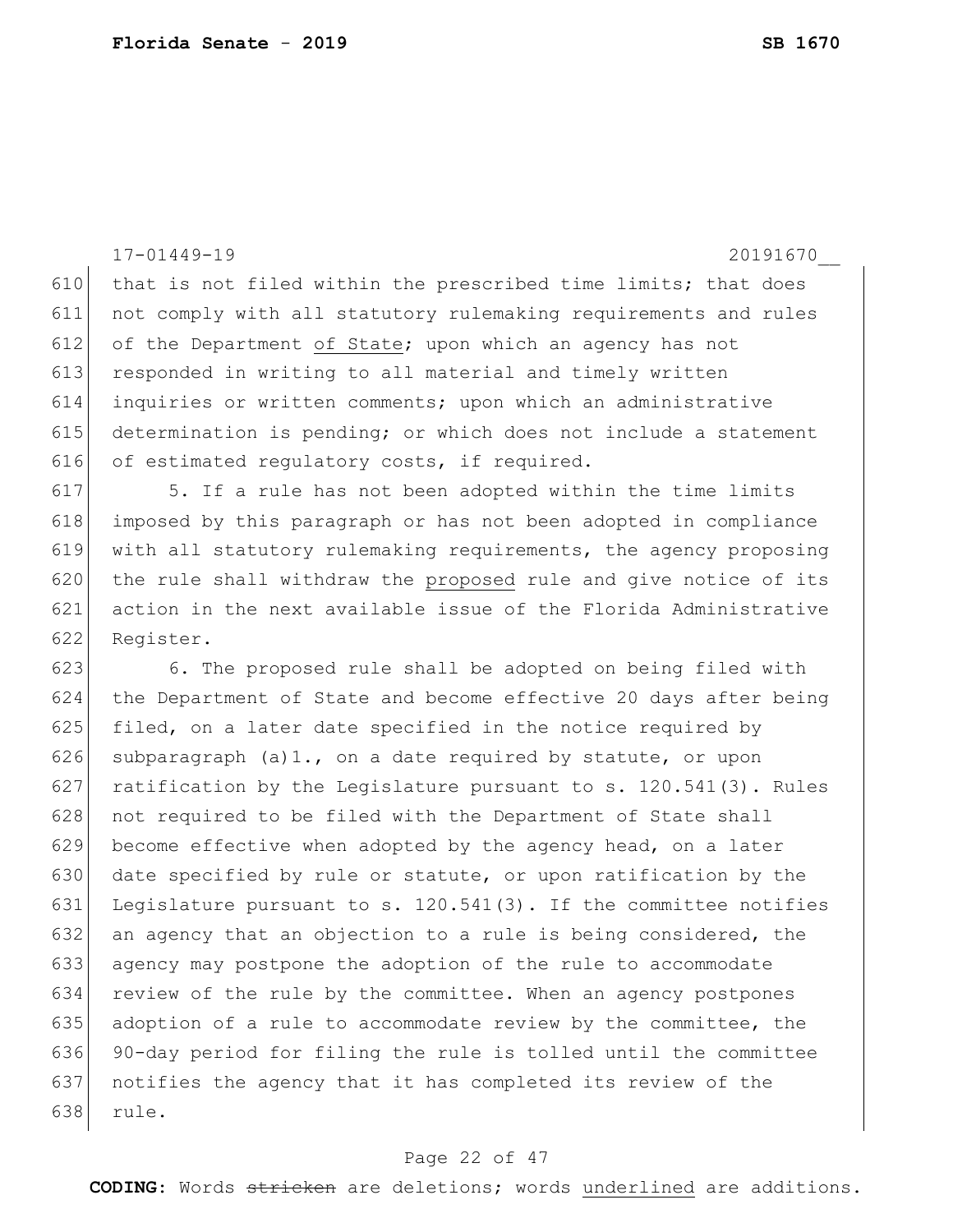17-01449-19 20191670\_\_ 639 640 For the purposes of this paragraph, the term "administrative 641 determination" does not include subsequent judicial review. 642 (7) PETITION TO INITIATE RULEMAKING.— 643 (a) Any person regulated by an agency or having substantial 644 interest in an agency rule may petition an agency to adopt,  $645$  amend, or repeal a rule or to provide the minimum public 646 information required by this chapter. The petition shall specify 647 the proposed rule and action requested. The agency shall file a 648 copy of the petition with the committee. Not later than 30 649 calendar days following the date of filing a petition, the 650 agency shall initiate rulemaking proceedings under this chapter, 651 otherwise comply with the requested action, or deny the petition 652 with a written statement of its reasons for the denial. 653 Section 3. Section 120.541, Florida Statutes, is amended to 654 read: 655 120.541 Statement of estimated regulatory costs.— 656  $(1)$  (a) Within 21 days after publication of the notice of 657 proposed rule or notice of change required under s. 658  $\left| \frac{120.54(3)(a)}{a} \right|$ , a substantially affected person may submit to an 659 agency a good faith written proposal for a lower cost regulatory 660 alternative to a proposed rule which substantially accomplishes 661 the objectives of the law being implemented. The agency shall 662 provide a copy of any proposal for a lower cost regulatory 663 alternative to the committee at least 21 days before filing the 664 rule for adoption. The proposal may include the alternative of 665 not adopting any rule if the proposal explains how the lower 666 costs and objectives of the law will be achieved by not adopting 667 any rule. If submitted after a notice of change, a proposal for

### Page 23 of 47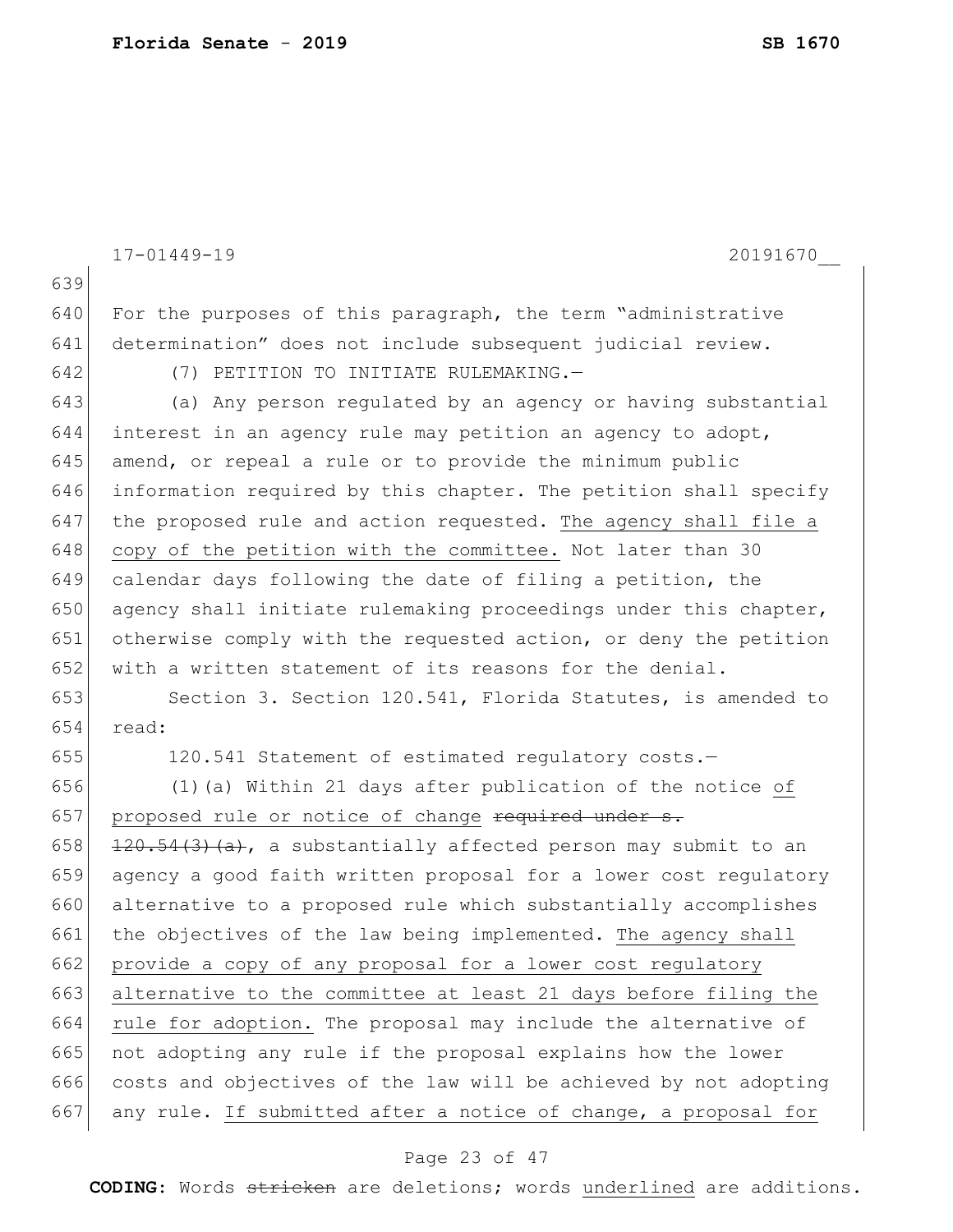|     | $17 - 01449 - 19$<br>20191670                                             |
|-----|---------------------------------------------------------------------------|
| 668 | a lower cost regulatory alternative is deemed to be made in good          |
| 669 | faith only if the person reasonably believes, and the proposal            |
| 670 | states the person's reasons for believing, that the proposed              |
| 671 | rule as changed by the notice of change increases the regulatory          |
| 672 | costs or creates an adverse impact on small business that was             |
| 673 | not created by the previous proposed rule. If such a proposal is          |
| 674 | submitted, the 90-day period for filing the rule is extended 21           |
| 675 | days. Upon the submission of the lower cost regulatory                    |
| 676 | alternative, the agency shall prepare a statement of estimated            |
| 677 | regulatory costs as provided in subsection (2), or shall revise           |
| 678 | its prior statement of estimated regulatory costs <sub>7</sub> and either |
| 679 | adopt the alternative proposal, reject the alternative proposal,          |
| 680 | or modify the proposed rule to reduce the regulatory costs. If            |
| 681 | the agency rejects the alternative proposal or modifies the               |
| 682 | proposed rule, the agency shall or provide a statement of the             |
| 683 | reasons for rejecting the alternative in favor of the proposed            |
| 684 | rule.                                                                     |
| 685 | (b) If a proposed rule will have an adverse impact on small               |
| 686 | business or if the proposed rule is likely to directly or                 |
| 687 | indirectly increase regulatory costs in excess of \$200,000 in            |
| 688 | the aggregate within 1 year after the implementation of the               |
| 689 | rule, the agency shall prepare a statement of estimated                   |
| 690 | regulatory costs as required by s. 120.54(3)(b).                          |
| 691 | (e) The agency shall revise a statement of estimated                      |
| 692 | regulatory costs if any change to the rule made under s.                  |
| 693 | 120.54(3)(d) increases the regulatory costs of the rule or if             |
| 694 | the rule is modified in response to the submission of a lower             |
| 695 | cost regulatory alternative. A summary of the revised statement           |
| 696 | must be included with any subsequent notice published under s.            |
|     |                                                                           |

# Page 24 of 47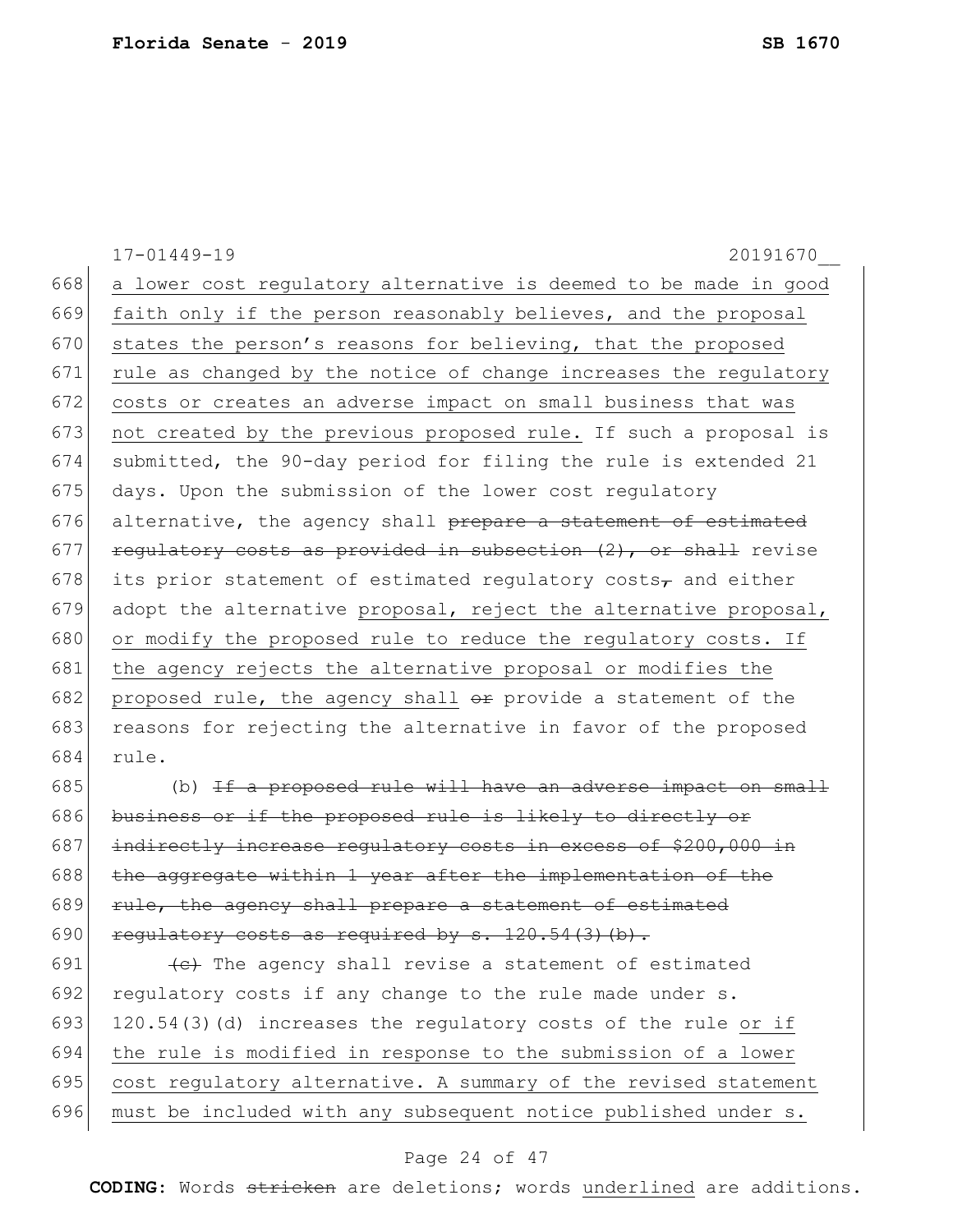697 120.54(3). 698  $(c)$  (c)  $(d)$  At least 21 days before filing the proposed rule for

17-01449-19 20191670\_\_

699 adoption, an agency that is required to revise a statement of 700 estimated regulatory costs shall provide the statement to the 701 person who submitted the lower cost regulatory alternative, to 702 the rules ombudsman in the Executive Office of the Governor, and 703 to the committee. The revised statement shall be published and 704 made available in the same manner as the original statement of 705 estimated regulatory costs and shall provide notice on the 706 agency's website that it is available to the public.

707 (d)  $\left(e\right)$  Notwithstanding s. 120.56(1)(c), the failure of the 708 agency to prepare and publish a statement of estimated 709 regulatory costs or to respond to a written lower cost 710 regulatory alternative as provided in this subsection is a 711 material failure to follow the applicable rulemaking procedures 712 or requirements set forth in this chapter.

713 (e)  $(f + h)$  An agency's failure to prepare a statement of 714 estimated regulatory costs or to respond to a written lower cost 715 regulatory alternative may not be raised in a proceeding 716 challenging the validity of a rule pursuant to s.  $120.52(8)(a)$ 717 unless:

718 1. Raised in a petition filed no later than 1 year after 719 the effective date of the rule; and

720 2. Raised by a person whose substantial interests are 721 affected by the rule's regulatory costs.

722  $(f)$   $\left(\frac{f}{f}\right)$  A rule that is challenged pursuant to s. 723 120.52 $(8)$  (f) may not be declared invalid unless:

724 1. The issue is raised in an administrative proceeding 725 within 1 year after the effective date of the rule;

## Page 25 of 47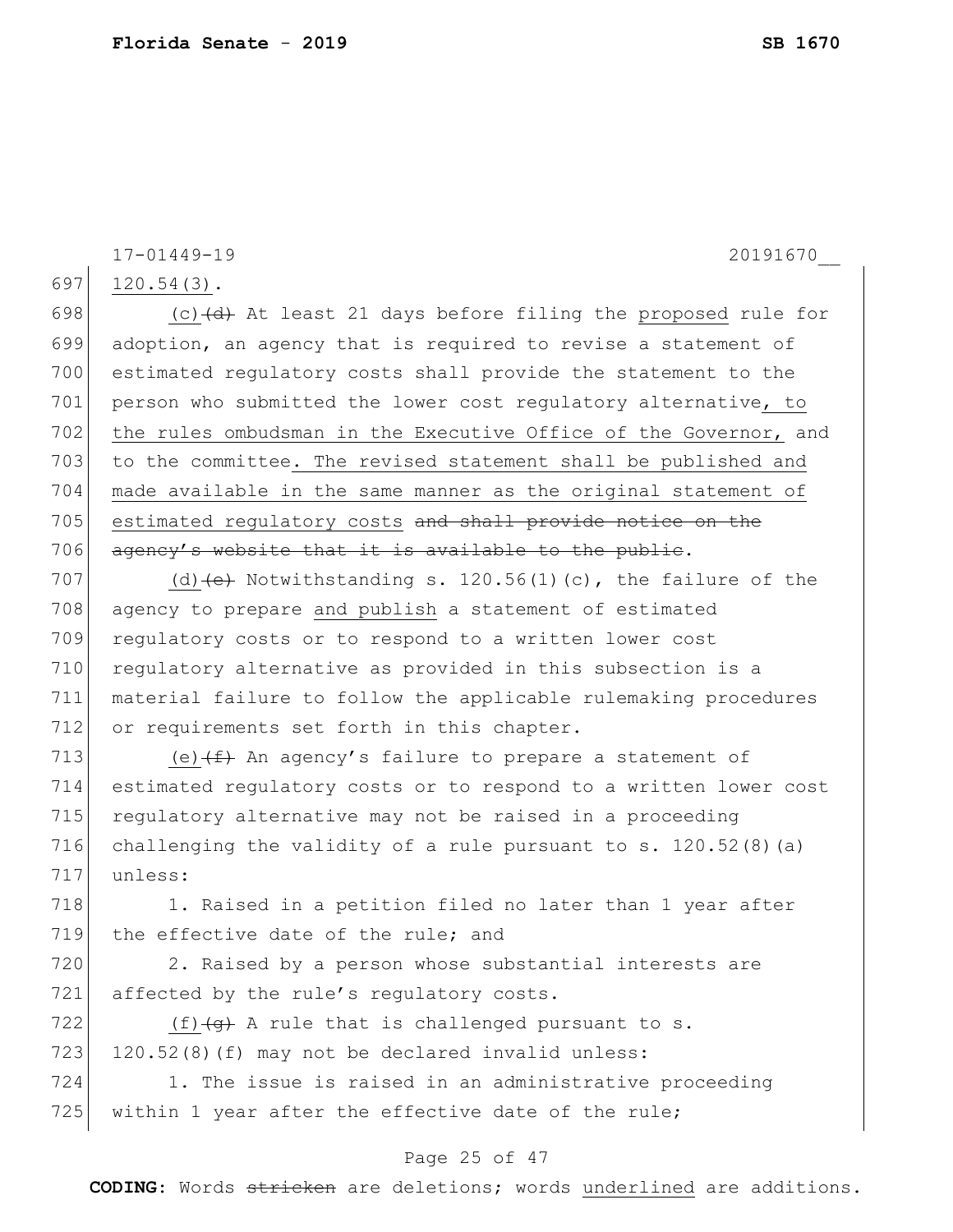|     | 17-01449-19<br>20191670                                          |
|-----|------------------------------------------------------------------|
| 726 | 2. The challenge is to the agency's rejection of a lower         |
| 727 | cost regulatory alternative offered under paragraph (a) or s.    |
| 728 | 120.54(3)(b)2.c. <del>s. 120.54(3)(b)2.b.</del> ; and            |
| 729 | 3. The substantial interests of the person challenging the       |
| 730 | rule are materially affected by the rejection.                   |
| 731 | (2) A statement of estimated regulatory costs shall              |
| 732 | include:                                                         |
| 733 | (a) An economic analysis showing whether the rule directly       |
| 734 | or indirectly:                                                   |
| 735 | 1. Is likely to have an adverse impact on economic growth,       |
| 736 | private sector job creation or employment, or private sector     |
| 737 | investment in excess of \$1 million in the aggregate within 5    |
| 738 | years after the implementation of the rule;                      |
| 739 | 2. Is likely to have an adverse impact on business               |
| 740 | competitiveness, including the ability of persons doing business |
| 741 | in the state to compete with persons doing business in other     |
| 742 | states or domestic markets, productivity, or innovation in       |
| 743 | excess of \$1 million in the aggregate within 5 years after the  |
| 744 | implementation of the rule; or                                   |
| 745 | 3. Is likely to increase regulatory costs, including all         |
| 746 | any transactional costs and impacts estimated in the statement,  |
| 747 | in excess of \$1 million in the aggregate within 5 years after   |
| 748 | the implementation of the rule.                                  |
| 749 | (b) A good faith estimate of the number of individuals,          |
| 750 | small businesses, and other entities likely to be required to    |
| 751 | comply with the rule, together with a general description of the |
| 752 | types of individuals likely to be affected by the rule.          |
| 753 | (c) A good faith estimate of the cost to the agency, and to      |
| 754 | any other state and local government entities, of implementing   |
|     | Page 26 of 47                                                    |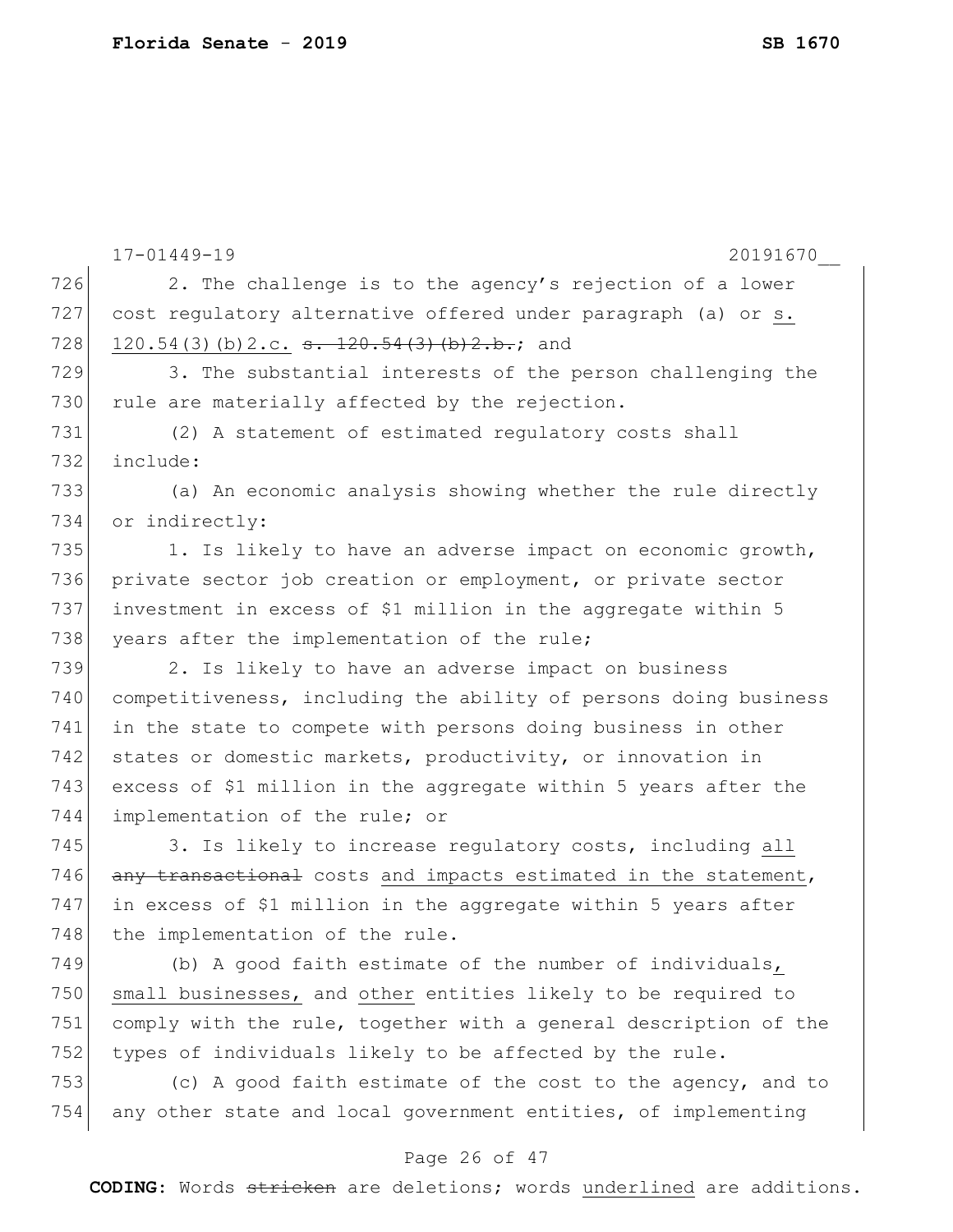17-01449-19 20191670\_\_ 755 and enforcing the proposed rule, and any anticipated effect on 756 state or local revenues.  $757$  (d) A good faith estimate of the compliance  $t$  ransactional 758 costs likely to be incurred by individuals and entities, 759 including local government entities, required to comply with the 760 requirements of the rule. As used in this section, 761 **"transactional costs"** are direct costs that are readily 762 ascertainable based upon standard business practices, and 763 include filing fees, the cost of obtaining a license, the cost 764 of equipment required to be installed or used or procedures 765 required to be employed in complying with the rule, additional 766 operating costs incurred, the cost of monitoring and reporting, 767 and any other costs necessary to comply with the rule. 768 (e) An analysis of the impact on small businesses as 769 defined by s. 288.703, and an analysis of the impact on small 770 counties and small cities as defined in s. 120.52. The impact 771 analysis for small businesses must include the basis for the 772 agency's decision not to implement alternatives that would 773 reduce adverse impacts on small businesses. 774 (f) Any additional information that the agency determines 775 may be useful. 776 (g) In the <del>statement or</del> revised statement, whichever

 $777$  applies, a description of any regulatory alternatives submitted 778 under paragraph  $(1)$  (a) and a statement adopting the alternative 779 or a statement of the reasons for rejecting the alternative in 780 favor of the proposed rule.

781 (3) If the adverse impact or regulatory costs of the rule 782 exceed any of the criteria established in paragraph  $(2)$  (a), the 783 rule shall be submitted to the President of the Senate and

## Page 27 of 47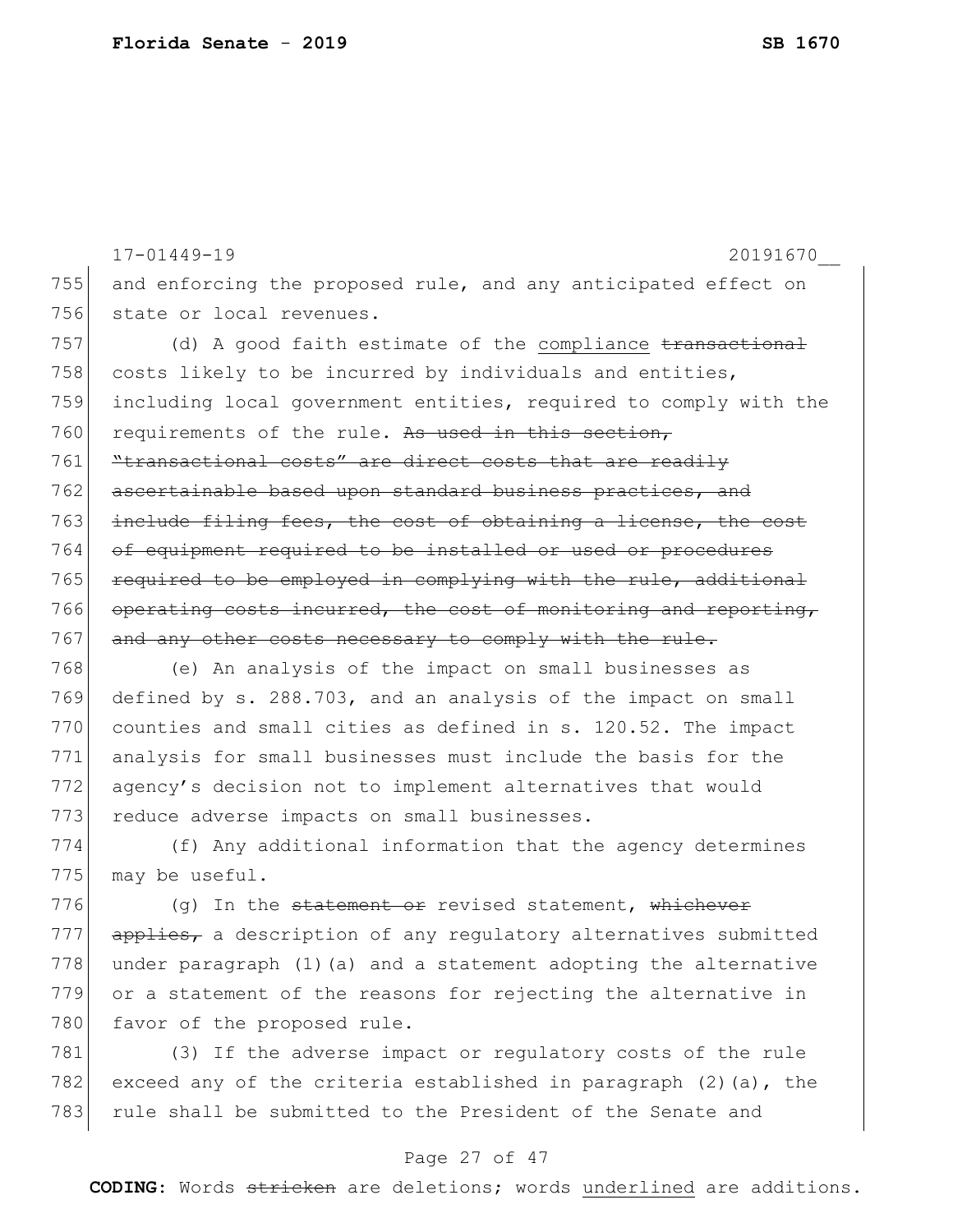|     | $17 - 01449 - 19$<br>20191670                                         |
|-----|-----------------------------------------------------------------------|
| 784 | Speaker of the House of Representatives no later than 30 days         |
| 785 | before prior to the next regular legislative session, and the         |
| 786 | rule may not take effect until it is ratified by the                  |
| 787 | Legislature.                                                          |
| 788 | (4) Subsection (3) does not apply to the adoption of:                 |
| 789 | (a) Federal standards pursuant to s. 120.54(6).                       |
| 790 | (b) Triennial updates of and amendments to the Florida                |
| 791 | Building Code which are expressly authorized by s. 553.73.            |
| 792 | (c) Triennial updates of and amendments to the Florida Fire           |
| 793 | Prevention Code which are expressly authorized by s. 633.202.         |
| 794 | (d) Emergency rules adopted pursuant to s. 120.54(4).                 |
| 795 | (5) For purposes of subsections $(2)$ and $(3)$ , adverse             |
| 796 | impacts and regulatory costs likely to occur within 5 years           |
| 797 | after implementation of the rule include adverse impacts and          |
| 798 | regulatory costs estimated to occur within 5 years after the          |
| 799 | effective date of the rule. However, if any provision of the          |
| 800 | rule is not fully implemented upon the effective date of the          |
| 801 | rule, the adverse impacts and regulatory costs associated with        |
| 802 | such provision must be adjusted to include any additional             |
| 803 | adverse impacts and regulatory costs estimated to occur within 5      |
| 804 | years after implementation of such provision.                         |
| 805 | (6) (a) In evaluating the impacts described in paragraphs             |
| 806 | $(2)$ (a) and $(2)$ (e), an agency shall include good faith estimates |
| 807 | of market impacts likely to result from compliance with the           |
| 808 | proposed rule, including:                                             |
| 809 | 1. Increased customer charges for goods or services.                  |
| 810 | 2. Decreased market value of goods or services produced,              |
| 811 | provided, or sold.                                                    |
| 812 | 3. Increased costs resulting from the purchase of                     |
|     |                                                                       |

Page 28 of 47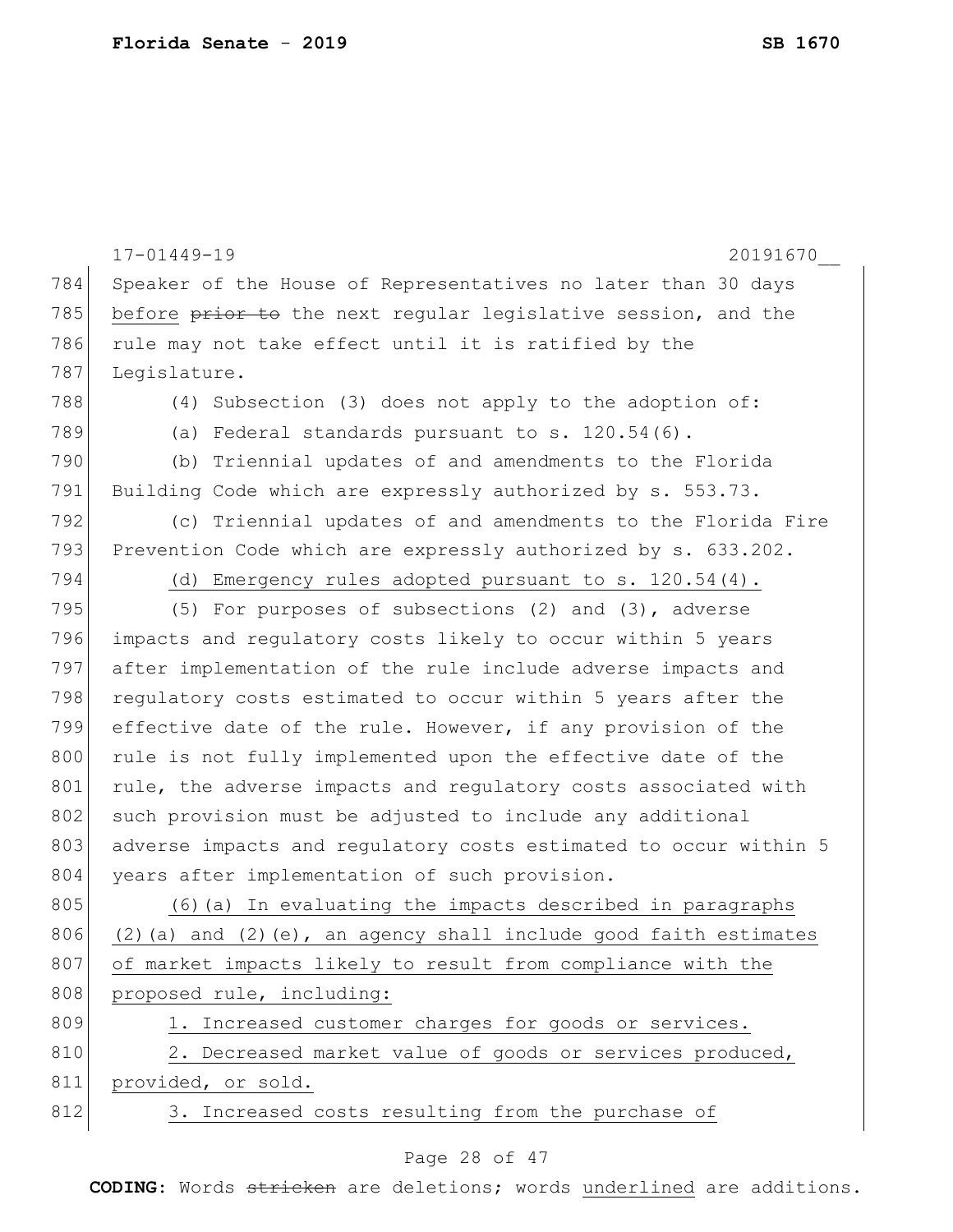|     | $17 - 01449 - 19$<br>20191670                                    |
|-----|------------------------------------------------------------------|
| 813 | substitute or alternative goods or services.                     |
| 814 | 4. The reasonable value of time to be expended by owners,        |
| 815 | officers, operators, and managers to understand and comply with  |
| 816 | the proposed rule, including, but not limited to, time expended  |
| 817 | to complete required education, training, or testing.            |
| 818 | 5. Capital costs.                                                |
| 819 | 6. Any other impacts suggested by the rules ombudsman or         |
| 820 | interested persons.                                              |
| 821 | (b) In estimating the information required in paragraphs         |
| 822 | $(2)$ (b) - (e), the agency may use surveys of individuals,      |
| 823 | businesses, business organizations, counties, and municipalities |
| 824 | to collect data helpful to estimate the costs and impacts.       |
| 825 | (c) In estimating compliance costs under paragraph $(2)$ $(d)$ , |
| 826 | the agency shall consider, among other matters, all direct and   |
| 827 | indirect costs necessary to comply with the proposed rule which  |
| 828 | are readily ascertainable based upon standard business           |
| 829 | practices, including, but not limited to, costs related to:      |
| 830 | 1. Filing fees.                                                  |
| 831 | 2. Obtaining a license.                                          |
| 832 | 3. Necessary equipment.                                          |
| 833 | 4. Installation, utilities, and maintenance of necessary         |
| 834 | equipment.                                                       |
| 835 | 5. Necessary operations and procedures.                          |
| 836 | 6. Accounting, financial, information management, and other      |
| 837 | administrative processes.                                        |
| 838 | 7. Other processes.                                              |
| 839 | 8. Labor based on relevant rates of wages, salaries, and         |
| 840 | benefits.                                                        |
| 841 | 9. Materials and supplies.                                       |
|     |                                                                  |

## Page 29 of 47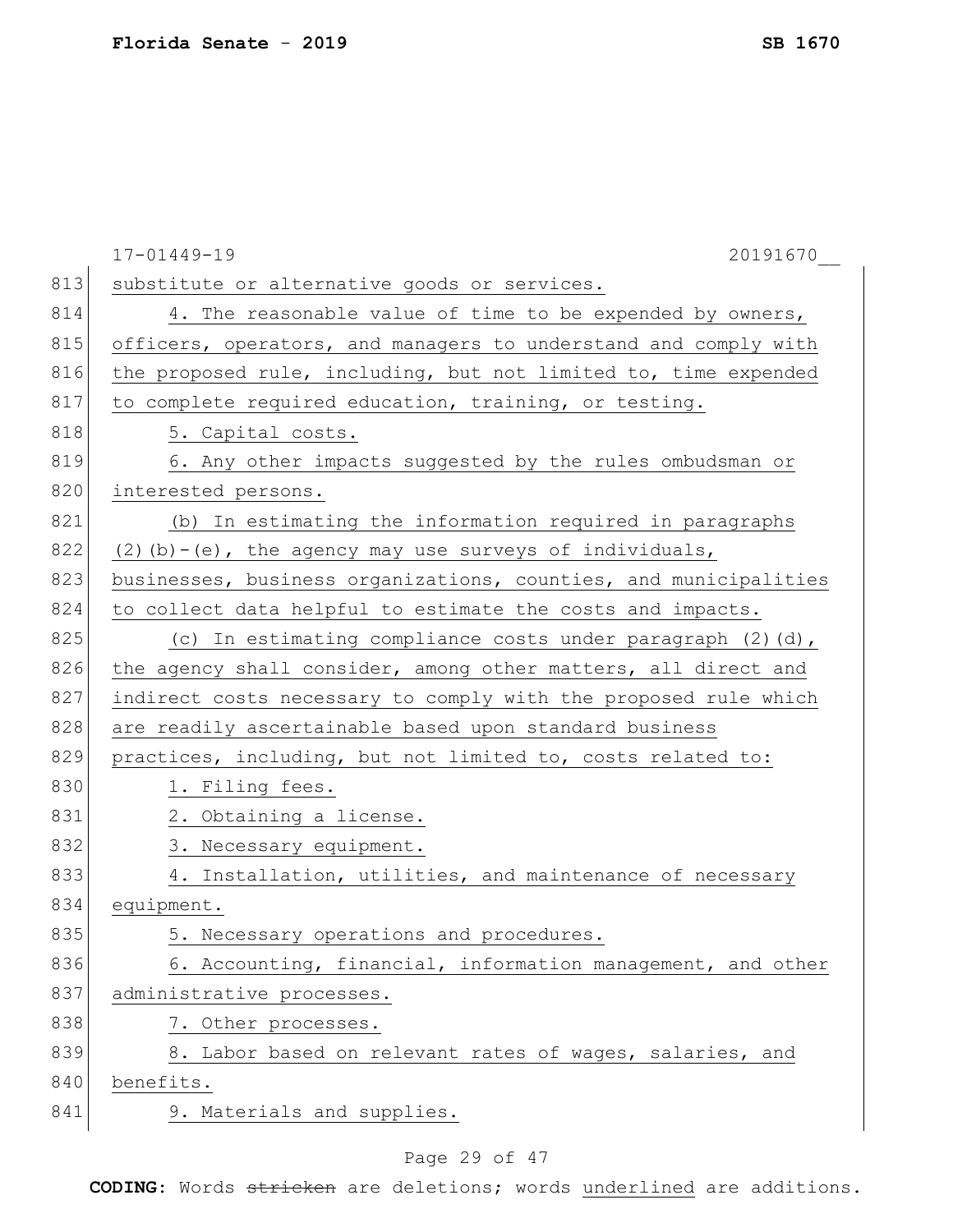|     | $17 - 01449 - 19$<br>20191670                                    |
|-----|------------------------------------------------------------------|
| 842 | 10. Capital expenditures, including financing costs.             |
| 843 | 11. Professional and technical services, including               |
| 844 | contracted services necessary to implement and maintain          |
| 845 | compliance.                                                      |
| 846 | 12. Monitoring and reporting.                                    |
| 847 | 13. Qualifying and recurring education, training, and            |
| 848 | testing.                                                         |
| 849 | 14. Travel.                                                      |
| 850 | 15. Insurance and surety requirements.                           |
| 851 | 16. A fair and reasonable allocation of administrative           |
| 852 | costs or other overhead.                                         |
| 853 | 17. Reduced sales or other revenues.                             |
| 854 | 18. Other items suggested by the rules ombudsman or any          |
| 855 | interested person, business organization, or business            |
| 856 | representative.                                                  |
| 857 | (7) (a) The Department of State shall include on the Florida     |
| 858 | Administrative Register website the agency website addresses     |
| 859 | where statements of estimated regulatory costs can be viewed in  |
| 860 | their entirety.                                                  |
| 861 | (b) An agency that prepares a statement of estimated             |
| 862 | regulatory costs must provide, as part of the notice required    |
| 863 | under s. 120.54(3)(a), the agency website address where the      |
| 864 | statement of estimated regulatory costs can be read in its       |
| 865 | entirety to the Department of State for publication in the       |
| 866 | Florida Administrative Register.                                 |
| 867 | (c) If an agency revises its statement of estimated              |
| 868 | requlatory costs, the agency must provide notice that a revision |
| 869 | has been made. Such notice must include the agency website       |
| 870 | address where the revision can be viewed in its entirety.        |

# Page 30 of 47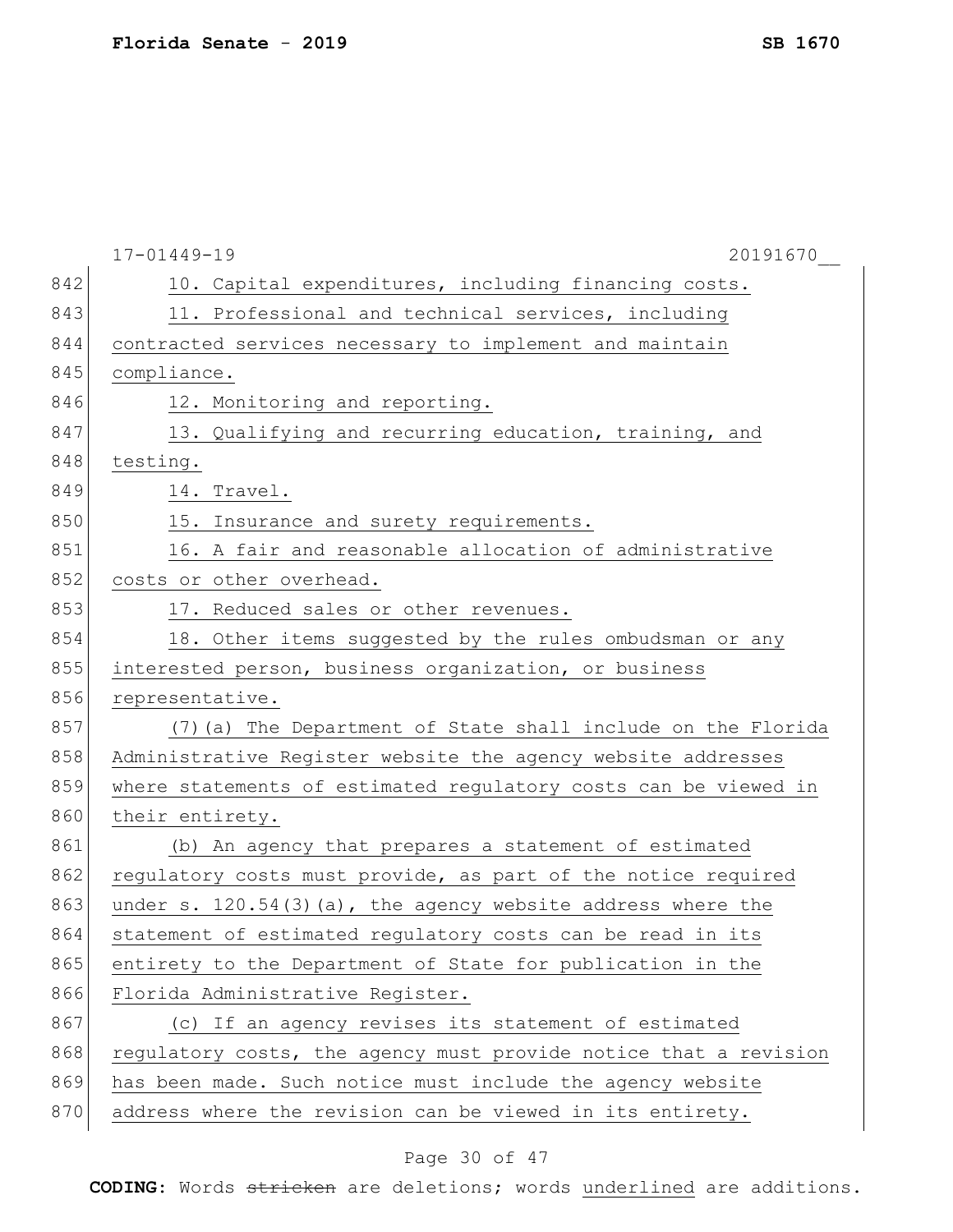|     | $17 - 01449 - 19$<br>20191670                                    |
|-----|------------------------------------------------------------------|
| 871 | Section 4. Section 120.5435, Florida Statutes, is created        |
| 872 | to read:                                                         |
| 873 | 120.5435 Repromulgation of rules.-                               |
| 874 | (1) It is the intent of the Legislature that each agency         |
| 875 | shall periodically review its rules for consistency with the     |
| 876 | powers and duties granted by its enabling statutes. If an agency |
| 877 | determines after such review that substantive changes to update  |
| 878 | a rule are not required, such agency shall repromulgate the rule |
| 879 | to reflect the date of the review. Each agency shall review its  |
| 880 | rules pursuant to this section either 5 years after July 1,      |
| 881 | 2019, if the rule was adopted before January 1, 2010, or 10      |
| 882 | years after the rule was adopted, if the rule was adopted on or  |
| 883 | after January 1, 2010. Failure of an agency to adhere to the     |
| 884 | deadlines imposed in this section constitutes repeal of any      |
| 885 | affected rule. In the event of such a failure, the committee     |
| 886 | shall notify the Department of State that the agency, by its     |
| 887 | failure to repromulgate the affected rule, has elected to repeal |
| 888 | the rule. Upon receipt of the committee's notice, the Department |
| 889 | of State shall publish a notice to that effect in the next       |
| 890 | available issue of the Florida Administrative Register. Upon     |
| 891 | publication of the notice, the rule must be stricken from the    |
| 892 | files of the Department of State and from the files of the       |
| 893 | agency.                                                          |
| 894 | (2) Before repromulgation of a rule, the agency shall, upon      |
| 895 | approval by the agency head or his or her designee:              |
| 896 | (a) Publish a notice of repromulgation in the Florida            |
| 897 | Administrative Register. A notice of repromulgation is not       |
| 898 | required to include the text of the rule being repromulgated.    |
| 899 | (b) File the rule for repromulgation with the Department of      |
|     |                                                                  |

# Page 31 of 47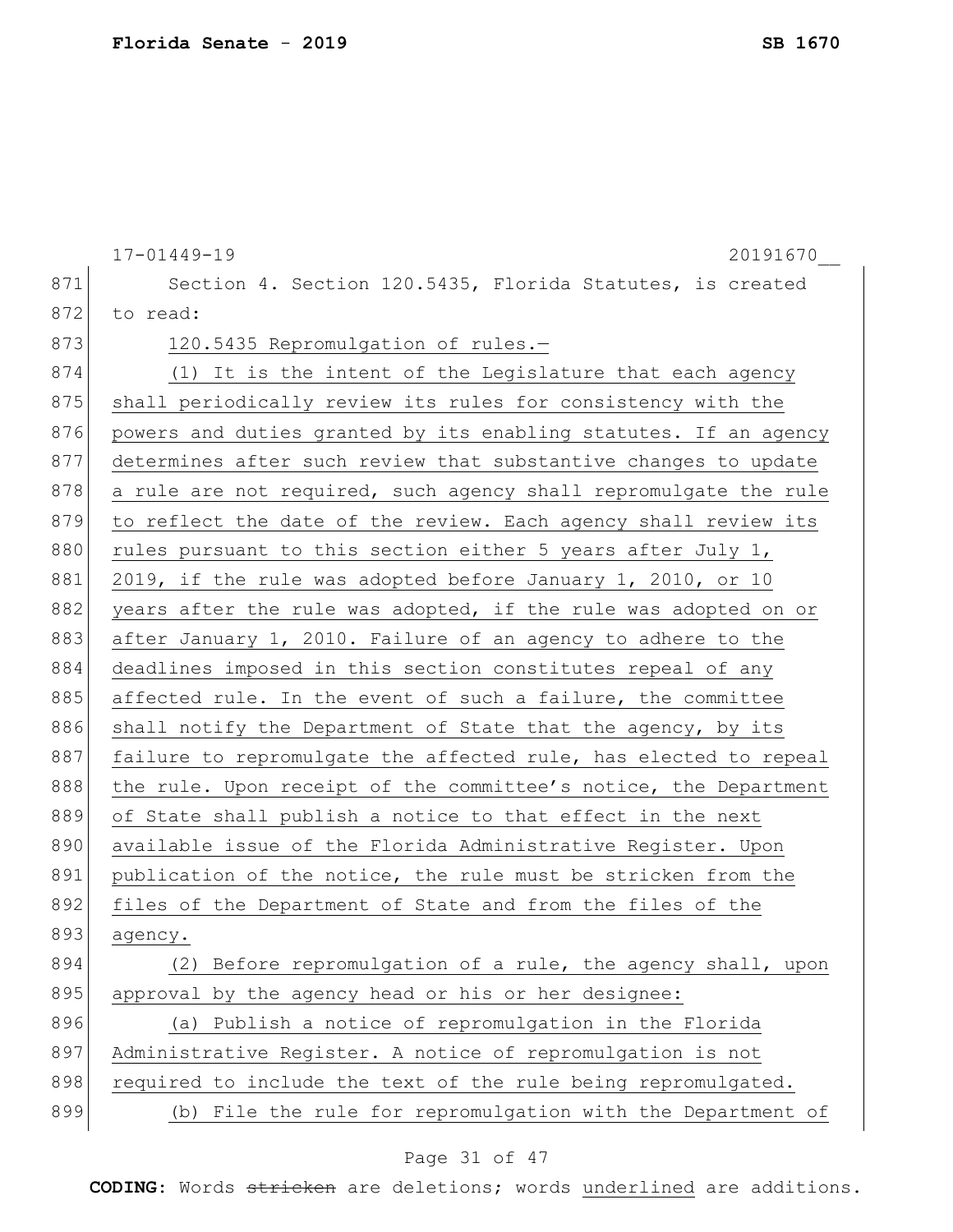|     | $17 - 01449 - 19$<br>20191670                                   |
|-----|-----------------------------------------------------------------|
| 900 | State. A rule may not be filed for repromulgation less than 28  |
| 901 | days, and more than 90 days, after the date of publication of   |
| 902 | the notice required by paragraph (a).                           |
| 903 | (3) The agency shall file a notice of repromulgation with       |
| 904 | the committee at least 14 days before filing the rule for       |
| 905 | repromulgation. At the time the rule is filed for               |
| 906 | repromulgation, the committee shall certify whether the agency  |
| 907 | has responded in writing to all material and timely written     |
| 908 | comments or written inquiries made on behalf of the committee.  |
| 909 | (4) A repromulgated rule is not subject to challenge as a       |
| 910 | proposed rule pursuant to s. 120.56(2).                         |
| 911 | (5) The hearing requirements of s. 120.54 do not apply to       |
| 912 | repromulgation of a rule.                                       |
| 913 | (6) (a) The agency, upon approval of the agency head or his     |
| 914 | or her designee, shall file with the Department of State three  |
| 915 | certified copies of the repromulgated rule that it proposes to  |
| 916 | adopt and one certified copy of any material incorporated by    |
| 917 | reference in the rule.                                          |
| 918 | (b) The repromulgated rule must be adopted upon filing with     |
| 919 | the Department of State and becomes effective 20 days after the |
| 920 | date it is filed.                                               |
| 921 | (c) The Department of State shall update the history note       |
| 922 | of the rule in the Florida Administrative Code to reflect the   |
| 923 | effective date of the repromulgated rule.                       |
| 924 | (7) The Department of State shall adopt rules to implement      |
| 925 | this section by December 31, 2019.                              |
| 926 | Section 5. Subsection (1) of section 120.545, Florida           |
| 927 | Statutes, is amended to read:                                   |
| 928 | 120.545 Committee review of agency rules.-                      |
|     |                                                                 |

# Page 32 of 47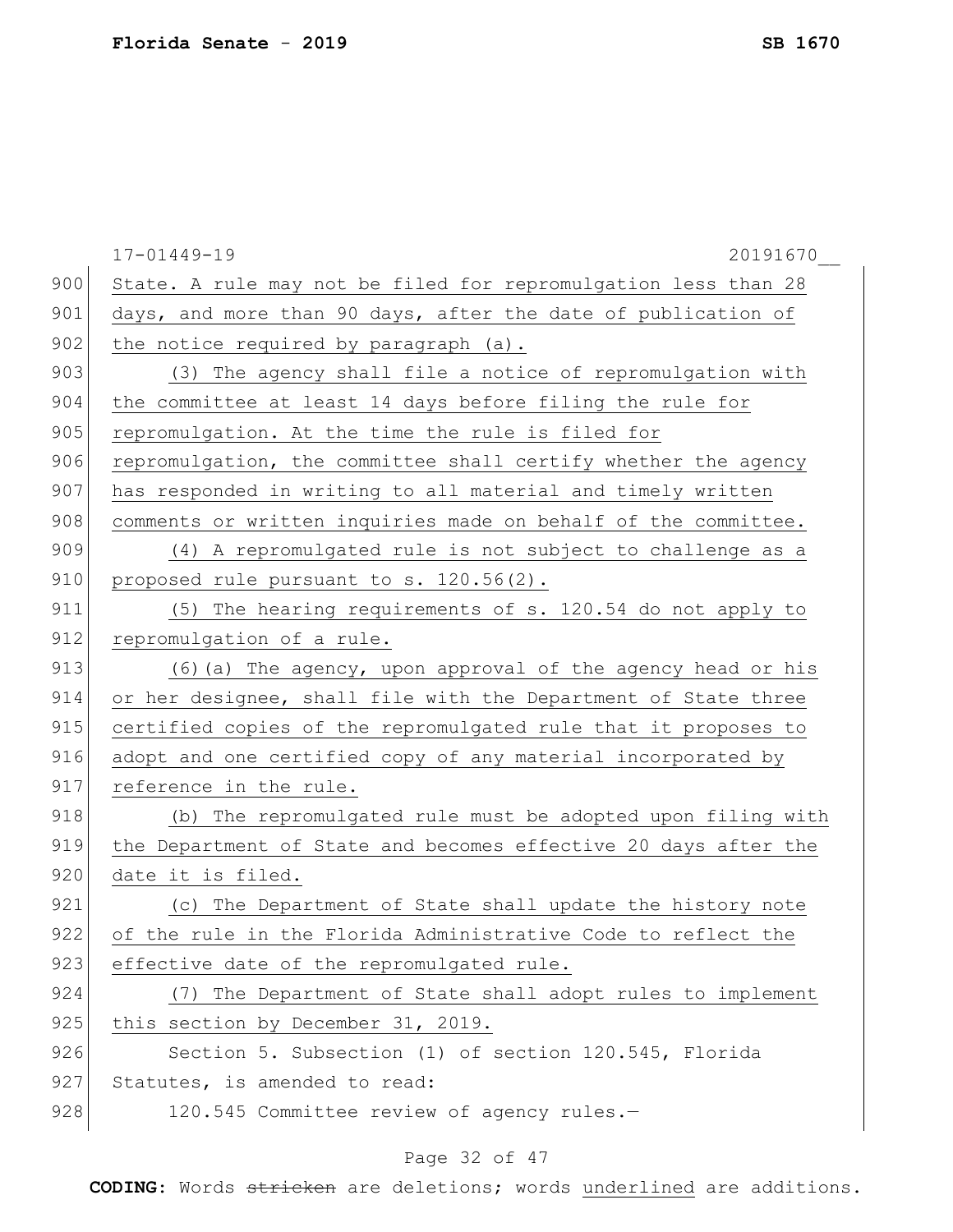|     | $17 - 01449 - 19$<br>20191670                                       |
|-----|---------------------------------------------------------------------|
| 929 | (1) As a legislative check on legislatively created                 |
| 930 | authority, the committee shall examine each existing rule and       |
| 931 | proposed rule, except for those proposed rules exempted by s.       |
| 932 | $120.81(1)$ (e) and $(2)$ , and its accompanying material, and each |
| 933 | emergency rule, and may examine any existing rule, for the          |
| 934 | purpose of determining whether:                                     |
| 935 | (a) The rule is an invalid exercise of delegated                    |
| 936 | legislative authority.                                              |
| 937 | (b) The statutory authority for the rule has been repealed.         |
| 938 | (c) The rule reiterates or paraphrases statutory material.          |
| 939 | (d) The rule is in proper form.                                     |
| 940 | (e) The notice given prior to its adoption was sufficient           |
| 941 | to give adequate notice of the purpose and effect of the rule.      |
| 942 | (f) The rule is consistent with expressed legislative               |
| 943 | intent pertaining to the specific provisions of law which the       |
| 944 | rule implements.                                                    |
| 945 | (q) The rule is necessary to accomplish the apparent or             |
| 946 | expressed objectives of the specific provision of law which the     |
| 947 | rule implements.                                                    |
| 948 | (h) The rule is a reasonable implementation of the law as           |
| 949 | it affects the convenience of the general public or persons         |
| 950 | particularly affected by the rule.                                  |
| 951 | (i) The rule could be made less complex or more easily              |
| 952 | comprehensible to the general public.                               |
| 953 | (j) The rule's statement of estimated regulatory costs              |
| 954 | complies with the requirements of s. 120.541 and whether the        |
| 955 | rule does not impose regulatory costs on the regulated person,      |
| 956 | county, or city which could be reduced by the adoption of less      |
| 957 | costly alternatives that substantially accomplish the statutory     |
|     | Page 33 of 47                                                       |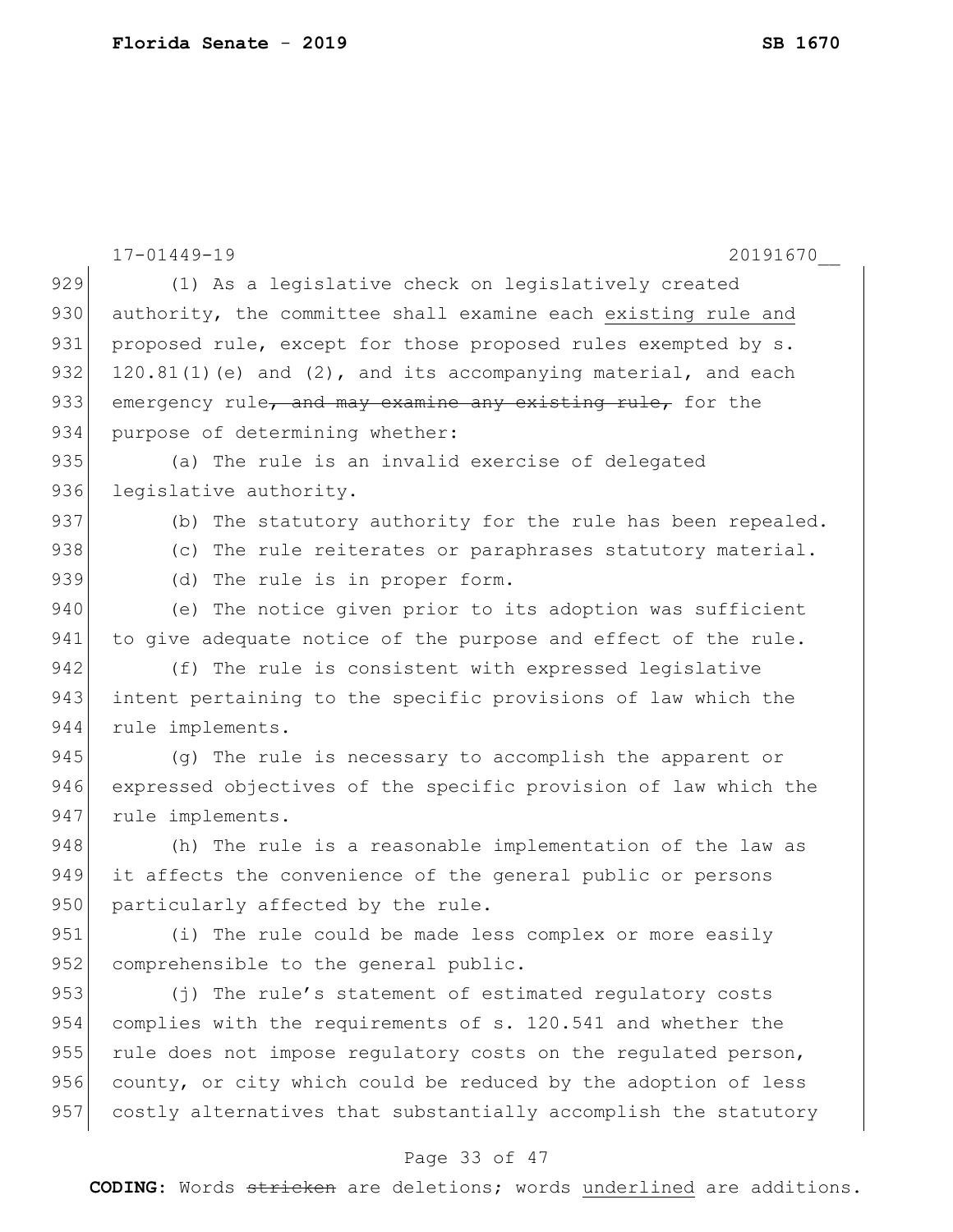```
17-01449-19 20191670__
958 objectives.
959 (k) The rule will require additional appropriations.
960 (1) If the rule is an emergency rule, there exists an
961 emergency justifying the adoption of such rule, the agency is
962 within its statutory authority, and the rule was adopted in
963 compliance with the requirements and limitations of s.
964 \mid 120.54(4).
965 Section 6. Paragraphs (a) and (c) of subsection (1) and
966 subsection (6) of section 120.55, Florida Statutes, are amended
967 to read:
968 120.55 Publication.-
969 (1) The Department of State shall:
970 (a)1. Through a continuous revision and publication system,
971 compile and publish electronically, on a website managed by the
972 department, the "Florida Administrative Code." The Florida
973 Administrative Code shall contain all rules adopted by each
974 agency, citing the grant of rulemaking authority and the
975 specific law implemented pursuant to which each rule was
976 adopted, all history notes as authorized in s. 120.545(7),
977 complete indexes to all rules contained in the code, and any
978 other material required or authorized by law or deemed useful by
979 the department. The electronic code shall display each rule 
980 chapter currently in effect in browse mode and allow full text
981 search of the code and each rule chapter. The department may
982 contract with a publishing firm for a printed publication;
983 however, the department shall retain responsibility for the code
984 as provided in this section. The electronic publication shall be
985 the official compilation of the administrative rules of this
986 state. The Florida Administrative Code must be published once
```
### Page 34 of 47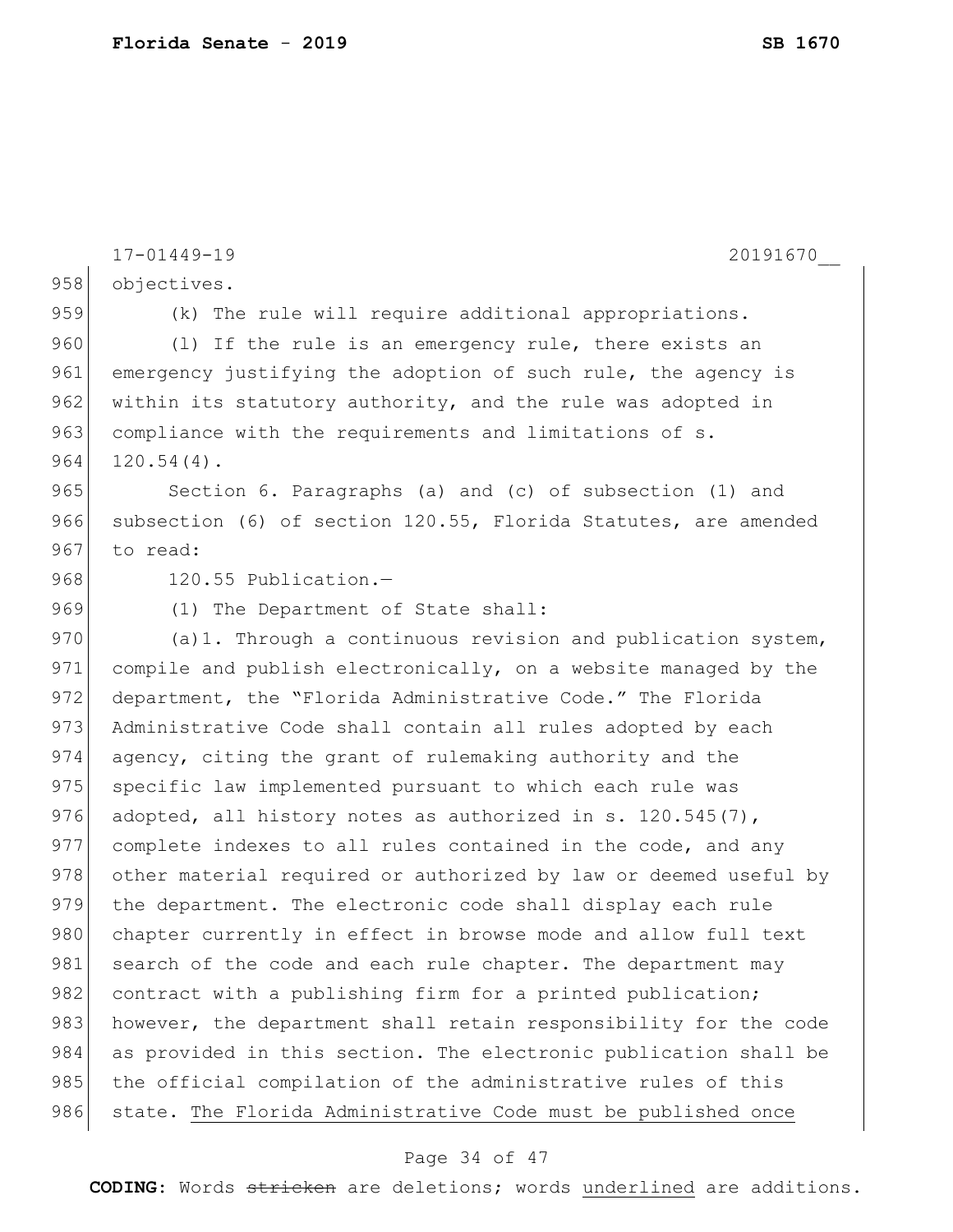17-01449-19 20191670\_\_ 987 daily by no later than 8 a.m. If, after publication, a rule is 988 corrected and replaced, the Florida Administrative Code must 989 indicate that it has been republished and must indicate the rule 990 that has been corrected by the Department of State. The 991 Department of State shall retain the copyright over the Florida 992 Administrative Code. 993 2. Not publish in the Florida Administrative Code, rules 994 general in form but applicable to only one school district, 995 community college district, or county, or a part thereof, or 996 state university rules relating to internal personnel or  $997$  business and finance shall not be published in the Florida 998 Administrative Code. Exclusion from publication in the Florida 999 Administrative Code shall not affect the validity or 1000 effectiveness of such rules. 1001 3. At the beginning of the section of the code dealing with 1002 an agency that files copies of its rules with the department, 1003 the department shall publish the address and telephone number of 1004 the executive offices of each agency, the manner by which the 1005 agency indexes its rules, a listing of all rules of that agency 1006 excluded from publication in the code, and a statement as to 1007 where those rules may be inspected. 1008 4. Not publish forms shall not be published in the Florida 1009 Administrative Code; but any form which an agency uses in its 1010 dealings with the public, along with any accompanying 1011 instructions, shall be filed with the committee before it is 1012 used. Any form or instruction which meets the definition of 1013 "rule" provided in s. 120.52 shall be incorporated by reference 1014 into the appropriate rule. The reference shall specifically 1015 state that the form is being incorporated by reference and shall

### Page 35 of 47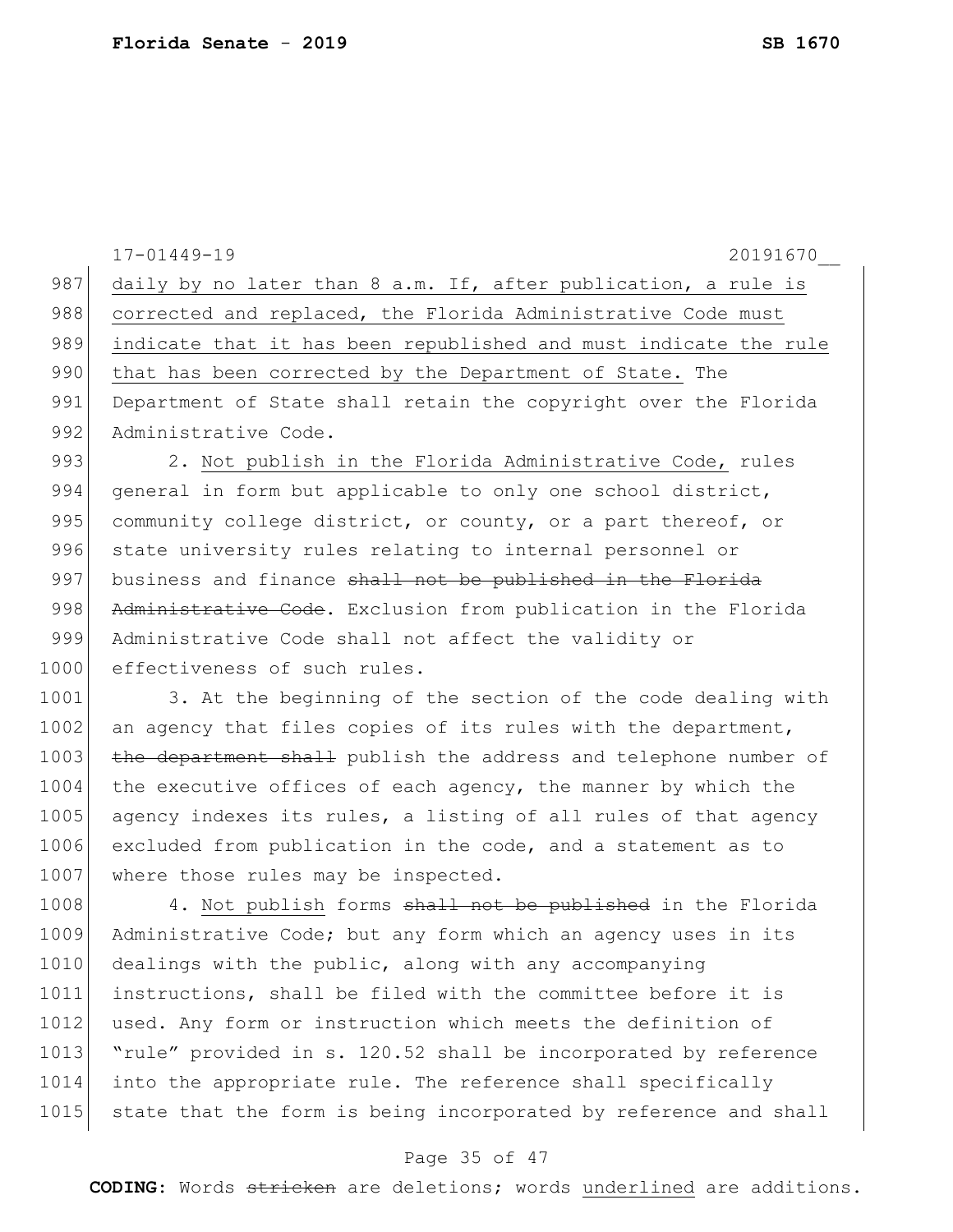|      | $17 - 01449 - 19$<br>20191670                                      |
|------|--------------------------------------------------------------------|
| 1016 | include the number, title, and effective date of the form and an   |
| 1017 | explanation of how the form may be obtained. Each form created     |
| 1018 | by an agency which is incorporated by reference in a rule notice   |
| 1019 | of which is given under s. $120.54(3)(a)$ after December 31, 2007, |
| 1020 | must clearly display the number, title, and effective date of      |
| 1021 | the form and the number of the rule in which the form is           |
| 1022 | incorporated.                                                      |
| 1023 | 5. Require all material incorporated by reference in any           |
| 1024 | part of an adopted rule and in any part of a repromulgated rule    |
| 1025 | The department shall allow adopted rules and material              |
| 1026 | incorporated by reference to be filed in the manner prescribed     |
| 1027 | by s. 120.54(1)(i)3.a. or s. 120.54(1)(i)3.b. electronic form as   |
| 1028 | prescribed by department rule. When a rule is filed for adoption   |
| 1029 | or repromulgation with incorporated material in electronic form,   |
| 1030 | the department's publication of the Florida Administrative Code    |
| 1031 | on its website must contain a hyperlink from the incorporating     |
| 1032 | reference in the rule directly to that material. The department    |
| 1033 | may not allow hyperlinks from rules in the Florida                 |
| 1034 | Administrative Code to any material other than that filed with     |
| 1035 | and maintained by the department, but may allow hyperlinks to      |
| 1036 | incorporated material maintained by the department from the        |
| 1037 | adopting agency's website or other sites.                          |
| 1038 | 6. Include the date of any technical changes to a rule in          |
| 1039 | the history note of the rule in the Florida Administrative Code.   |
| 1040 | A technical change does not affect the effective date of the       |
| 1041 | rule.                                                              |
| 1042 | (c) Prescribe by rule the style and form required for              |
| 1043 | rules, notices, and other materials submitted for filing,          |

# Page 36 of 47

1044 including a rule requiring documents created by an agency which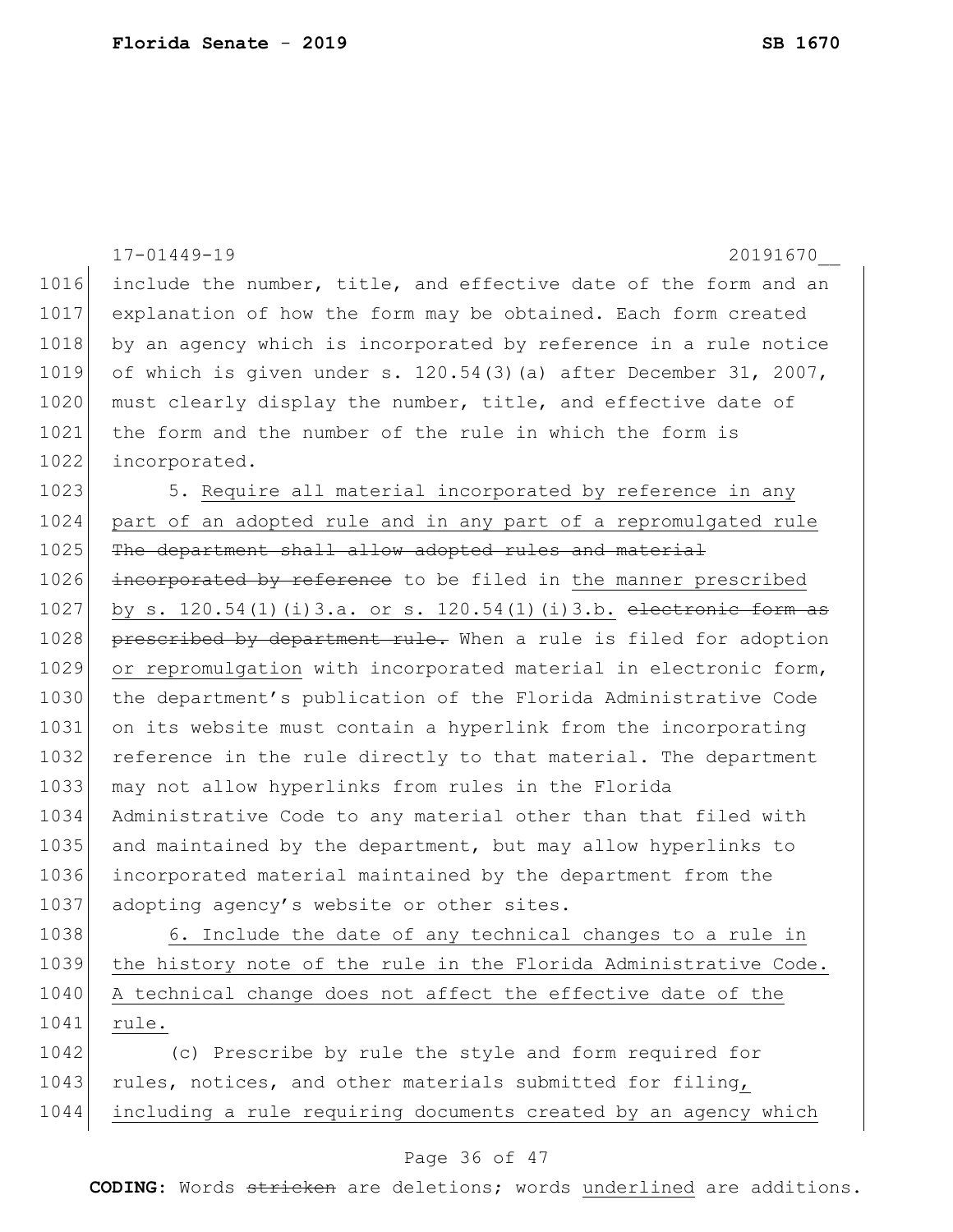17-01449-19 20191670\_\_ 1045 are proposed to be incorporated by reference in notices 1046 published pursuant to s.  $120.54(3)(a)$  and (d) to be coded in the 1047 same manner as notices published pursuant to s.  $120.54(3)(a)1$ . 1048 (6) Any publication of a proposed rule promulgated by an 1049 agency, whether published in the Florida Administrative Register 1050 or elsewhere, shall include, along with the rule, the name of 1051 the person or persons originating such rule, the name of the 1052 agency head who approved the rule, and the date upon which the 1053 rule was approved. 1054 Section 7. Subsection (1) of section 120.569, Florida 1055 Statutes, is amended to read: 1056 120.569 Decisions which affect substantial interests. 1057 (1)(a) The provisions of this section apply in all 1058 proceedings in which the substantial interests of a party are 1059 determined by an agency, unless the parties are proceeding under  $1060$  s. 120.573 or s. 120.574. Unless waived by all parties, s. 1061 120.57(1) applies whenever the proceeding involves a disputed 1062 issue of material fact. Unless otherwise agreed, s. 120.57(2) 1063 applies in all other cases. If a disputed issue of material fact 1064 arises during a proceeding under s.  $120.57(2)$ , then, unless 1065 waived by all parties, the proceeding under  $s. 120.57(2)$  shall 1066 be terminated and a proceeding under s. 120.57(1) shall be 1067 conducted. Parties shall be notified of any order, including a 1068 final order. Unless waived, a copy of the order shall be 1069 delivered or mailed to each party or the party's attorney of 1070 record at the address of record. Each notice shall inform the 1071 recipient of any administrative hearing or judicial review that 1072 is available under this section, s. 120.57, or s. 120.68; shall 1073 indicate the procedure which must be followed to obtain the

### Page 37 of 47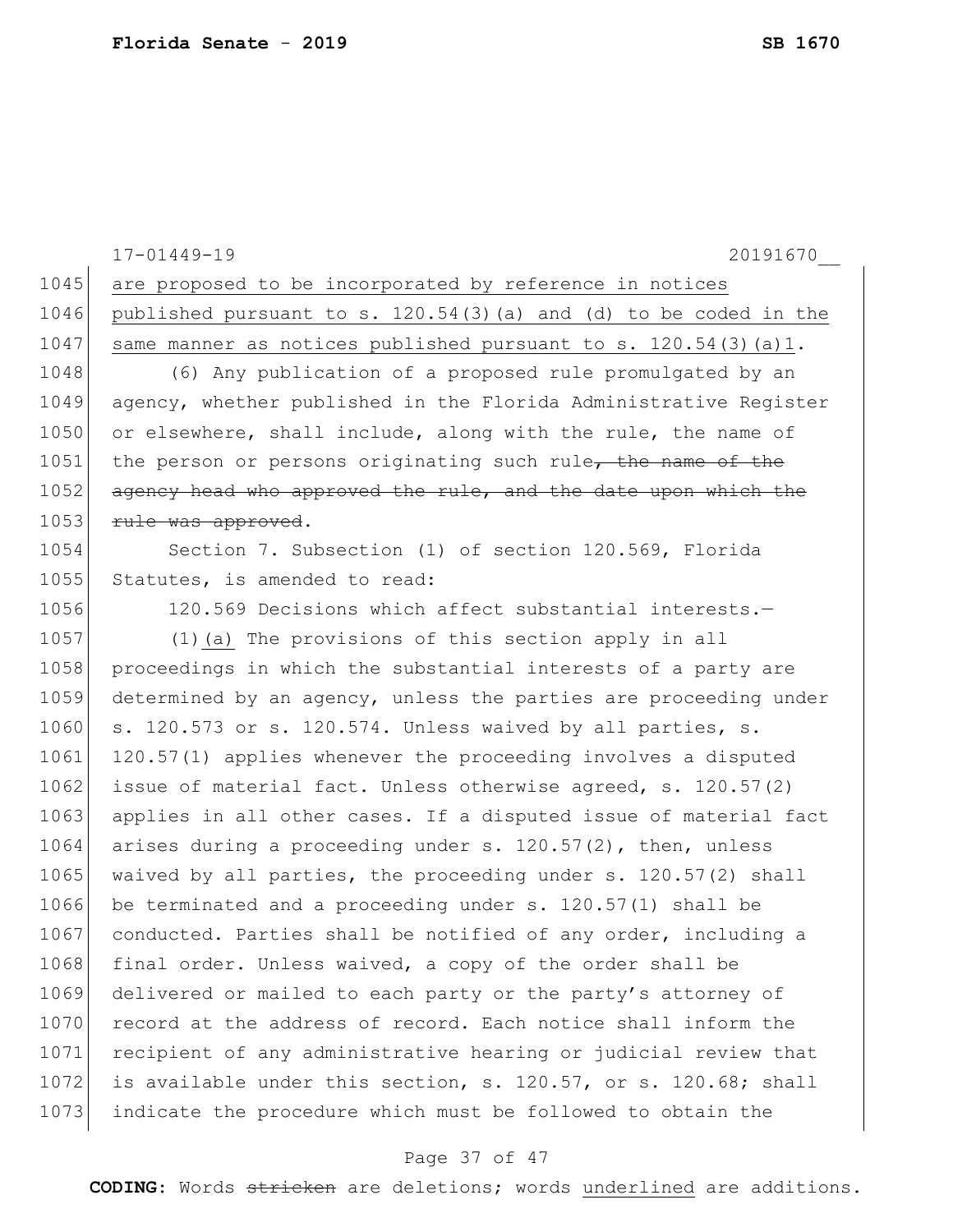17-01449-19 20191670\_\_ 1074 hearing or judicial review; and shall state the time limits 1075 which apply. 1076 (b) For all proceedings conducted before the division, any 1077 document filed with the division by a party represented by an 1078 attorney must be filed electronically through the division's 1079 website. Any document filed with the division by a party not 1080 represented by an attorney must be filed, whenever possible, 1081 electronically through the division's website. The division 1082 shall serve all such documents on all parties of record 1083 electronically through the division's website. The parties are 1084 relieved of any requirement to serve other parties who are 1085 registered for electronic filing when they file documents 1086 electronically with the division. 1087 Section 8. Subsection (1) and paragraph (a) of subsection 1088 (2) of section 120.74, Florida Statutes, are amended to read:

1089 120.74 Agency annual rulemaking and regulatory plans; 1090 reports.-

1091 (1) REGULATORY PLAN.—By October 1 of each year, each agency 1092 shall prepare a regulatory plan.

1093 (a) The plan must include a listing of each law enacted or 1094 amended during the previous 12 months which creates or modifies 1095 the duties or authority of the agency. If the Governor or the 1096 Attorney General provides a letter to the committee stating that 1097 a law affects all or most agencies, the agency may exclude the 1098 law from its plan. For each law listed by an agency under this 1099 paragraph, the plan must state:

1100 1. Whether the agency must adopt rules to implement the 1101 law.

1102 2. If rulemaking is necessary to implement the law:

## Page 38 of 47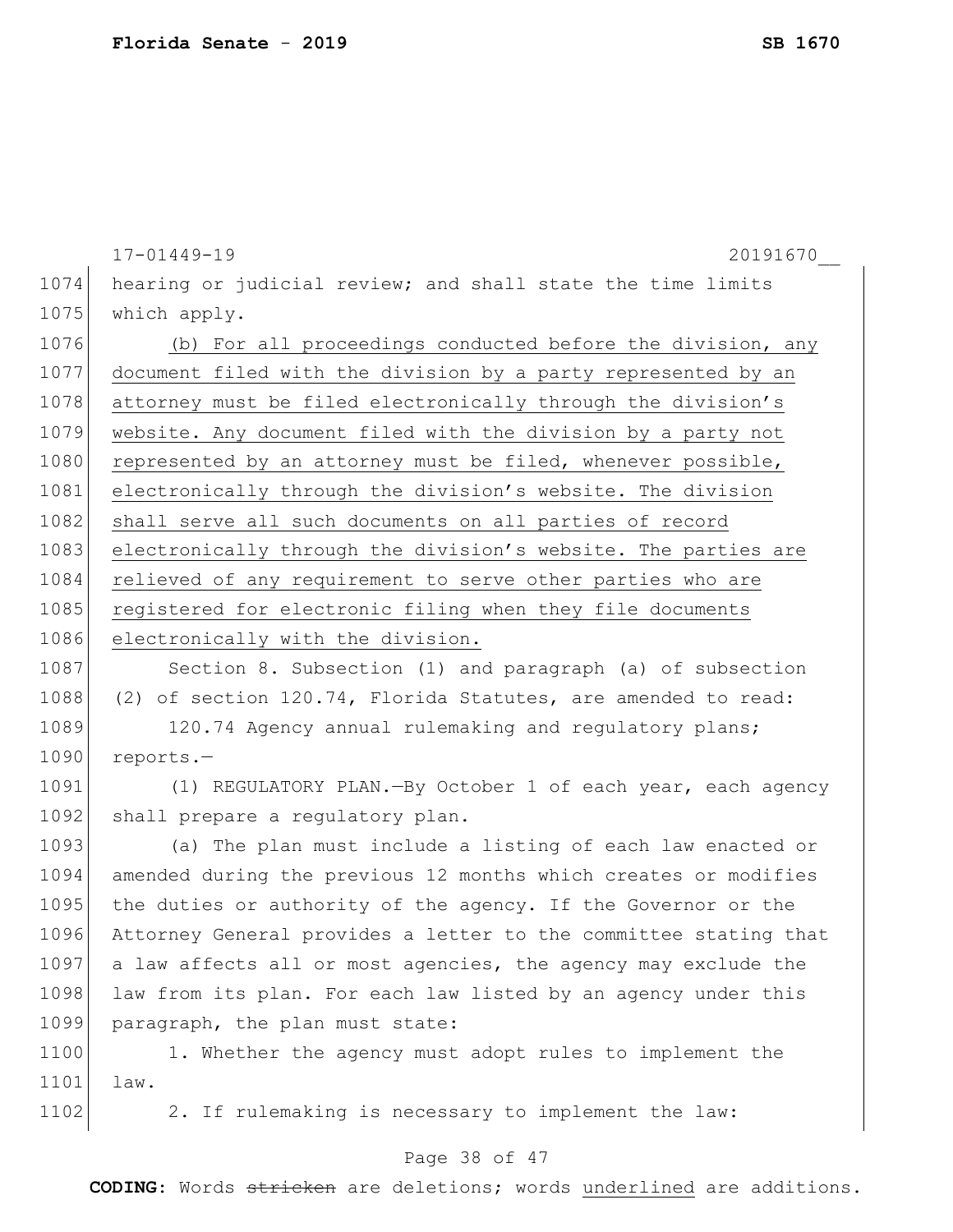|      | $17 - 01449 - 19$<br>20191670                                   |
|------|-----------------------------------------------------------------|
| 1103 | a. Whether a notice of rule development has been published      |
| 1104 | and, if so, the citation to such notice in the Florida          |
| 1105 | Administrative Register.                                        |
| 1106 | b. The date by which the agency expects to publish the          |
| 1107 | notice of proposed rule under s. 120.54(3)(a).                  |
| 1108 | 3. If rulemaking is not necessary to implement the law, a       |
| 1109 | concise written explanation of the reasons why the law may be   |
| 1110 | implemented without rulemaking.                                 |
| 1111 | (b) The plan must also identify and describe each rule,         |
| 1112 | including each rule number or proposed rule number, include a   |
| 1113 | listing of each law not otherwise listed pursuant to paragraph  |
| 1114 | (a) which the agency expects to develop, adopt, or repeal for   |
| 1115 | the 12-month period beginning on October 1 and ending on        |
| 1116 | September 30 implement by rulemaking before the following July  |
| 1117 | +, excluding emergency rules except emergency rulemaking. For   |
| 1118 | each rule law listed under this paragraph, the plan must state  |
| 1119 | whether the rulemaking is intended to simplify, clarify,        |
| 1120 | increase efficiency, improve coordination with other agencies,  |
| 1121 | reduce regulatory costs, or delete obsolete, unnecessary, or    |
| 1122 | redundant rules.                                                |
| 1123 | (c) The plan must include any desired update to the prior       |
| 1124 | year's regulatory plan or supplement published pursuant to      |
| 1125 | subsection (7). If, in a prior year, a law was identified under |
| 1126 | this paragraph or under subparagraph (a)1. as a law requiring   |
| 1127 | rulemaking to implement but a notice of proposed rule has not   |
| 1128 | been published:                                                 |

1129 1. The agency shall identify and again list such law, 1130 noting the applicable notice of rule development by citation to 1131 the Florida Administrative Register; or

## Page 39 of 47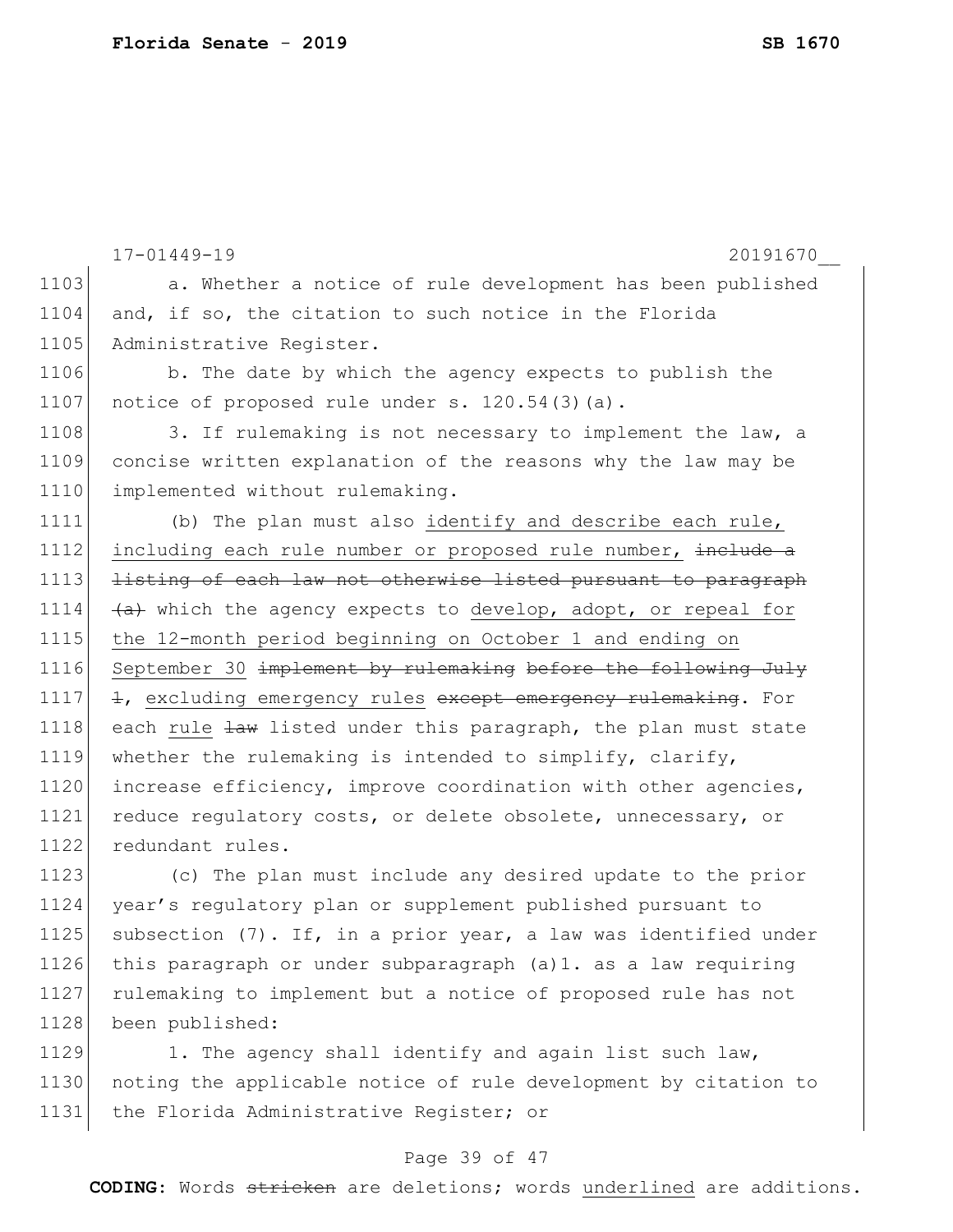|      | $17 - 01449 - 19$<br>20191670                                                     |
|------|-----------------------------------------------------------------------------------|
| 1132 | 2. If the agency has subsequently determined that                                 |
| 1133 | rulemaking is not necessary to implement the law, the agency                      |
| 1134 | shall identify such law, reference the citation to the                            |
| 1135 | applicable notice of rule development in the Florida                              |
| 1136 | Administrative Register, and provide a concise written                            |
| 1137 | explanation of the reason why the law may be implemented without                  |
| 1138 | rulemaking.                                                                       |
| 1139 | (d) The plan must identify any rules that are required to                         |
| 1140 | be repromulgated pursuant to s. 120.5435 for the 12-month period                  |
| 1141 | beginning on October 1 and ending on September 30.                                |
| 1142 | (e) $\left(\frac{d}{dt}\right)$ The plan must include a certification executed on |
| 1143 | behalf of the agency by both the agency head, or, if the agency                   |
| 1144 | head is a collegial body, the presiding officer; and the                          |
| 1145 | individual acting as principal legal advisor to the agency head.                  |
| 1146 | The certification must:                                                           |
| 1147 | 1. Declare Verify that the persons executing the                                  |
| 1148 | certification have reviewed the plan.                                             |
| 1149 | 2. Declare Verify that the agency regularly reviews all of                        |
| 1150 | its rules and identify the period during which all rules have                     |
| 1151 | most recently been reviewed to determine if the rules remain                      |
| 1152 | consistent with the agency's rulemaking authority and the laws                    |
| 1153 | implemented.                                                                      |
| 1154 | 3. Declare that the agency understands that regulatory                            |
| 1155 | accountability is necessary to ensure public confidence in the                    |
| 1156 | integrity of state government and that, to that end, the agency                   |
| 1157 | is diligently working toward lowering the total number of rules                   |
| 1158 | adopted.                                                                          |
| 1159 | 4. Declare the total number of rules adopted and repealed                         |
| 1160 | during the previous 12 months.                                                    |

# Page 40 of 47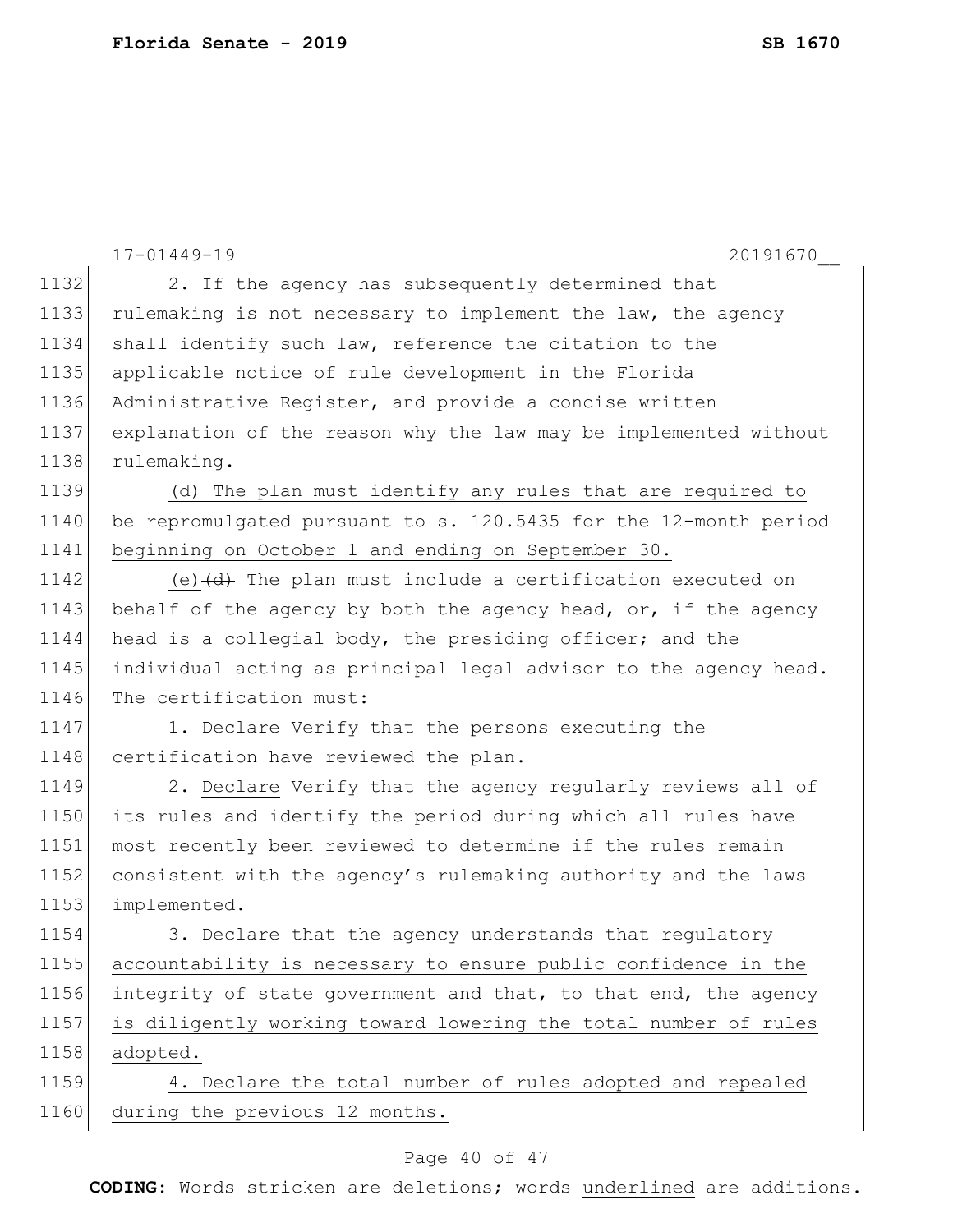17-01449-19 20191670\_\_ 1161 (2) PUBLICATION AND DELIVERY TO THE COMMITTEE. 1162 (a) By October 1 of each year, each agency shall: 1163 1. Publish its regulatory plan on its website or on another 1164 state website established for publication of administrative law 1165 records. A clearly labeled hyperlink to the current plan must be 1166 included on the agency's primary website homepage. 1167 2. Electronically deliver to the committee a copy of the 1168 certification required in paragraph (1)(e)  $\left(\frac{1}{t}\right)\left(\frac{d}{dt}\right)$ . 1169 3. Publish in the Florida Administrative Register a notice 1170 identifying the date of publication of the agency's regulatory 1171 plan. The notice must include a hyperlink or website address 1172 providing direct access to the published plan. 1173 Section 9. Paragraph (a) of subsection (2) of section 1174 120.56, Florida Statutes, is amended to read: 1175 120.56 Challenges to rules.-1176 (2) CHALLENGING PROPOSED RULES; SPECIAL PROVISIONS. 1177 (a) A petition alleging the invalidity of a proposed rule 1178 shall be filed within 21 days after the date of publication of 1179 the notice required by s. 120.54(3)(a); within 10 days after the 1180 final public hearing is held on the proposed rule as provided by 1181 s. 120.54(3)(e)2.; within 20 days after the statement of 1182 estimated regulatory costs or revised statement of estimated 1183 regulatory costs, if applicable, has been prepared and made 1184 available as provided in s. 120.541(1)(c)  $\frac{120.541(1)(d)}{d}$ ; or 1185 within 20 days after the date of publication of the notice 1186 required by s.  $120.54(3)(d)$ . The petitioner has the burden to 1187 prove by a preponderance of the evidence that the petitioner 1188 would be substantially affected by the proposed rule. The agency 1189 | then has the burden to prove by a preponderance of the evidence

### Page 41 of 47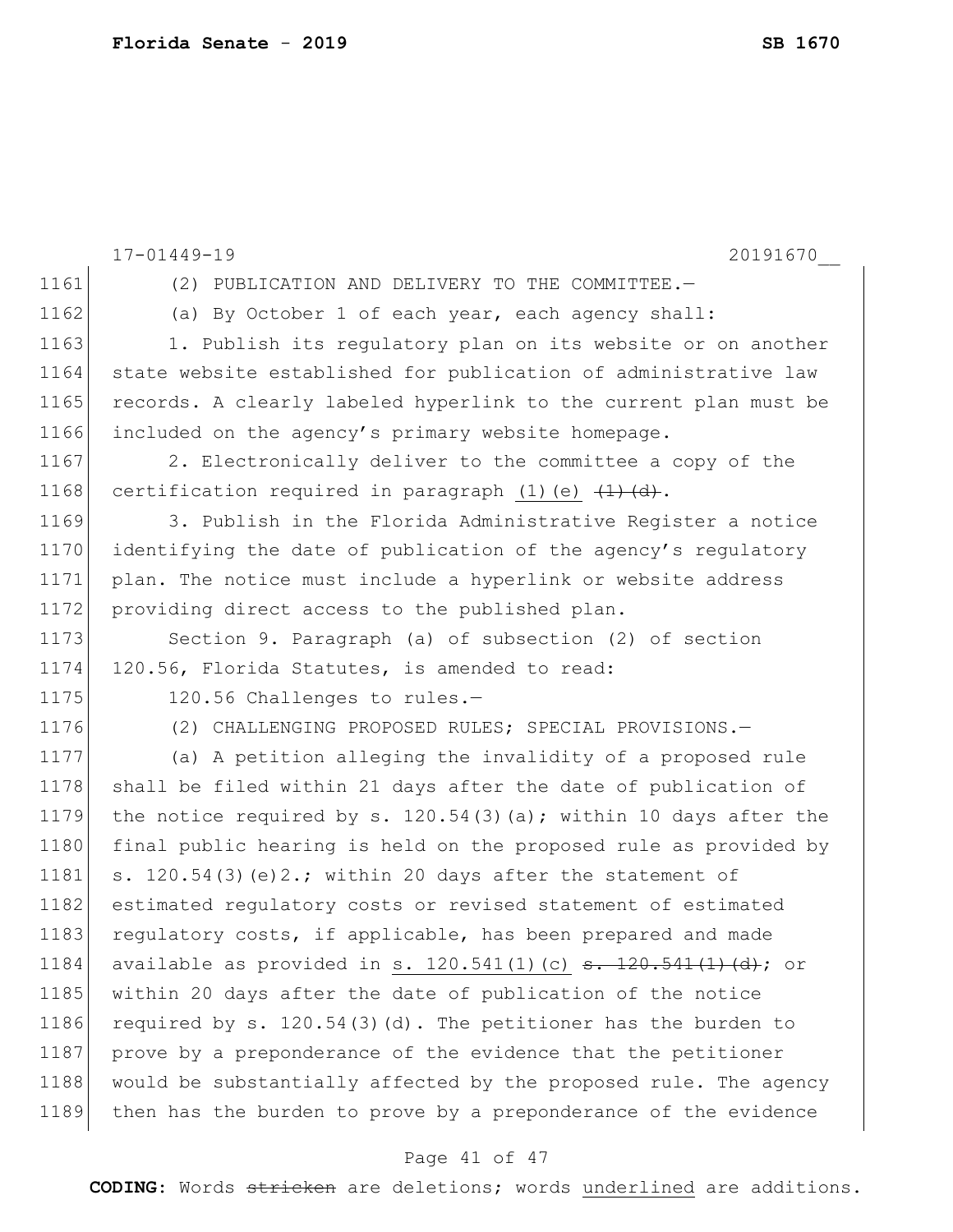|      | $17 - 01449 - 19$<br>20191670                                        |
|------|----------------------------------------------------------------------|
| 1190 | that the proposed rule is not an invalid exercise of delegated       |
| 1191 | legislative authority as to the objections raised. A person who      |
| 1192 | is not substantially affected by the proposed rule as initially      |
| 1193 | noticed, but who is substantially affected by the rule as a          |
| 1194 | result of a change, may challenge any provision of the resulting     |
| 1195 | proposed rule.                                                       |
| 1196 | Section 10. Subsection (11) of section 120.80, Florida               |
| 1197 | Statutes, is amended to read:                                        |
| 1198 | 120.80 Exceptions and special requirements; agencies.-               |
| 1199 | (11) NATIONAL GUARD. - Notwithstanding s. $120.52(17)$ <del>s.</del> |
| 1200 | 120.52(16), the enlistment, organization, administration,            |
| 1201 | equipment, maintenance, training, and discipline of the militia,     |
| 1202 | National Guard, organized militia, and unorganized militia, as       |
| 1203 | provided by s. 2, Art. X of the State Constitution, are not          |
| 1204 | rules as defined by this chapter.                                    |
| 1205 | Section 11. Paragraph (c) of subsection (1) of section               |
| 1206 | 120.81, Florida Statutes, is amended to read:                        |
| 1207 | 120.81 Exceptions and special requirements; general areas.-          |
| 1208 | (1) EDUCATIONAL UNITS.-                                              |
| 1209 | (c) Notwithstanding s. $120.52(17)$ s. $120.52(16)$ , any tests,     |
| 1210 | test scoring criteria, or testing procedures relating to student     |
| 1211 | assessment which are developed or administered by the Department     |
| 1212 | of Education pursuant to s. 1003.4282, s. 1008.22, or s.             |
| 1213 | 1008.25, or any other statewide educational tests required by        |
| 1214 | law, are not rules.                                                  |
| 1215 | Section 12. Paragraph (a) of subsection (1) of section               |
| 1216 | 420.9072, Florida Statutes, is amended to read:                      |
| 1217 | 420.9072 State Housing Initiatives Partnership Program.-The          |
| 1218 | State Housing Initiatives Partnership Program is created for the     |
|      | Page 42 of 47                                                        |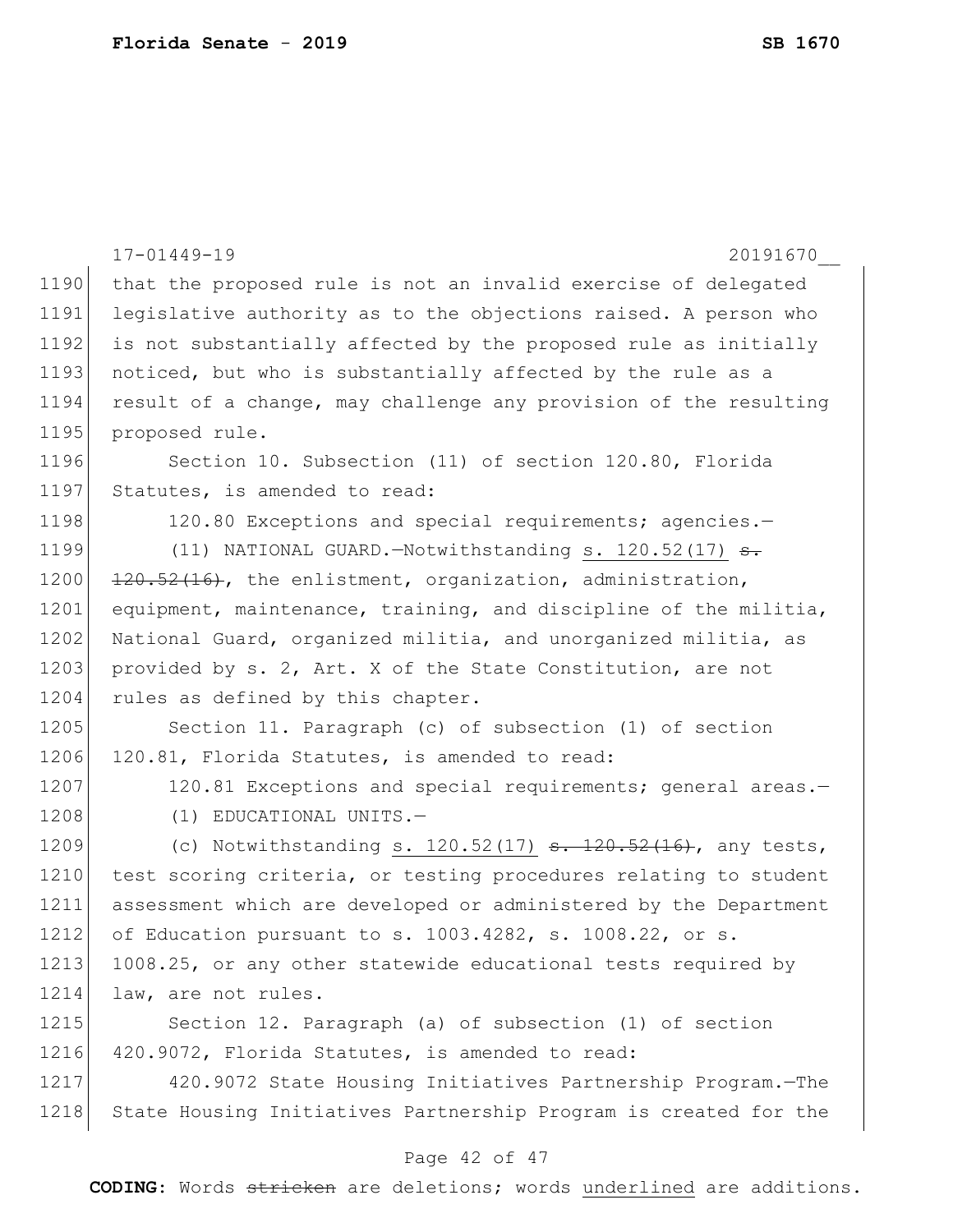1219 purpose of providing funds to counties and eligible 1220 municipalities as an incentive for the creation of local housing 1221 partnerships, to expand production of and preserve affordable 1222 housing, to further the housing element of the local government 1223 comprehensive plan specific to affordable housing, and to 1224 increase housing-related employment. 1225 (1)(a) In addition to the legislative findings set forth in 1226 s. 420.6015, the Legislature finds that affordable housing is 1227 most effectively provided by combining available public and 1228 private resources to conserve and improve existing housing and 1229 provide new housing for very-low-income households, low-income 1230 households, and moderate-income households. The Legislature 1231 intends to encourage partnerships in order to secure the 1232 benefits of cooperation by the public and private sectors and to 1233 reduce the cost of housing for the target group by effectively 1234 combining all available resources and cost-saving measures. The 1235 Legislature further intends that local governments achieve this 1236 combination of resources by encouraging active partnerships 1237 between government, lenders, builders and developers, real 1238 estate professionals, advocates for low-income persons, and 1239 community groups to produce affordable housing and provide 1240 related services. Extending the partnership concept to encompass 1241 cooperative efforts among small counties as defined in s.  $1242$  120.52(20) <del>s. 120.52(19)</del>, and among counties and municipalities 1243 is specifically encouraged. Local governments are also intended 1244 to establish an affordable housing advisory committee to 1245 recommend monetary and nonmonetary incentives for affordable 1246 housing as provided in s. 420.9076. 1247 Section 13. Subsection (7) of section 420.9075, Florida

17-01449-19 20191670\_\_

### Page 43 of 47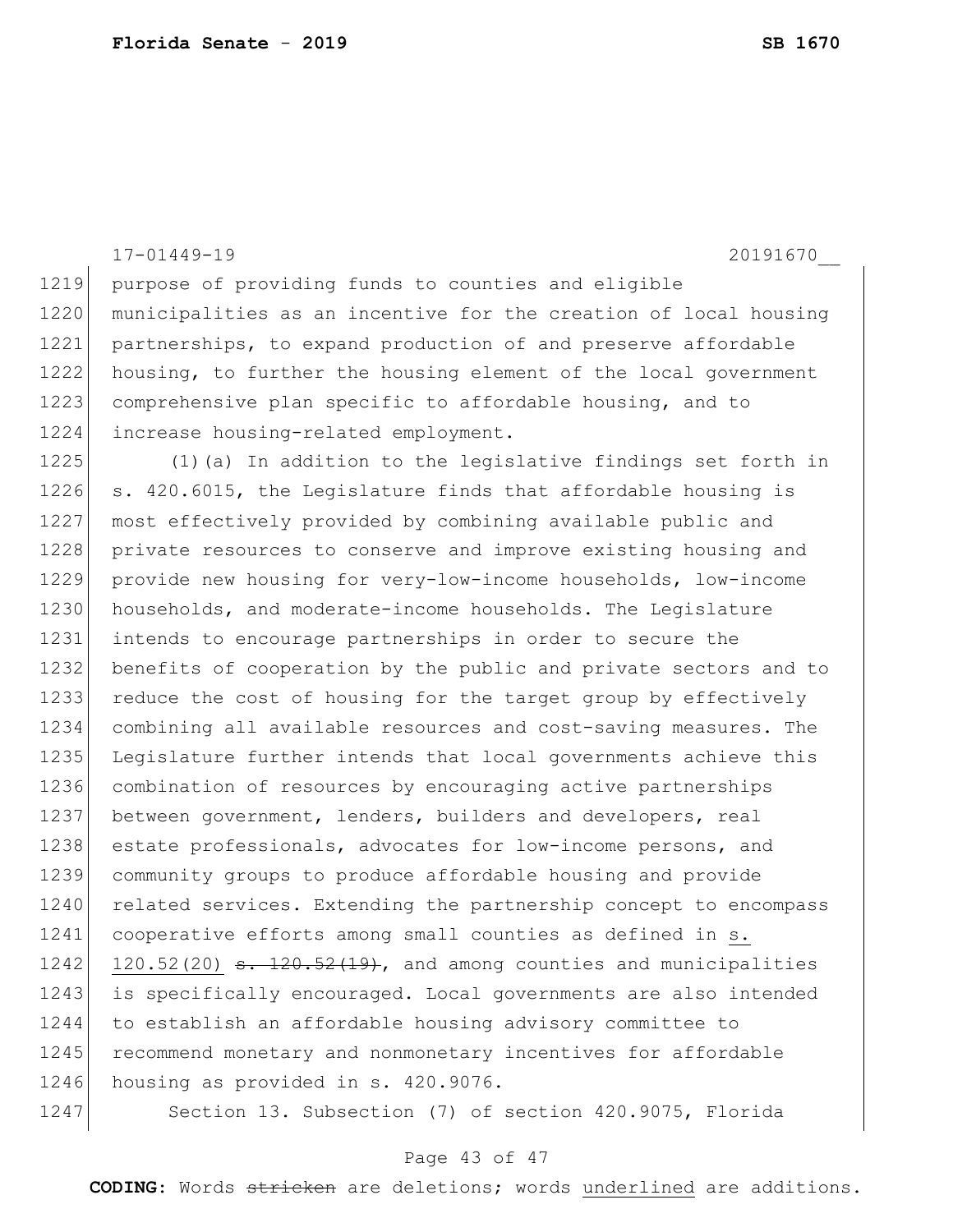17-01449-19 20191670\_\_ 1248 Statutes, is amended to read: 1249 420.9075 Local housing assistance plans; partnerships.-1250 (7) The moneys deposited in the local housing assistance 1251 trust fund shall be used to administer and implement the local 1252 housing assistance plan. The cost of administering the plan may 1253 not exceed 5 percent of the local housing distribution moneys 1254 and program income deposited into the trust fund. A county or an 1255 eligible municipality may not exceed the 5-percent limitation on 1256 administrative costs, unless its governing body finds, by 1257 resolution, that 5 percent of the local housing distribution 1258 plus 5 percent of program income is insufficient to adequately 1259 pay the necessary costs of administering the local housing 1260 assistance plan. The cost of administering the program may not 1261 exceed 10 percent of the local housing distribution plus 5 1262 percent of program income deposited into the trust fund, except 1263 that small counties, as defined in s. 120.52(20)  $s. 120.52(19)$ , 1264 and eligible municipalities receiving a local housing 1265 distribution of up to \$350,000 may use up to 10 percent of 1266 program income for administrative costs. 1267 Section 14. Paragraph (d) of subsection (1) of section 1268 443.091, Florida Statutes, is amended to read: 1269 443.091 Benefit eligibility conditions.-1270 (1) An unemployed individual is eligible to receive 1271 benefits for any week only if the Department of Economic 1272 Opportunity finds that: 1273 (d) She or he is able to work and is available for work. In 1274 order to assess eligibility for a claimed week of unemployment, 1275 the department shall develop criteria to determine a claimant's 1276 ability to work and availability for work. A claimant must be

#### Page 44 of 47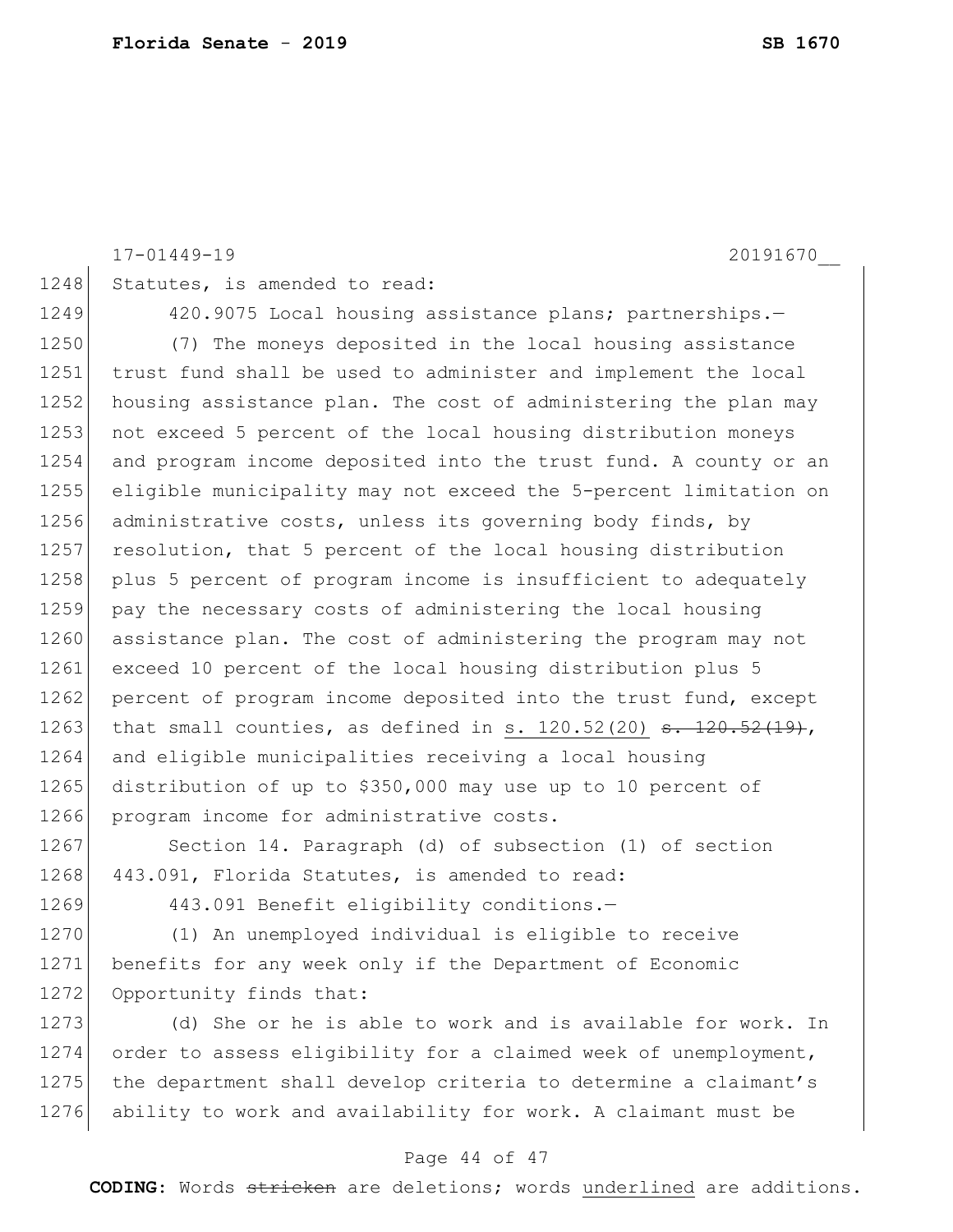17-01449-19 20191670\_\_ 1277 actively seeking work in order to be considered available for 1278 work. This means engaging in systematic and sustained efforts to 1279 find work, including contacting at least five prospective 1280 employers for each week of unemployment claimed. The department 1281 may require the claimant to provide proof of such efforts to the 1282 one-stop career center as part of reemployment services. A 1283 claimant's proof of work search efforts may not include the same 1284 prospective employer at the same location in 3 consecutive 1285 weeks, unless the employer has indicated since the time of the 1286 initial contact that the employer is hiring. The department 1287 shall conduct random reviews of work search information provided 1288 by claimants. As an alternative to contacting at least five 1289 prospective employers for any week of unemployment claimed, a 1290 claimant may, for that same week, report in person to a one-stop 1291 career center to meet with a representative of the center and 1292 access reemployment services of the center. The center shall 1293 keep a record of the services or information provided to the 1294 claimant and shall provide the records to the department upon 1295 request by the department. However: 1296 1. Notwithstanding any other provision of this paragraph or 1297 paragraphs (b) and (e), an otherwise eligible individual may not

1298 be denied benefits for any week because she or he is in training 1299 with the approval of the department, or by reason of s. 1300 443.101(2) relating to failure to apply for, or refusal to 1301 accept, suitable work. Training may be approved by the 1302 department in accordance with criteria prescribed by rule. A 1303 claimant's eligibility during approved training is contingent 1304 upon satisfying eligibility conditions prescribed by rule. 1305 2. Notwithstanding any other provision of this chapter, an

### Page 45 of 47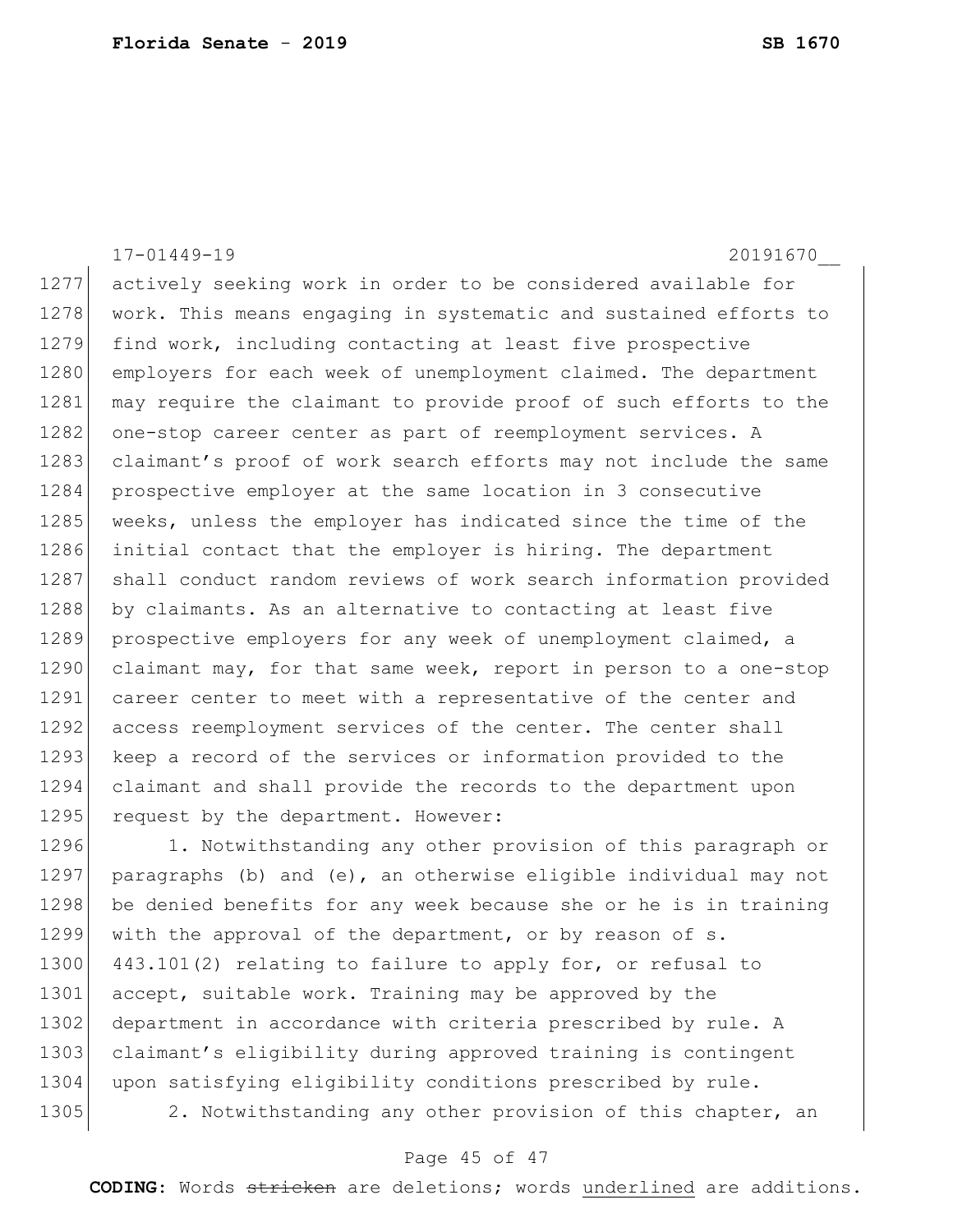17-01449-19 20191670\_\_ 1306 otherwise eligible individual who is in training approved under 1307 s. 236(a)(1) of the Trade Act of 1974, as amended, may not be 1308 determined ineligible or disqualified for benefits due to 1309 enrollment in such training or because of leaving work that is 1310 not suitable employment to enter such training. As used in this 1311 subparagraph, the term "suitable employment" means work of a 1312 substantially equal or higher skill level than the worker's past 1313 adversely affected employment, as defined for purposes of the 1314 Trade Act of 1974, as amended, the wages for which are at least 1315 80 percent of the worker's average weekly wage as determined for 1316 purposes of the Trade Act of 1974, as amended.

1317 3. Notwithstanding any other provision of this section, an 1318 otherwise eligible individual may not be denied benefits for any 1319 week because she or he is before any state or federal court 1320 pursuant to a lawfully issued summons to appear for jury duty.

1321 4. Union members who customarily obtain employment through 1322 a union hiring hall may satisfy the work search requirements of 1323 this paragraph by reporting daily to their union hall.

1324 5. The work search requirements of this paragraph do not apply to persons who are unemployed as a result of a temporary layoff or who are claiming benefits under an approved short-time compensation plan as provided in s. 443.1116.

1328 6. In small counties as defined in s.  $120.52(20)$  s. 1329  $\left| \frac{120.52(19)}{20.52(19)} \right|$ , a claimant engaging in systematic and sustained 1330 efforts to find work must contact at least three prospective 1331 employers for each week of unemployment claimed.

1332 7. The work search requirements of this paragraph do not 1333 apply to persons required to participate in reemployment 1334 services under paragraph (e).

### Page 46 of 47